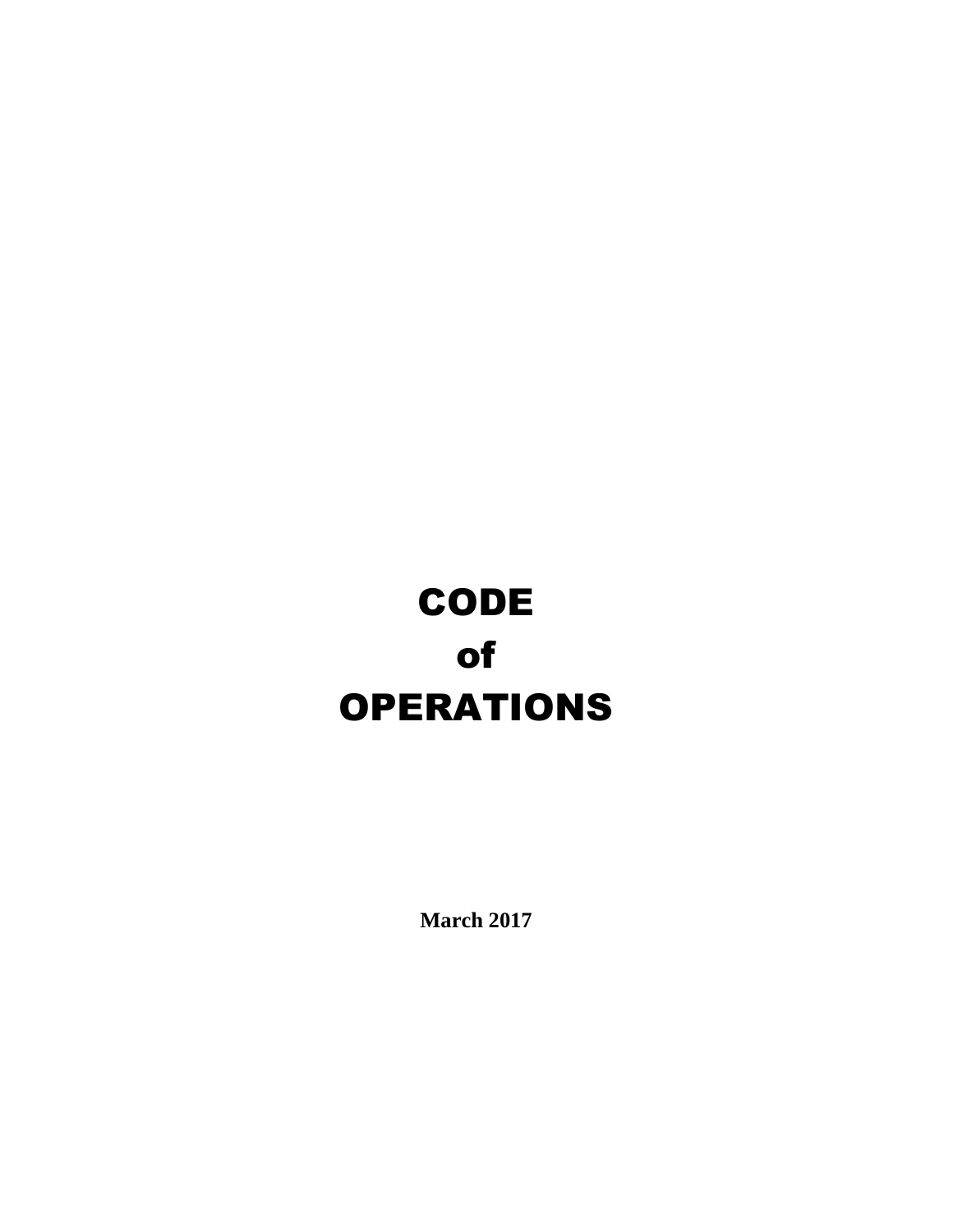# **OJI Code of Operations**

# **Table of Contents**

- I. Operating Standards and Duties *(Executive Committee and others)*
	- A. President
	- B. Vice President
	- C. Secretary
	- D. Treasurer
	- E. Director of Operations
	- F. Director of Development
	- G. Director of Standards & Certification
	- H. Director of Law & Legislation
	- I. Athlete Representatives
	- J. Registration Chairman
	- K. Promotion Board Chairman
	- L. Referee Certification Committee Chairman
- II. Meetings
- III. Publications/Communications Standards
	- A. Copies/Updates of Policies/Procedures/etc.
	- B. Minutes of meetings/Notices/etc.
	- C. Calendar of Events (Midwest Judo Information Center)
	- D. Newsletters
	- E. OJI Web Site
- IV. Financial Standards
	- A. Budget Procedures
	- B. Audit Procedures
- V. Sanctioning Procedures/Requirements
- VI. Tournament Standards
	- A. National Events
	- B. State Championships
		- 1. Seniors
		- 2. Juniors
		- 3. High School
		- 4. Junior Olympics
	- C. Other OJI sponsored activities
- VII. Rules of Competition
	- A. IJF Rules for Shiai
	- B. USA Judo Standards for Kata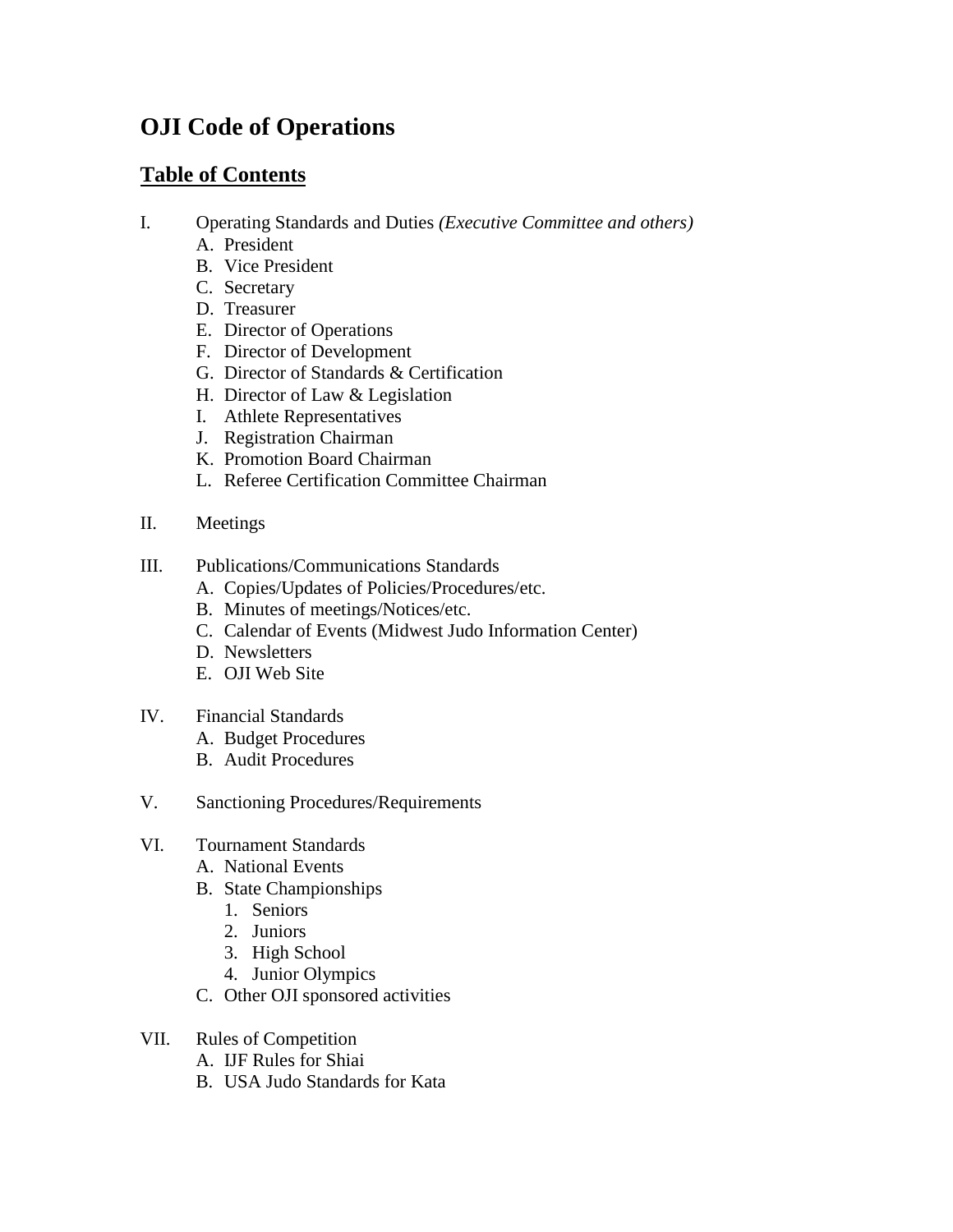- VIII. Certification Program Standards
	- A. Referee Certification Program
	- B. Timers/Scorers/etc. Certification Program
	- C. Kata Judge Certification Program
	- D. Teachers Institute Certification Program
	- E. Coach Certification Program
- IX. Complaint & Discipline Procedures
- X. Miscellaneous Standards
	- A. Sports Medicine Program Standards
	- B. Mat Rental Procedures
	- C. OJI State Team Program Standards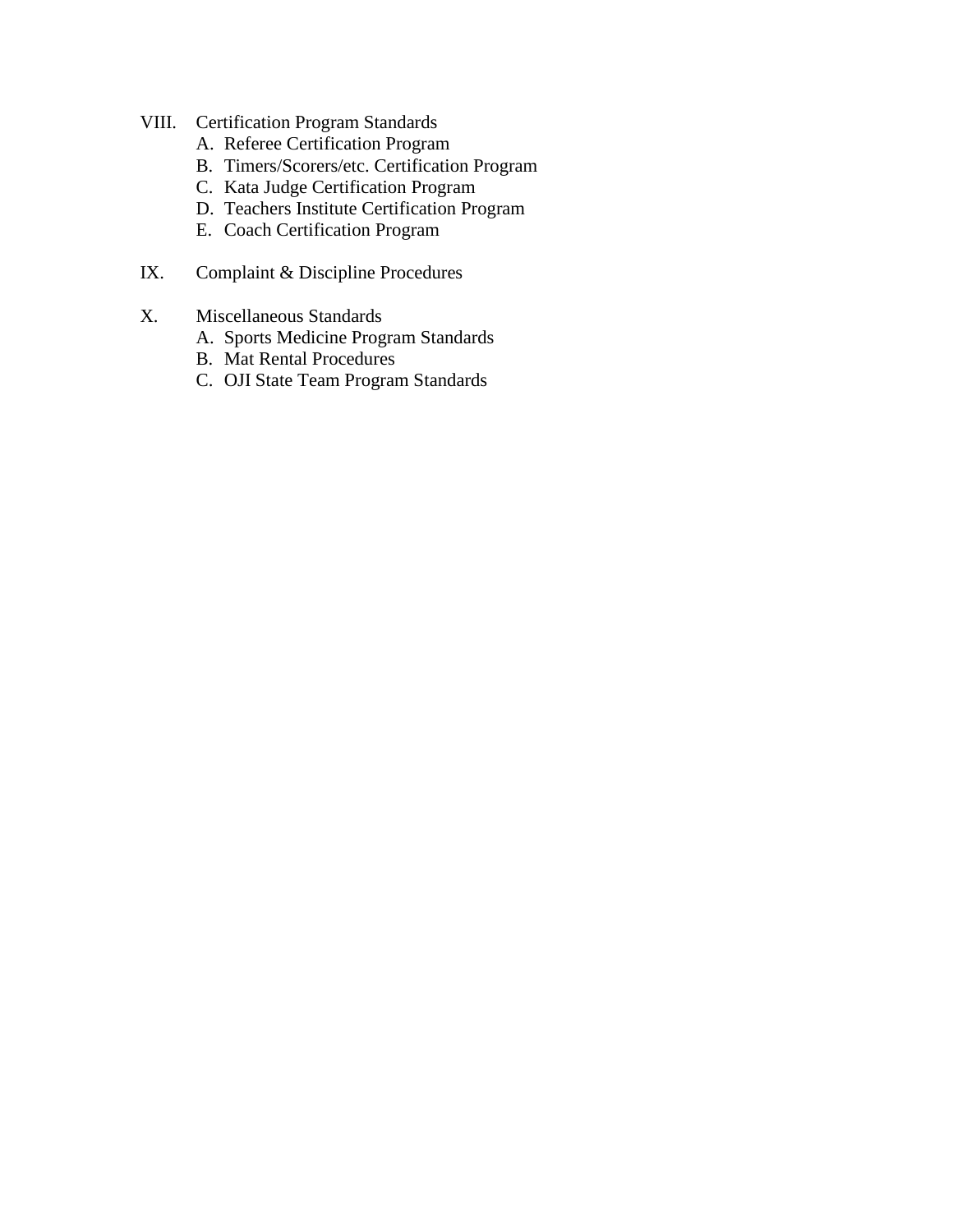### I. Operating Standards and Duties *(Executive Committee and others)*

# A. President

- 1. As enumerated in the OJI Bylaws, the President shall be the Chief Executive Officer and shall preside at all meetings of the Board of Directors and of the Executive Committee. The President shall be, ex officio, a non-voting member of all Committees and shall perform such duties as assigned by vote of the Board of Directors or the Executive Committee.
- B. Vice President
	- 1. As enumerated in the OJI Bylaws, the Vice-President shall perform the duties of the President in case of the President's absence or inability to act. The Vice-President shall discharge such other duties as may be assigned by the vote of the Board of Directors or of the Executive Committee.
- C. Secretary
	- 1. As enumerated in the OJI Bylaws, the Secretary of the Corporation shall also be the Secretary of the Board of Directors and of the Executive Committee. The Secretary shall keep the seal and the records of the Corporation; supervise the taking, making and distribution of minutes; attend to the publication of official reports; attest documents; and perform such other functions as usually pertain to this office. The Secretary shall discharge such other duties as may be assigned by vote of the Board of Directors or of the Executive Committee. A copy of the minutes of each meeting of the Board of Directors and of the Executive Committee will be sent to each member of the Board of Directors within thirty (30) days following the conclusion of the meeting.

# D. Treasurer

- 1. As enumerated in the OJI Bylaws, the Treasurer shall have charge of the funds and books of account of the Corporation. The Treasurer shall receive and deposit the funds of the Corporation in such bank or banks as shall be designated by or under authority of the Executive Committee. The Treasurer shall disburse such funds in the manner designated by or under the authority of the Executive Committee. The Treasurer shall render an annual financial report to the Board of Directors and to the Executive Committee and such special reports as may from time to time be called for by or under the authority of the Executive Committee. The Treasurer shall discharge such other duties as may be assigned by vote of the Board of Directors or of the Executive Committee.
- 2. The Treasurer shall be bonded in such amounts as determined by the Executive Committee.
- E. Director of Operations
	- 1. As enumerated in the OJI Bylaws, the Director of Operations shall act in case of the President's and Vice-President's absence or inability to act; be Executive Editor of all publications of the Corporation; coordinate the activities of the Committee; publish a yearly schedule of all tournaments; publish a monthly schedule of all activities sanctioned by the Corporation;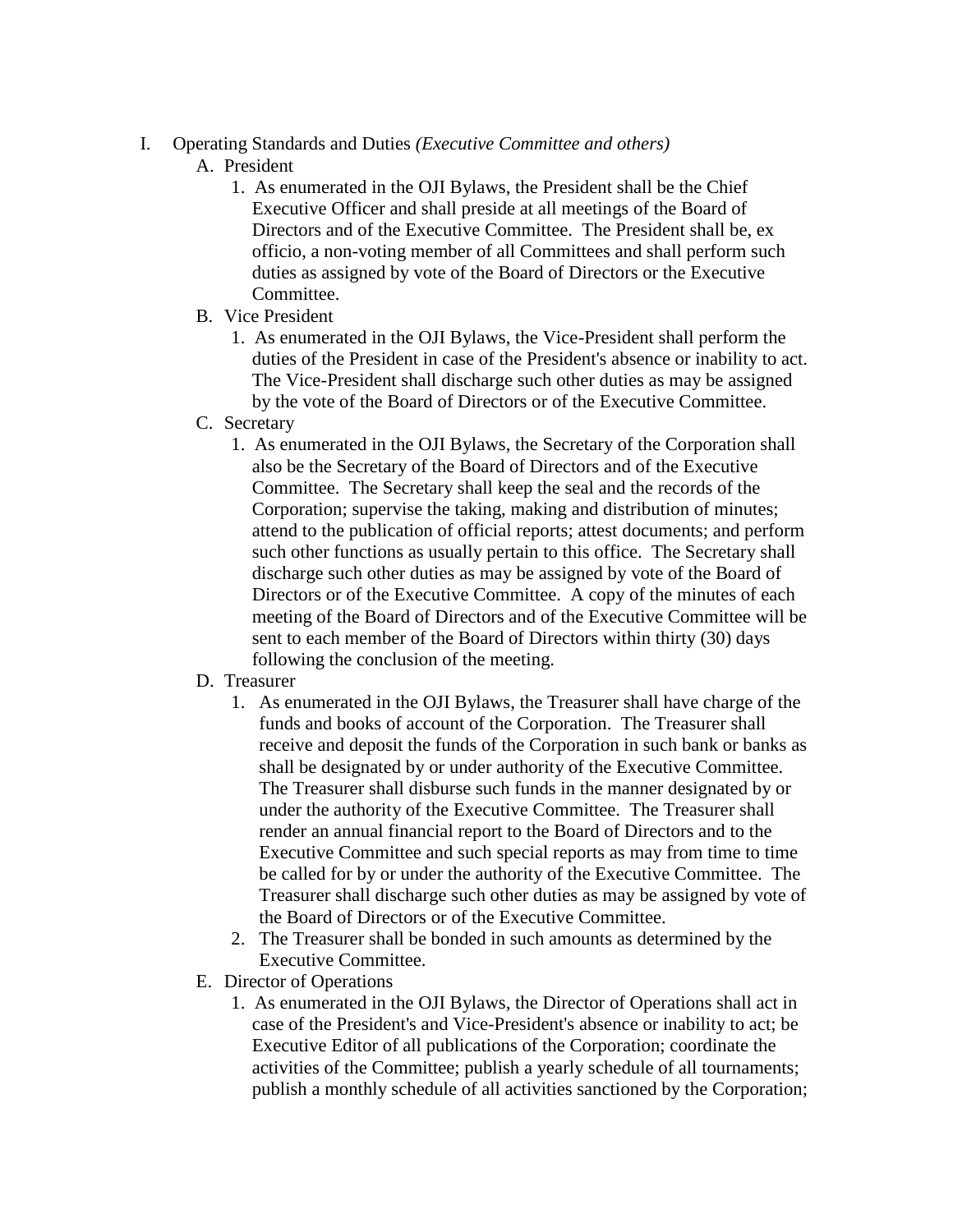develop procedures and forms for application and processing of membership; maintain a membership program and records of the Corporation; render a full annual report in connection with processing of membership and the maintenance of the membership program and records of the Corporation to the Board of Directors at the Annual Meeting each year; prepare and present at each Annual Meeting an annual budget for the coming year; and discharge such other duties as may be assigned by the Board of Directors or by the Executive Committee.

- F. Director of Development
	- 1. As enumerated in the OJI Bylaws, the Director of Development shall advise and assist the Executive Committee and the Board of Directors and all other components of the Corporation in all matters concerning the long-range development of Judo in the State of Ohio; coordinate the development activities of, maintain close liaison with, and work through the clubs; foster the long-range development of an adequate pool of national and world class athletes in Judo, from which may be selected competent representatives for the State of Ohio in national competition; foster the closest possible cooperation between all private and public organizations, such as academic institutions, nonacademic centers, and government agencies, which may contribute to the building and maintaining of improved physical facilities for training and competition and to the upgrading of coaching skills and similar matters; prepare and present to the Program Director of the Operations Committee a budget for each of the activities of the Development Committee; and promulgate rules of procedure in regard to the activities of the Development Committee.
- G. Director of Standards & Certification
	- 1. As enumerated in the OJI Bylaws, the Director of Standards & Certification shall develop a program to improve the standards of coaching; supervise the training, examination and certification of referees, Kata judges, and other tournament officials; and suggest revisions to the national and international rules of competition and sporting code as determined by the appropriate subcommittee.
- H. Director of Law & Legislation
	- 1. As enumerated in the OJI Bylaws, the Director of Law & Legislation shall review all proposals for amendment of the Articles of Incorporation and Bylaws of the Corporation and submit a written report thereon, with recommendations both as to substance and as to form, to the Executive Committee and to the Board of Directors; make recommendations for approval or rejection to the Board of Directors on applications for membership in the Corporation; advise and assist the President, the Board of Directors, and the Executive Committee 1) in regard to the determination of legal and legislative policy of the Corporation, 2) in the formulation of the Code of Operations, 3) in the formulation and determination of the Corporation's future rights and duties, and 4) in proposing amendments to the Articles of Incorporation, Bylaws, Code of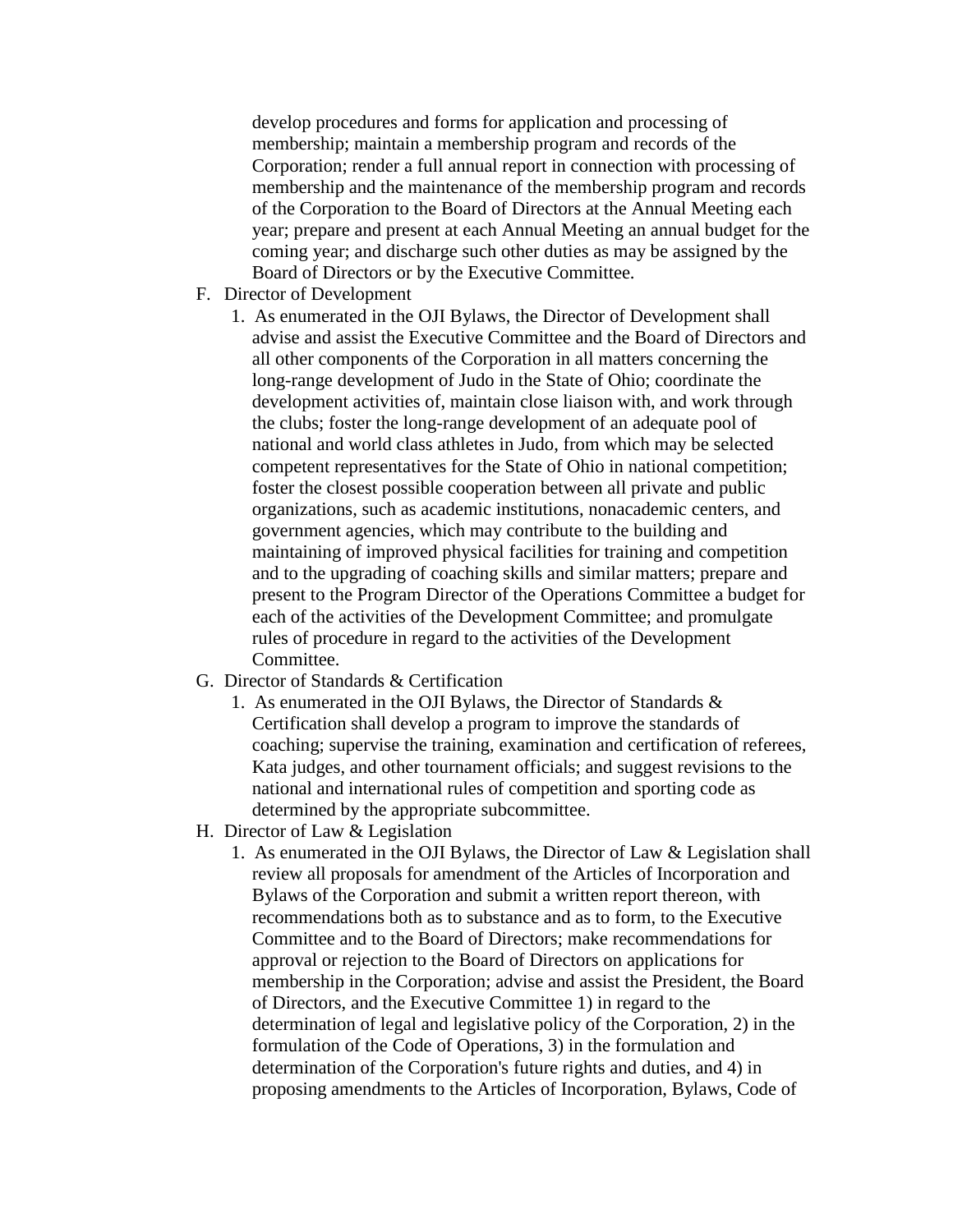Operation, and any other documents and publications of the Corporation; in coordination with the Board of Directors, the Executive Committee, and other committees of the Corporation, and with other entities interested in the promotion of Judo, aid in the drafting of legal instruments and legislation; process all claims and other legal action filed against or by the Corporation; assist in the investigation of any matter of concern to the Corporation; and serve as Parliamentarian for the Corporation.

- I. Athlete Representatives
	- 1. The two Athlete Representatives will represent all athletes in the OJI at Board of Directors and Executive Committee meetings. They will bring to the meetings the concerns, questions and positions of the athletes and will disseminate to the athletes all actions, programs and information pertinent to the athletes.
- J. Registration Chairman
	- 1. The Registration Chairman shall maintain records of the club memberships in OJI as well as the individual memberships. The Registration Chairman shall supply appropriate forms to accomplish all such registrations and shall review all such applications to assure proper documentation is submitted to verify all requirements for registration are met.
- K. Promotion Board Chairman
	- 1. As enumerated in the OJI Bylaws, the Promotion Board shall establish nondiscriminatory, uniform, written minimum standards for the award of all belt rank; establish written procedures to be followed by club instructors to test students and record all rank promotions with the Corporation; process, keep records, and issue certificates for all promotions issued under the corporation's authority; register with the USJI all promotions to Shodan or higher; recommend to the USJI Promotion Board all qualified candidates for promotion to Yondan or higher; provide testing opportunity for all OJI members who meet the prerequisites for promotion to Nidan or higher, and for any rank below Nidan when any member cannot arrange testing in any other manner; implement procedures for registering rank with the Corporation that has been issued by any IJF recognized rank issuing authority; implement procedures for processing requests for IJF Dan certificates; and be composed of eleven (11) members, one of whom shall be appointed Promotion Board Chairman by the President of the Corporation.
- L. Referee Certification Committee Chairman
	- 1. As enumerated in the OJI Bylaws, the Referee Certification Committee shall promulgate forms, examinations and procedures for the examination of officials (referees, timers, scorers, etc.); provide training and/or refresher courses or seminars for all officials; certify as officials those who qualify to officiate or participate; be composed of all National Referees and higher; and elect from its members a Chairman, whose term shall coincide with the terms of the elected officers of the Corporation (there will be no limitation on the number of times the RCC Chairman can be reelected).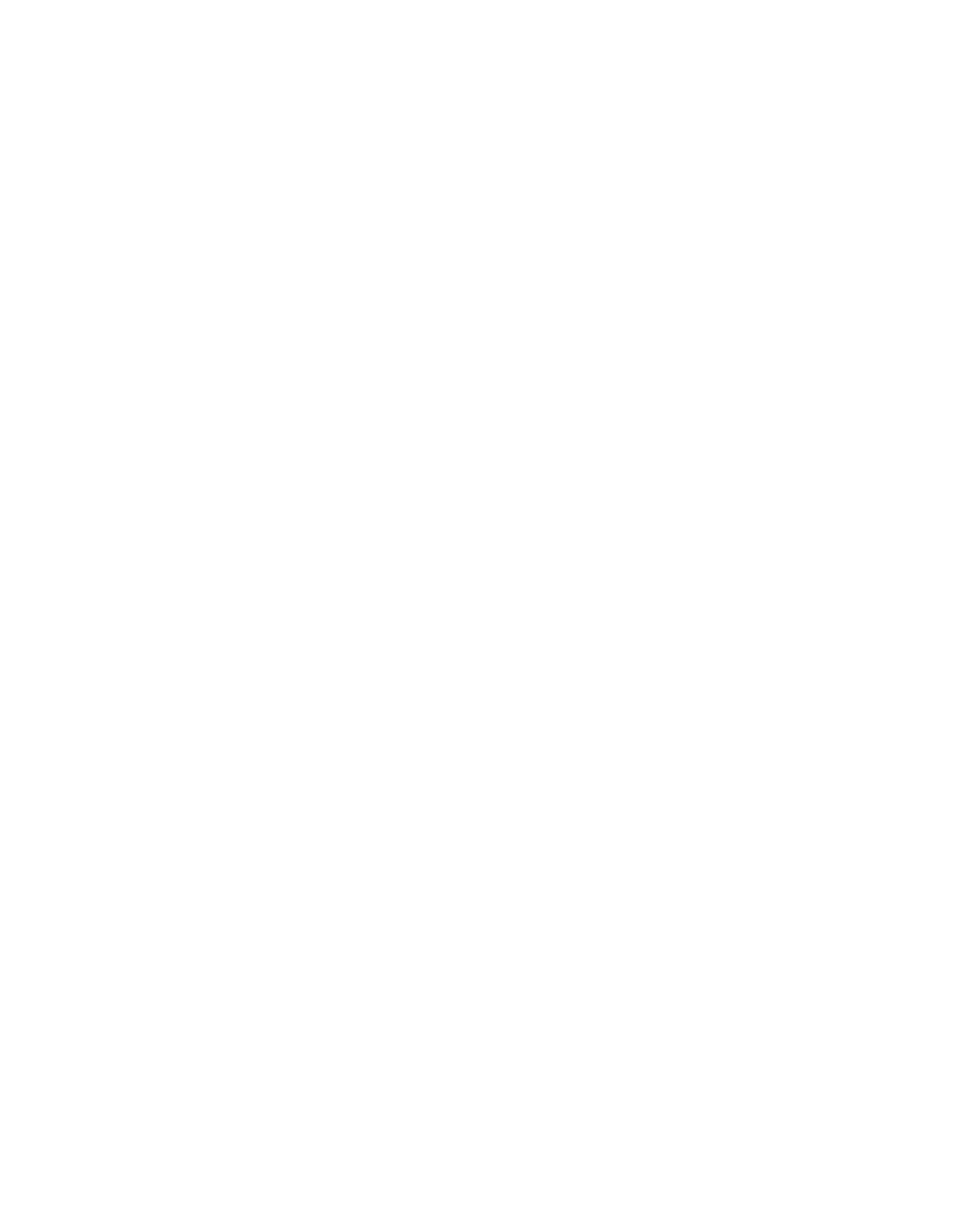# II. Meetings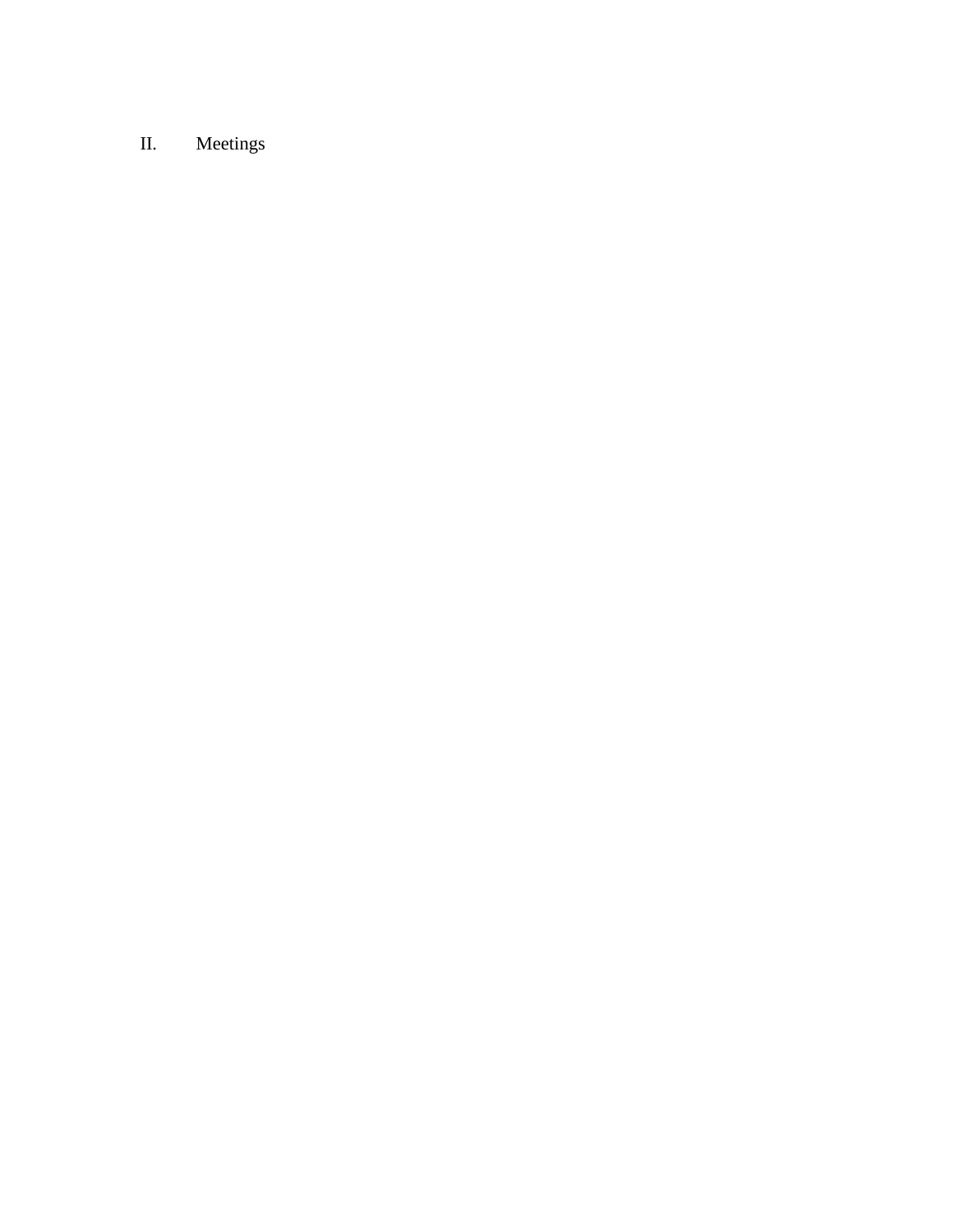- III. Publications/Communications Standards
	- A. Copies/Updates of Policies/Procedures/etc.
		- 1. If available in electronic format, updates of policies, procedures, etc. shall be made available to OJI members through the web site or e-mail at the discretion of the Executive Committee
		- 2. If a member requests a hard copy of such document(s), the Executive Committee will consider such requests and determine a reasonable fee to cover the cost of printing, mailing, etc.
	- B. Minutes of meetings/Notices/etc.
		- 1. Official minutes of meetings, notices, etc. shall be distributed to all members of the Board of Directors, Executive Committee, or committee as appropriate for each meeting.
		- 2. A summary of actions taken may be distributed to all members of OJI, usually by posting such summary on the OJI web site.
	- C. Calendar of Events
		- 1. A listing of judo events of potential interest to OJI judoka shall be maintained on our web site. Hard copies can be made available through subscription at a fee.
	- D. Newsletters
		- 1. Newsletters may be published from time to time to provide information of potential interest to members of OJI. They may be electronic in nature and may be distributed by posting on the OJI web site.
	- E. OJI Web Site
		- 1. The content of the OJI web site will be under the control of the Executive Committee and the Program Director of Operations. The site will be maintained by the designated web master.
		- 2. The web site shall be a primary method of keeping all members informed of current plans and programs of the OJI.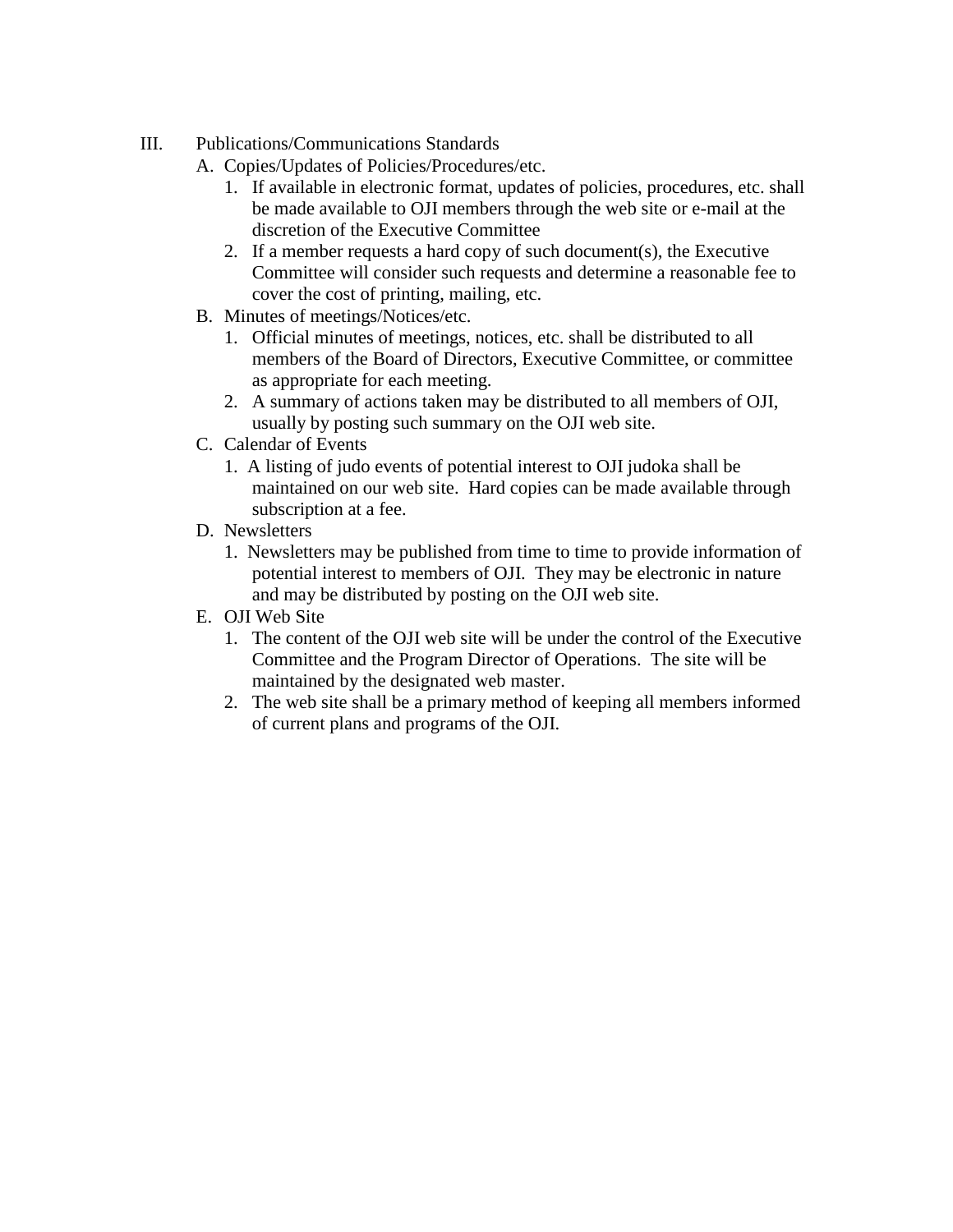# IV. Financial Standards

- A. Budget Procedures
	- 1. Budget Committee
		- a. Appointed by the OJI President
		- b. Serves 2 years (coincident with the elected officers of the OJI)
	- 2. Schedule of activities
		- a. Submittal of program descriptions and budget requests by officers, program directors and athlete reps. Committees and others requesting budget allocations submit their requests through the appropriate program director.
		- b. Budget committee prepares a "draft budget", making changes as required to ensure fiscal responsibility.
		- c. "Draft budget" is submitted to the OJI Board of Directors with explanation of any modifications from requests received in section a.
		- d. Board of Directors either approves the budget as presented, makes modifications and approves modified budget, or gives guidance to the budget committee requiring further modification and resubmission at a later meeting of the Board of Directors.
		- e. Expenditures within budget shall be distributed by the treasurer upon documented request of the officer/program director or approved designee.
		- f. Anticipated expenditures/commitments outside the budget shall be submitted to the budget committee (as early as possible) for reallocation consideration. Normal procedure will require reallocation within a program area if at all possible.
- B. Audit Procedures
	- 1. Internal audits shall be performed annually and upon special request of the Board of Directors.
	- 2. External audits shall be performed upon special direction from the Board of Directors by a qualified accounting firm.
	- 3. The current financial report, along with supporting documentation, shall be examined to assure the following:
		- a. There are no mathematical errors in any part of the financial statement.
		- b. The financial reports accurately reflect the financial status of the organization.
		- c. All transactions are recorded clearly and there is sufficient supporting documentation.
		- d. All expenditures have been authorized by the Board of Directors, through the budget process, the Executive Committee, budget reallocation, or for items within a budget line item the program director or committee chair.
		- e. All expenditures are for legitimate activity of the OJI.
		- f. All transactions are recorded against the correct accounts.
	- 4. Sampling shall be determined such that there is high probability any errors/deviations will be detected and included in the audit report.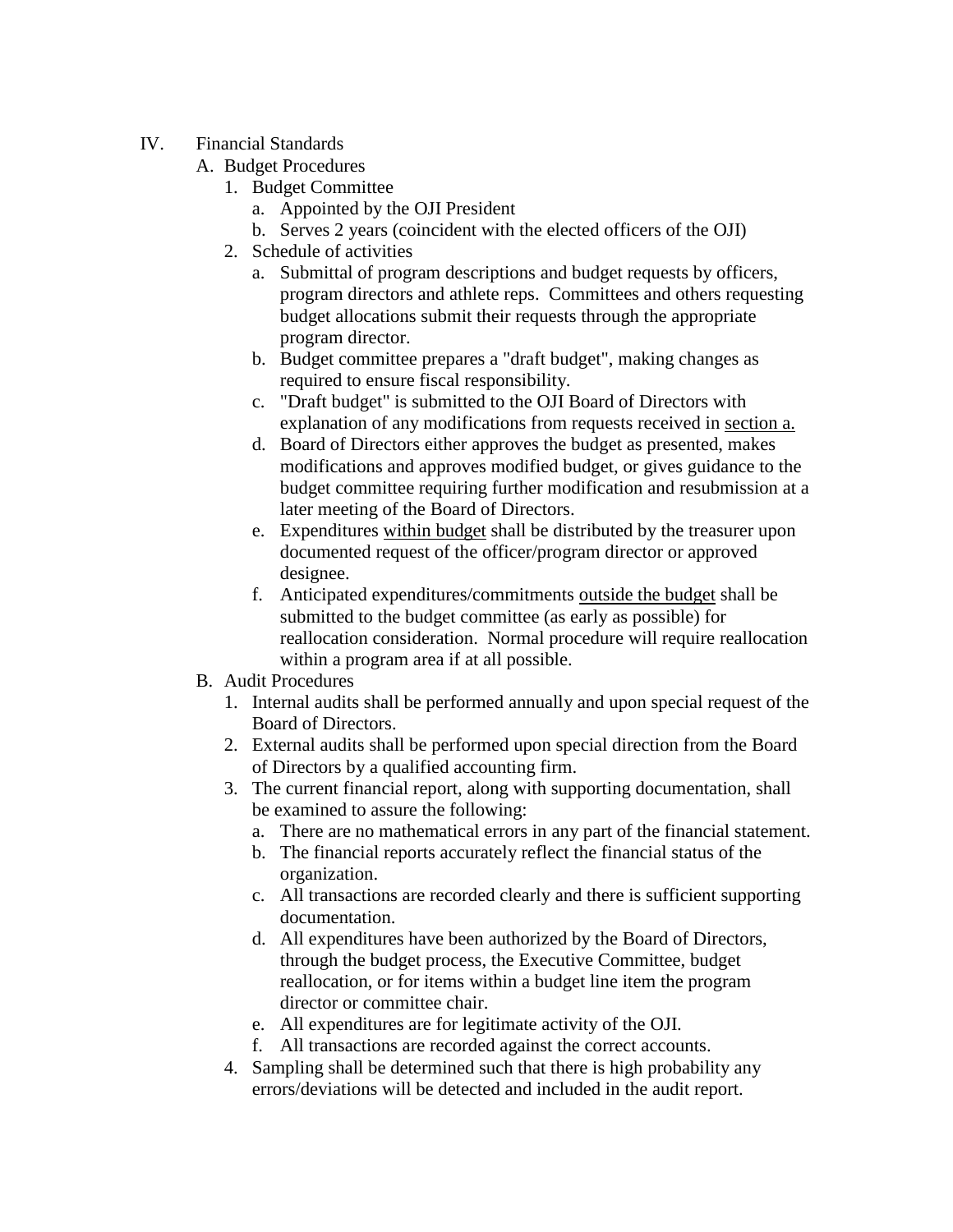- 5. A written report shall be submitted to the Board of Directors upon completion of each audit.
- C. Development Grants
	- 1. Funds may be given to members to offset expenses incurred during training for, travel to/from, and participating in Judo Tournaments, Clinics, Camps, etc., provided the individual is a current member (and was a member the prior membership year) of the OJI.
	- 2. Such funds may be part of a recurring program or special allocation by the Board of Directors.
	- 3. Such funds shall not exceed actual expenses and receipts shall be required to document all expenses.
- V. Sanctioning Procedures/Requirements
- VI. Tournament Standards A. National Events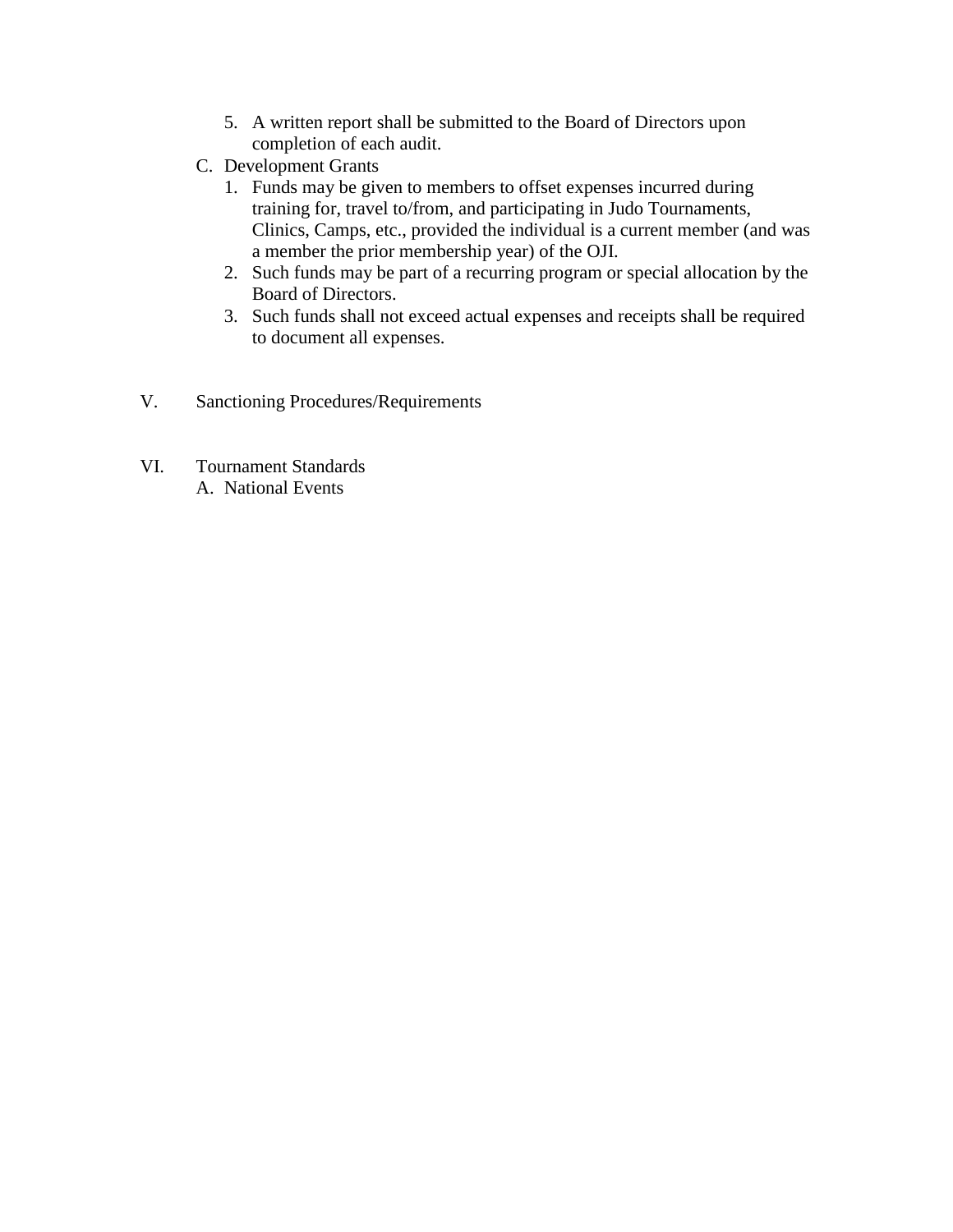- B. State Championships
	- 1. General Requirements
		- a. Bid procedures
			- 1) Bids for each state championship event shall be awarded at the Fall meeting in the calendar year prior to the championships
			- 2) Bids must include the following information:
				- a) Responsible organization
				- b) Tournament Director/Responsible Person
				- c) Financial arrangements profits/losses
				- d) Proposed budget, awards, facilities, mats, etc.
				- e) Scale drawing of facility and layout with critical dimensions
				- f) Special limitations or added benefits
			- 3) Bids shall be awarded to member organizations of OJI
		- b. Announcements
			- 1) Tournament information and entry forms must be sent to each registered organization in OJI. These materials should also be sent to any other known Judo Club in the State of Ohio.
			- 2) Entry prerequisites, fees, rules, locations, times, etc. are to be included on tournament flyers.
		- c. Sanctioning
			- 1) All State Championships must be sanctioned by USA Judo.
			- 2) All sanction requirements must be followed.
		- d. Officials
			- 1) Certified officials are to be used whenever possible.
			- 2) All technical decisions (application/interpretation of the Rules) shall be done by the referees, under the direction and guidance of the Chief Referee.
		- e. Medical personnel and facilities
			- 1) Medical personnel must be on site at all times when competition is in progress.
			- 2) Medical personnel shall be briefed by the Chief Referee prior to the start of competition.
			- 3) Sufficient first aid supplies are to be on site, under the control of the medical personnel.
			- 4) Supplies (bleach solution, gloves, wipes, etc) are to be made available by the organizing committee for clean-up of any blood that may get on the mats, gis or players.
		- f. Facilities
			- 1) Facilities must be large enough to provide adequate space for regulation sized competition areas, support tables, spectator, officials and competitor seating, and ample room to provide safe movement of all personnel throughout the site.
			- 2) Locker rooms, restrooms, food concessions, official's lunch, pairing room, and a referee's meeting room are to be provided.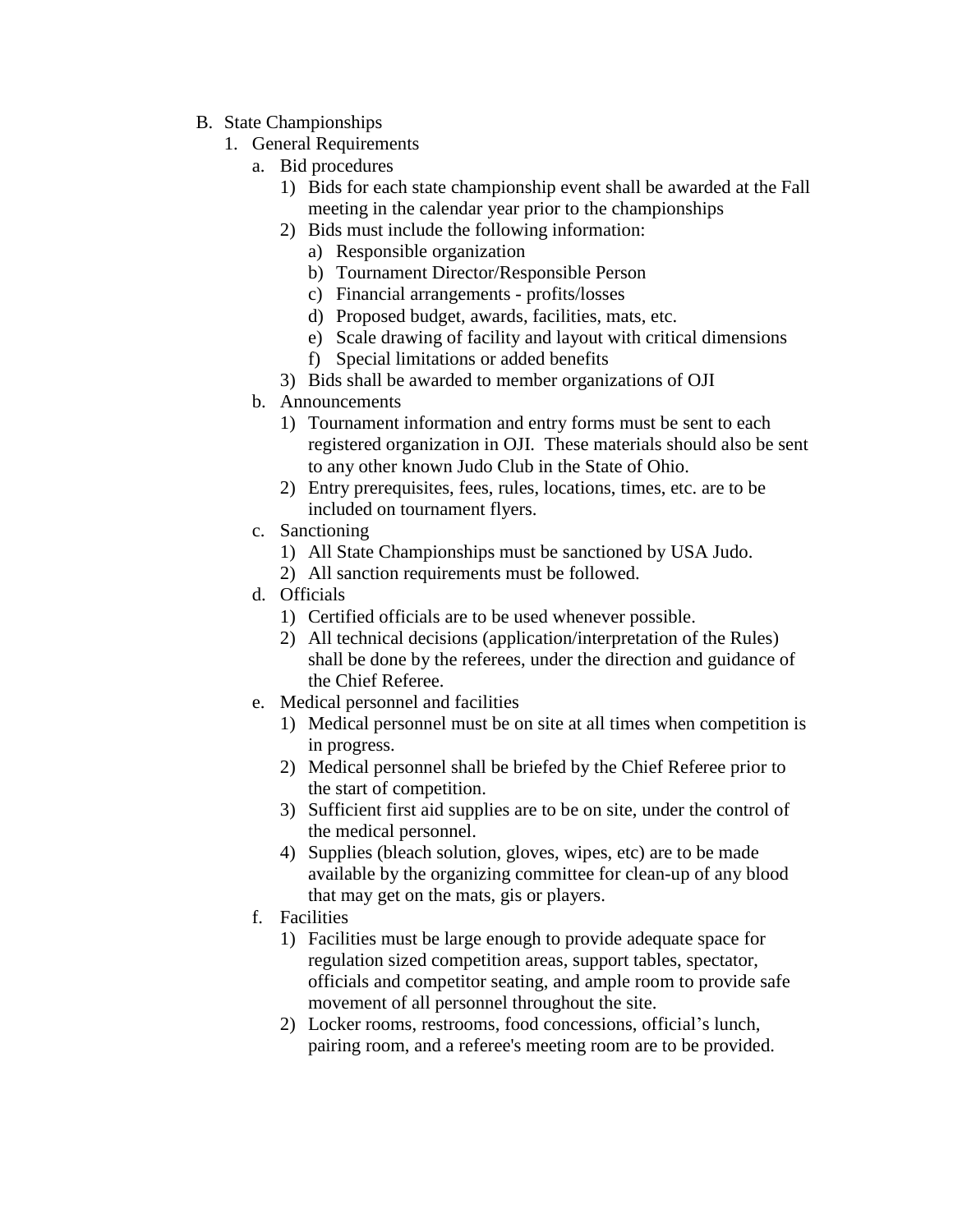- g. Mats
	- 1) Sufficient mats must be used to provide regulation sized competition areas.
	- 2) The mats must comply with the requirements set forth in the IJF rules. Preferably tatami [or ethafoam (2") with cover] is to be used.
- h. General Eligibility Requirements
	- 1) All competitors must be current members of the USA Judo, USJA USJF, or ATJA.
- 2. Seniors
	- a. IJF Rules will be used as modified by the USA Judo.
	- b. Match Length Advanced Men = 4 minutes; Advanced Women = 4 minutes; Masters  $=$  3 minutes.
	- c. Elimination Procedure straight double elimination (brackets)
	- d. Competitive divisions the same divisions will be used that are to be used at the USA Judo Senior Nationals.
	- e. A competitor can compete in only one division the division he/she makes weight (above lower limit and below or equal to upper limit). If a competitor is unopposed, exhibition matches may be run (at the discretion of the Tournament Director) but these will not be part of the "official championships".
	- f. Minimum age 15 years old (unless given special dispensation)
- 3. Juniors
	- a. Modified IJF Rules will be used no chokes under 13; no armbars under 17, pre 2003 medical rules.
	- b. Match Length 16 & below = 3 minutes; 17-20 (Male = 4 minutes; Female  $=$  4 minutes)
	- c. Elimination Procedure straight double elimination (brackets)
	- d. A competitor can compete in only one division the division he/she makes weight (above lower limit and below or equal to upper limit). If a competitor is unopposed, exhibition matches may be run (at the discretion of the Tournament Director) but these will not be part of the "official championships".
	- e. Age limits competitors must be at least 6 yrs old and less than 21 yrs old on the day they compete.
- 4. High School
	- a. Modified IJF Rules will be used no armbars, pre 2003 medical rules.
	- b. Match Length 4 minutes
	- c. Elimination Procedure straight double elimination (brackets)
	- d. A competitor can compete in only one division the division he/she makes weight (above lower limit and below or equal to upper limit). If a competitor is unopposed, exhibition matches may be run (at the discretion of the Tournament Director) but these will not be part of the "official championships".
	- e. Competitors must be full time students in High School (grades 9-12)
- 5. Junior Olympics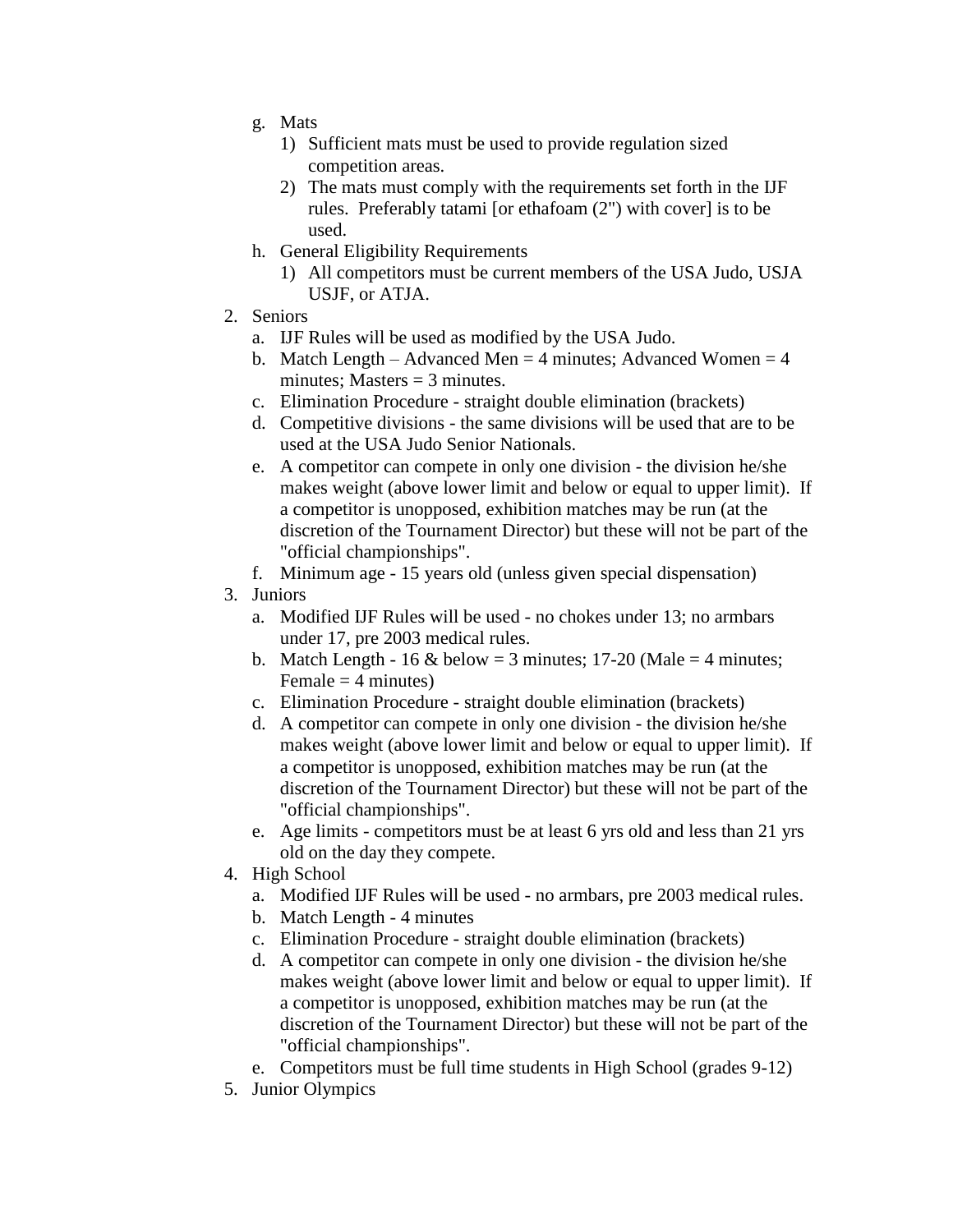- a. Modified IJF Rules will be used no chokes Bantam and Intermediate; armbars allowed in Juvenile B only.
- b. Match Length Bantam and Intermediate  $=$  3 minutes; Juvenile A and Juvenile B (Male  $=$  4 minutes; Female  $=$  4 minutes)
- c. Elimination Procedure straight double elimination (brackets)
- d. A competitor can compete in only one division the division he/she makes weight (above lower limit and below or equal to upper limit). If a competitor is unopposed, exhibition matches may be run (at the discretion of the Tournament Director) but these will not be part of the "official championships".
- e. Age limits competitors must be at least 6 yrs old and 19 yrs old (or less) as of December  $31<sup>st</sup>$  of the year prior to the championships.
- C. Other OJI sponsored activities
- VII. Rules of Competition A. IJF Rules for Shiai

#### **Refereeing Rules (2018)**

- B. USJI Standards for Kata
	- 1. Nage-no-Kata

#### **Nage-No-Kata**

*Standardization of Nage-No-Kata for U.S. National Kata competition.*

Reprinted from the United States Judo, Inc. National Kata Committee document of the same name.

General Information Uki Otoshi Seoi Nage Kata Guruma Uki Goshi Harai Goshi Tsurikomi Goshi Okuri Ashi Harai Sasae Tsurikomi Ashi Uchi Mata Tomoe Nage Ura Nage Sumi Gaeshi Yoko Gake Yoko Guruma Uki Waza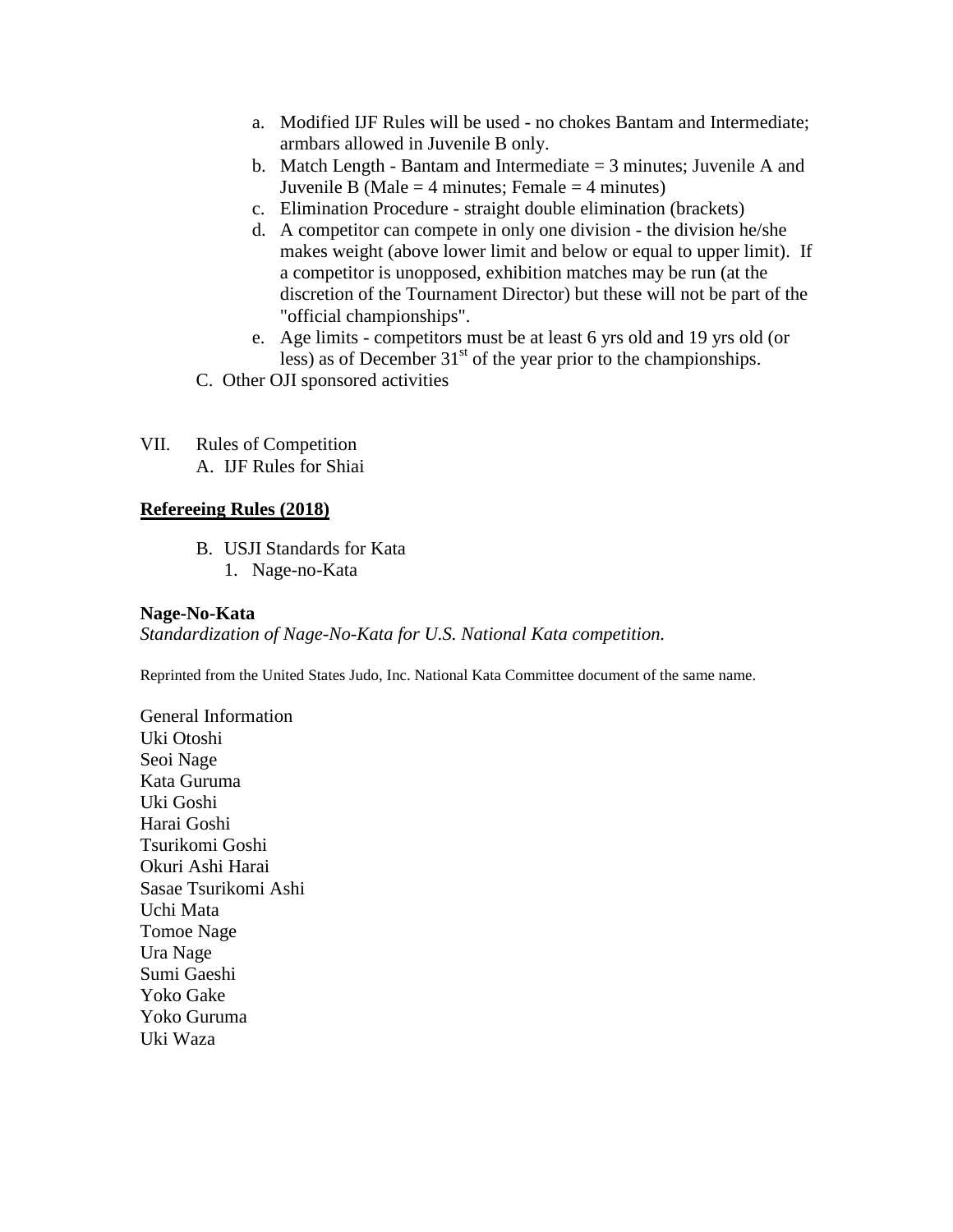#### **General Information**

•Officially, the judging of the Kata does not start until the two contestants are on the center of the mat, standing approximately 18 feet apart.

•Bows toward the Joseki (Judges) shall be done from a standing position. The hands will slide in front of the legs, approaching but not past the knees. Heels will be together while the toes are apart.

•Bows toward each other shall be done from the Seiza (kneeling) position.

•Tori and Uke do not turn their backs to the judges unless it is a more natural and efficient movement.

•Eliminate all unnecessary moving around.

•Tori must show breaking of Uke's balance on all techniques.

•Uke's responsibility in Tsugi-Ashi is not one of a passive nature. Once the attack is begun, Uke should continue to attack.

•Uke should not jump for Tori. Tori should be executing the throws.

•Uke's strikes are initiated by taking two Ayumi-Ashi steps, starting with the opposite foot of the striking arm.

•All of Uke's strikes must be aimed for the top of Tori's head. The strikes should not stop, but continue downward.

•An excellent source of reference for the study of Nage-No-Kata is the book Judo Formal Techniques by Tadao Otaki and Donn F. Draeger, published by the Charles E. Tuttle Co., Inc., Rutland, Vermont and Tokyo, Japan. •Another fine reference is the book Kodokan Judo by Jigaro Kano, published by Kodansha International/USA, LTD, Tokyo, Japan.

### **Beginning Movements**

Tori and Uke take their position on the mat approximately 18 feet apart. Uke is on the left side of the judges (as seen from the judges positions), Tori on the right. Both Tori and Uke make a standing bow to the judges, turn to each other, and make a kneeling bow to each other. After returning to the standing position, they then step forward, left foot then right, taking the fundamental natural posture (Shizenhantai). Both then walk toward the center of the mat, stopping at arm's distance apart.

------------------------------------------------------------------------

The following is an explaination of the right side techniques only. Left side just interchanges right and left.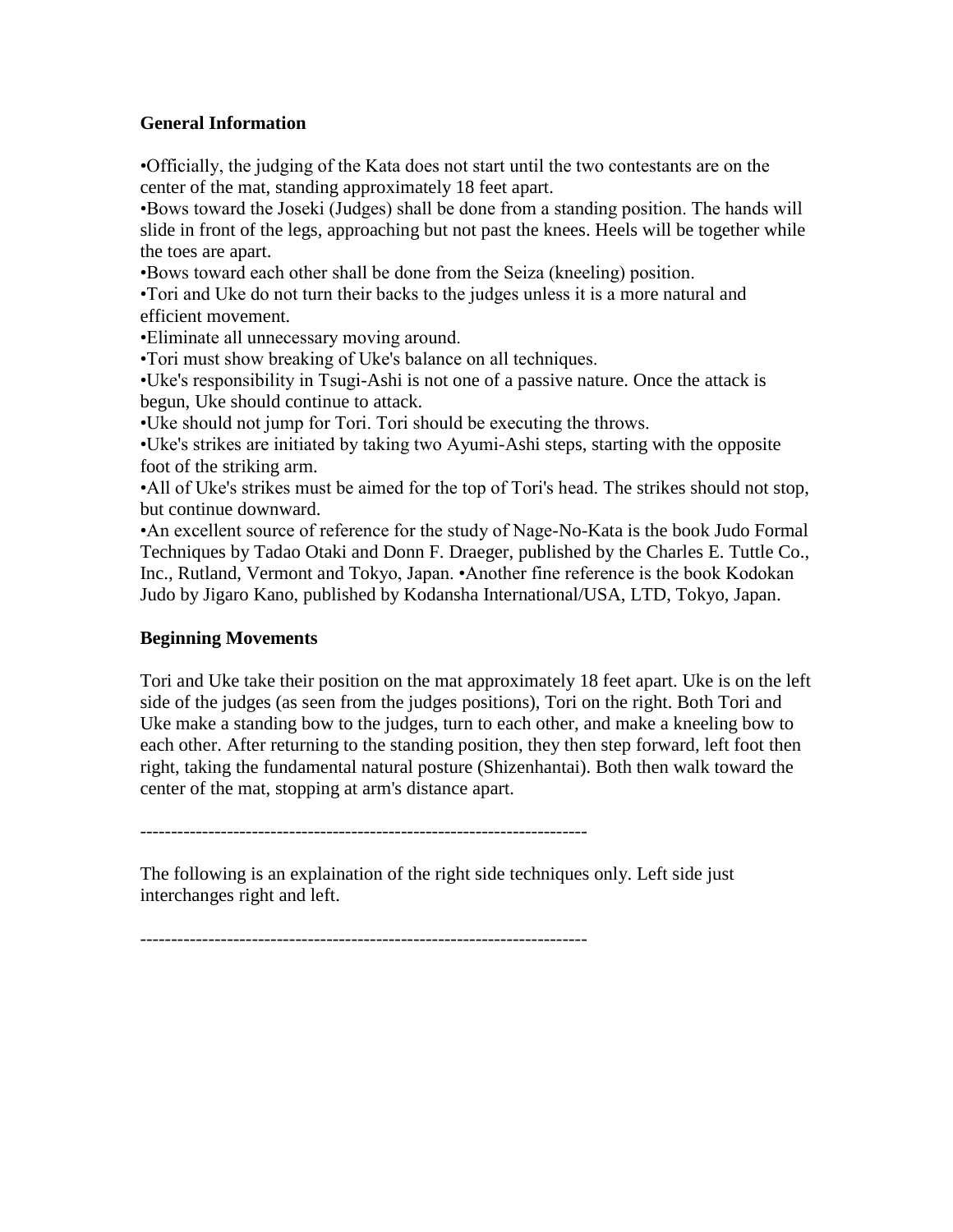#### **Te Waza**

#### 1. **Uki Otoshi**

Uke initiates the action by simultaneously stepping forward with the right foot, while taking the standard grip. Tori immediately responds to Uke's action by taking the standard grip and retreating three Tsugi-Ashi steps. Both Uke and Tori use Tsugi-Ashi movements. Tori makes each of the steps larger than the previous.

On the third movement, Tori executes Uki Otoshi. Tori does not turn his head, to follow Uke, during the throw. After completion of Uki Otoshi, Tori should have the left leg, knee to foot, at a 30 degree angle to the original line of movement. Tori's left foot should have 'live toes'. Tori's left and right foot should end up in the same line.

Uke executes Ukemi and lands at a slight angle to the line of movement with his head near Tori's left leg.

#### 2. **Ippon Seoi Nage**

Uke and Tori start at approximately 6 feet apart, depending on the size of the contestants. Uke strikes Tori ( see General Information). As Tori steps forward with the right foot (in front of Uke's right foot), Tori deflects Uke's strike above Uke's elbow, using the left wrist area. The deflection movement is slightly outward and upward. Tori brings Uke off balance, as Tori pivots and brings the left foot back parallel to the right foot. Tori applies Seoi Nage.

------------------------------------------------------------------------

### 3. **Kata Guruma**

Uke initiates the action, with a right grip and Tsugi Ashi, and Tori reacts in the same way as in Uki Otoshi.

Tori changes his left hand grip on the second step to the inside of Uke's upper arm. On the third step, when Tori applies Kata Guruma, Uke's body remains straight and Tori's side of neck is under Uke's belt. When throwing, Tori slides his left foot in towards his own right foot and throws Uke to tori's left front corner.

------------------------------------------------------------------------

At the end of each set, Uke and tori return to their original positions, about 12 feet apart, to fix Judogis.

------------------------------------------------------------------------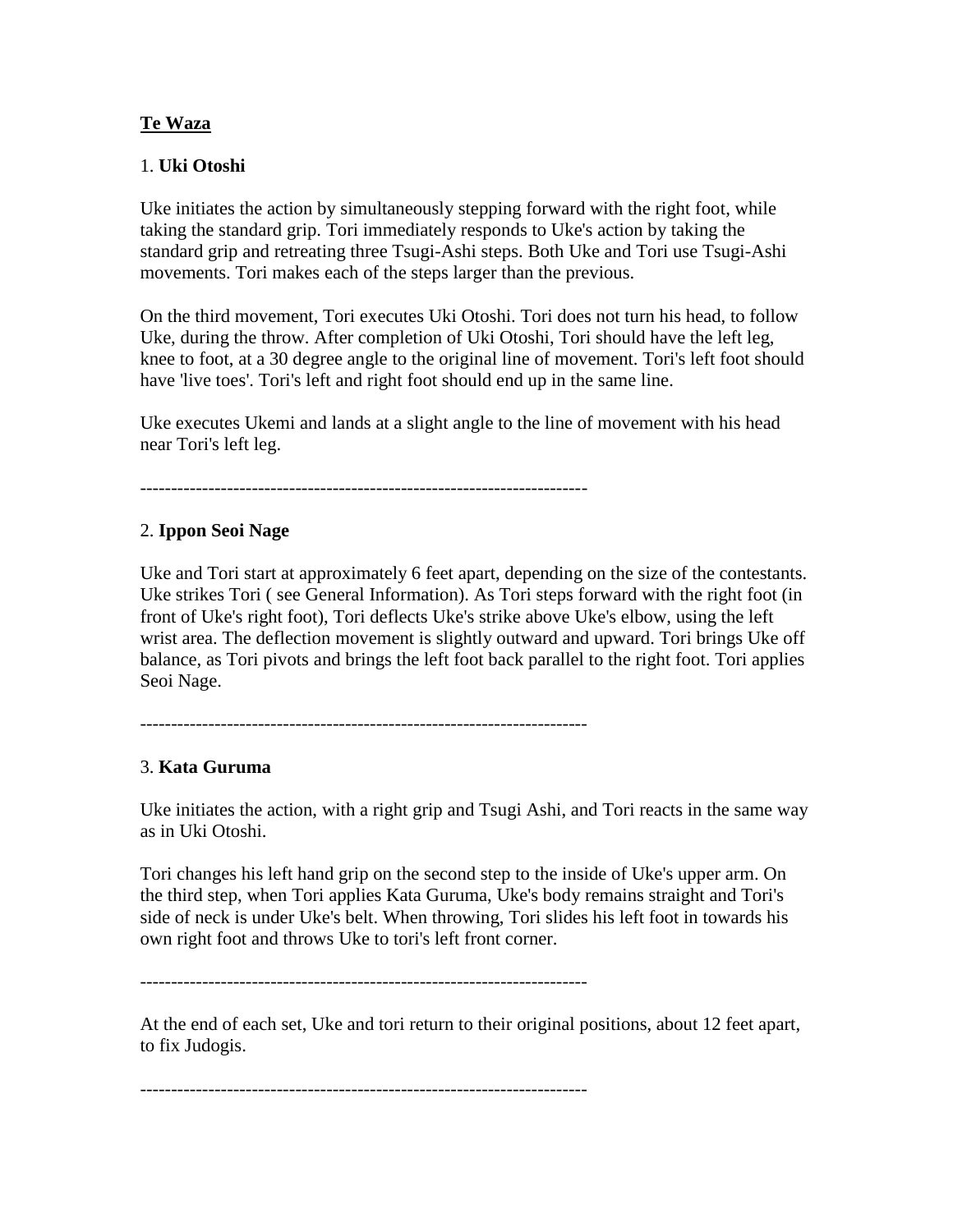#### **Koshi Waza**

#### 1. **Uki Goshi**

NOTE: On this technique, Tori applies a left technique the first time and a right technique the second time.

Uke and Tori start walking toward each other and, when about 6 feet apart, Uke strikes at the top of Tori's head, using his right fist. Tori steps in with his left foot and applies left Uki Goshi. Uke lands at Tori's left front corner.

NOTE: The second (right) Uki Goshi is begun about 6 feet apart.

------------------------------------------------------------------------

### 2. **Harai Goshi**

Uke initiates the action, with a right grip and Tsugi Ashi, and Tori reacts in the same way as in Uki Otoshi.

On the second step, Tori changes his right hand to Uke's left shoulder blade from under Uke's armpit. On the third step, Tori steps back 1/2 stepin a small arc to turn in the direction of the throw as Tori applies Kuzushi. Tori off-balances Uke to Uke's right front corner and reaps the right leg from that position.

------------------------------------------------------------------------

### 3. **Tsurikomi Goshi**

Uke initiates the action, with a right grip and Tsugi Ashi, as in Uki Goshi, but Tori takes a high grip (just behind Uke's ear). On the third step, Tori steps back with his left foot and then brings his right foot in front of Uke's right foot 1/2 way between Uke and Tori. Then Tori pivots, bringing his left foot back parallel to his right foot. As Tori pivots to throw , Tori must bend his knees deeply (not the back) and simultaneously unbalance Uke forward and to Uke's right front corner. Tori must keep Uke's back straight, even when being thrown. Uke lands straight in front of Tori. There is no hesitation or block by Uke on the second or third step.

At the end of each set, Uke and tori return to their original positions, about 12 feet apart, to fix Judogis.

------------------------------------------------------------------------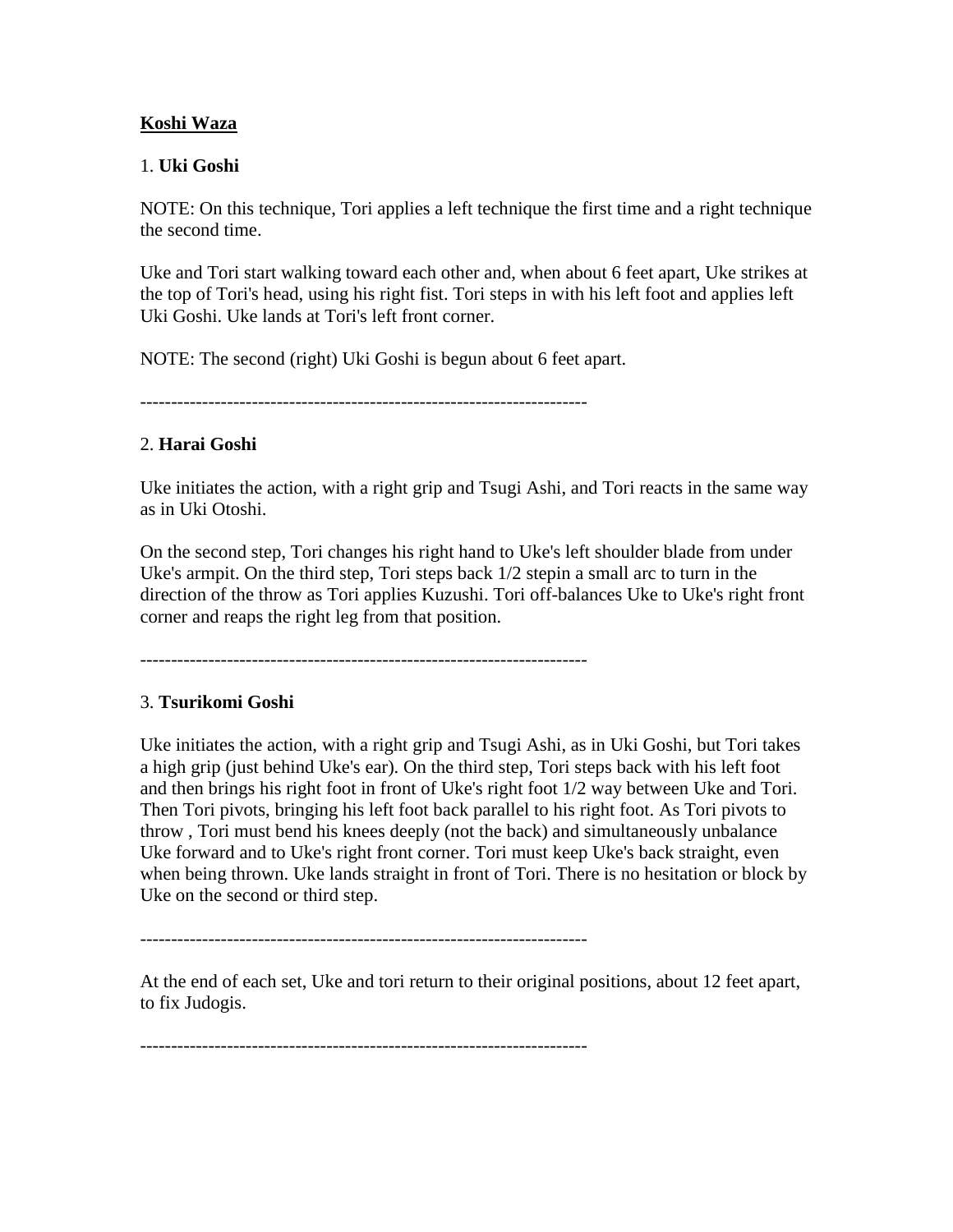#### **Ashi Waza**

#### 1. **Okuri Ashi Harai**

Tori and Uke walk to the center of the mat (do not turn). Uke starts the motion by taking the standard right grip. Tori immediately takes control by taking Uke to Tori's right in Tsugi Ashi steps. Tori's third step is wider than the previous steps. Tori sweeps both of Uke's feet from right foot to left. Uke does not jump when the technique is applied.

------------------------------------------------------------------------

#### 2. **Sasai Tsurikomi Ashi**

Uke initiates the attack as in Uki Otoshi.

The timing of the three steps will be such that the second step will take longer than the first. The third step should immediately follow the second.

•1st step - Tori, using tsugi Ashi movement, steps back left foot then right. •2nd step - Tori steps back with his left foot then moves the right foot at a 90 degree angle to Tori's right.

•3rd step - Tori's left foot blocks Uke's right foot as Uke takes the third step. Upon trhowing, Tori takes his left foot to his back left corner.

------------------------------------------------------------------------

#### 3. **Uchi Mata**

Uke and Tori start at 1 1/2 arms length in the center of the mat. Uke and Tori take a right natural posture, with Tori taking a high grip while Uke takes the regular grip. Uchi Mata is done in three steps in a circular motion. On the third step, Tori makes a half step in the same circular direction, unbalancing Uke completely and then reaps from that position with the right leg. Uke lands at about a 45 degree angle.

------------------------------------------------------------------------

At the end of each set, Uke and tori return to their original positions, about 12 feet apart, to fix Judogis.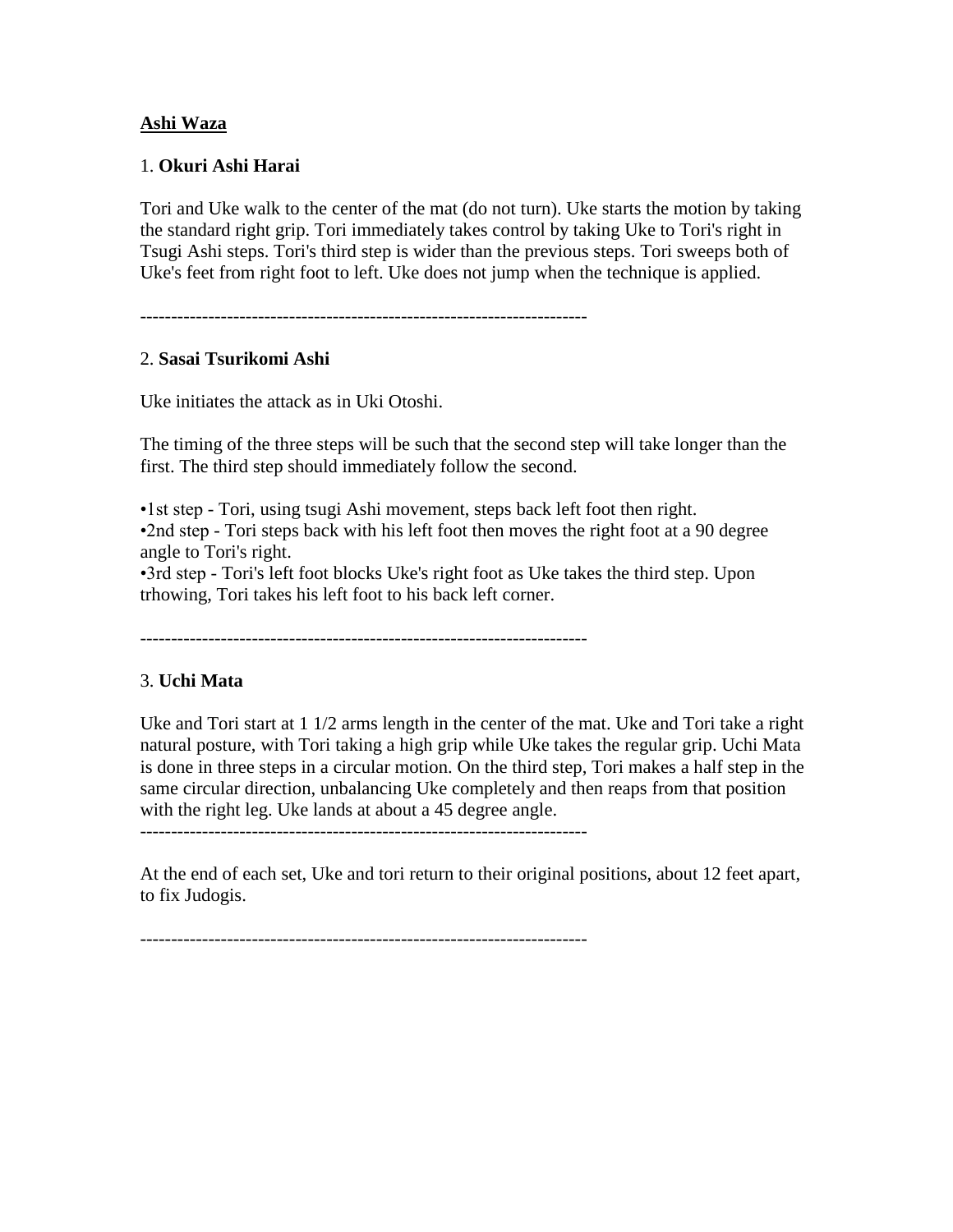### **Masutemi Waza**

NOTE: When applying Tomoe Nage and Sumi Gaeshi, Tori's foot should be up and in place, on Uke, before Tori goes down to the mat.

#### 1. **Tomoe Nage**

Uke and Tori meet on Tori's side near the center of the mat and take a right natural posture, with both taking right natural grips. Tori steps forward with right foot and, at the same time, Uke takes a step backwards with the left foot. Tori then steps with left foot then right foot with Uke moving backwards.

On the third step, Uke resists Tori's push causing Uke's left foot to become parallel to the right. At this point, Tori brings the left foot to the right foot and, at the same time, Tori transfers the left hand grip from the sleeve to Uke's right lapel and unbalances Uke straight forward.

Tori places the ball of the right foot on Uke's lower left abdomen, while sacrificing himself to the mat and throws Uke in an arc over Tori's head. Uke takes an Ukemi and comes to a standing position.

------------------------------------------------------------------------

### 2. **Ura Nage**

Uke and Tori are about 6 feet apart, depending on their size. Uke attempts to strike Tori. Tori steps in, left foot then right foot, while lowering his body. Tori executes Ura Nage, throwing Uke over Tori's left shoulder. Uke takes Ukemi over his own right shoulder and does not come to a standing position.

### 3. **Sumi Gaeshi**

Both Uke and Tori take a right Jigotai. When taking right defensive positions (right hand above elbow, left hand on scapula), Uke's and Tori's heads do not rest on or come in contact with the other person's shoulder.

On the first step, Tori makes a wide circular step with the right foot while attempting to unbalance Uke. Uke resists by attempting to straighten up and regain balance. Tori, using this acton, unbalances Uke further forward and upward and, simultaneously, Tori brings his left foot toward the right foot and executes Sumi Gaeshi. Uke executes Ukemi straight over Tori, not to the corner. Uke comes to a standing position. ------------------------------------------------------------------------

At the end of each set, Uke and tori return to their original positions, about 12 feet apart, to fix Judogis.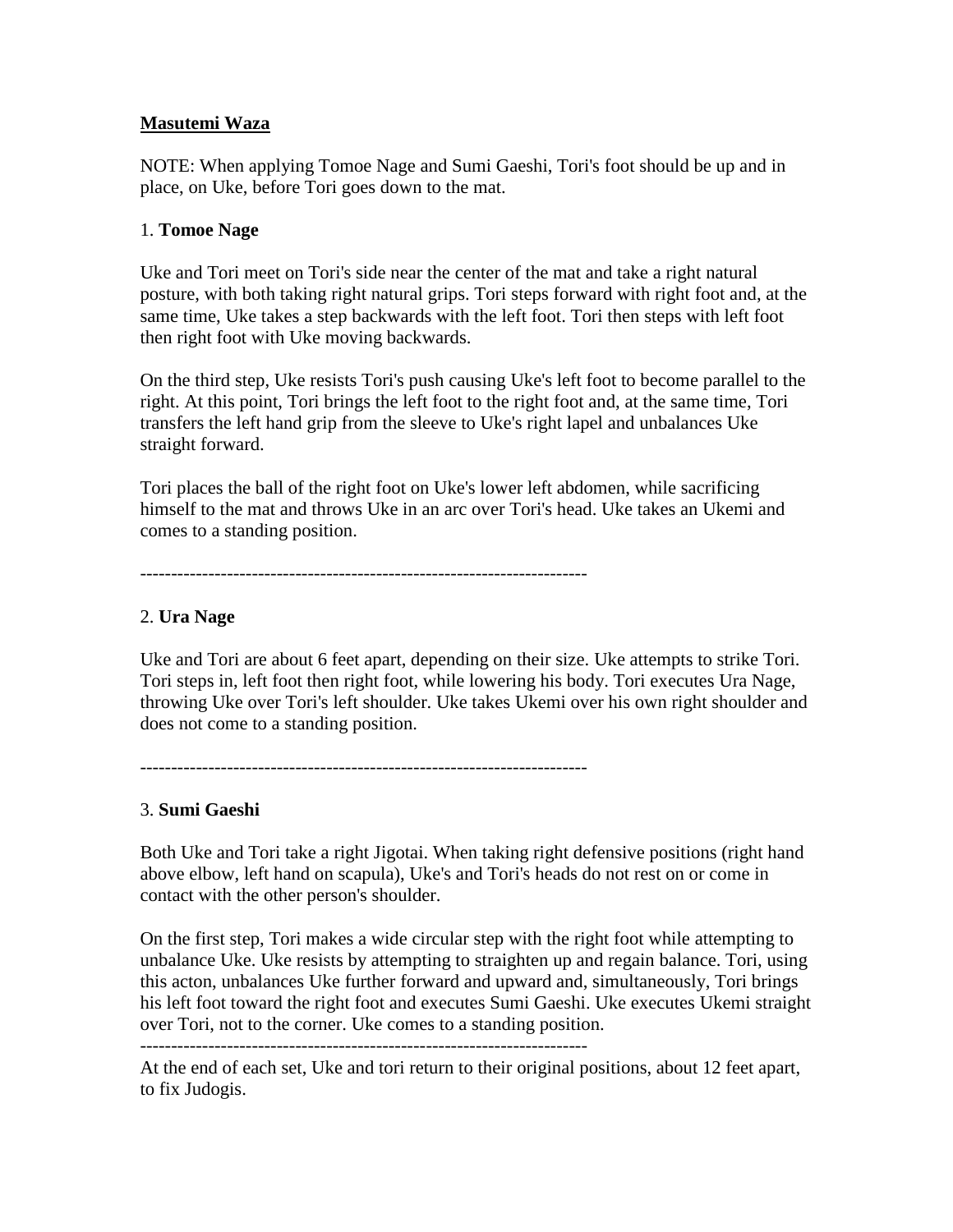### **Yoko Sutemi Waza**

#### 1. **Yoko Gake**

The Kuzushi in this technique is a gradual natural Kuzushi, not too strong. Uke attacks as in Uki Otoshi.

On the second step, Tori changes the direction of the Kuzushi by pushing inward against Uke's right elbow with his left hand, while Tori's right hand pushes across Uke to the right.

On the third step, Tori steps back with his left foot then his right, while unbalancing Uke to Uke's right front corner and bringing Uke onto Uke's right little toe. Tori shifts his weight onto his right foot then sacrifices his body to the mat taking Uke's right foot out with Tori's left foot, as Tori's body swings under Uke. This is not a sweeping motion with the leg.

Uke and Tori should land parallel to the line of movement. Tori should be lying directly on Tori's left side. Tori should retain his grip on Uke's right sleeve.

------------------------------------------------------------------------

# 2. **Yoko Guruma**

Uke and Tori are about 6 feet apart, depending on their size.

Uke attacks the same as Ura Nage, but, when Tori comes in to execute Ura Nage, Uke escapes by bending forward at the waist. Tori uses Uke's motion to slide the right leg between Uke's legs and throws Uke in the direction of his bending. Uke executes Ukemi, coming to a standing position.

Upon completion, Tori and Uke return to the center of the mat approximately 6 feet apart depending on their size. Uke then attacks left side.

------------------------------------------------------------------------

#### 3. Uki Waza

Uke and Tori take a right defensive posture as in Sumi Gaeshi. Tori takes a wide circular step with his right foot. Uke resists Tori's Kuzushi by attempting to straighten somewhat from Jigotai while stepping in an arc with his left foot. As Uke attempts to step forward with his right foot, Tori executes Uki Waza. Uke should land at a 45 degree angle. After the right side technique is completed, Uke walks back to tori, in the center of the mat, and then does the left side.

------------------------------------------------------------------------

At the end of each set, Uke and tori return to their original positions, about 12 feet apart, to fix Judogis.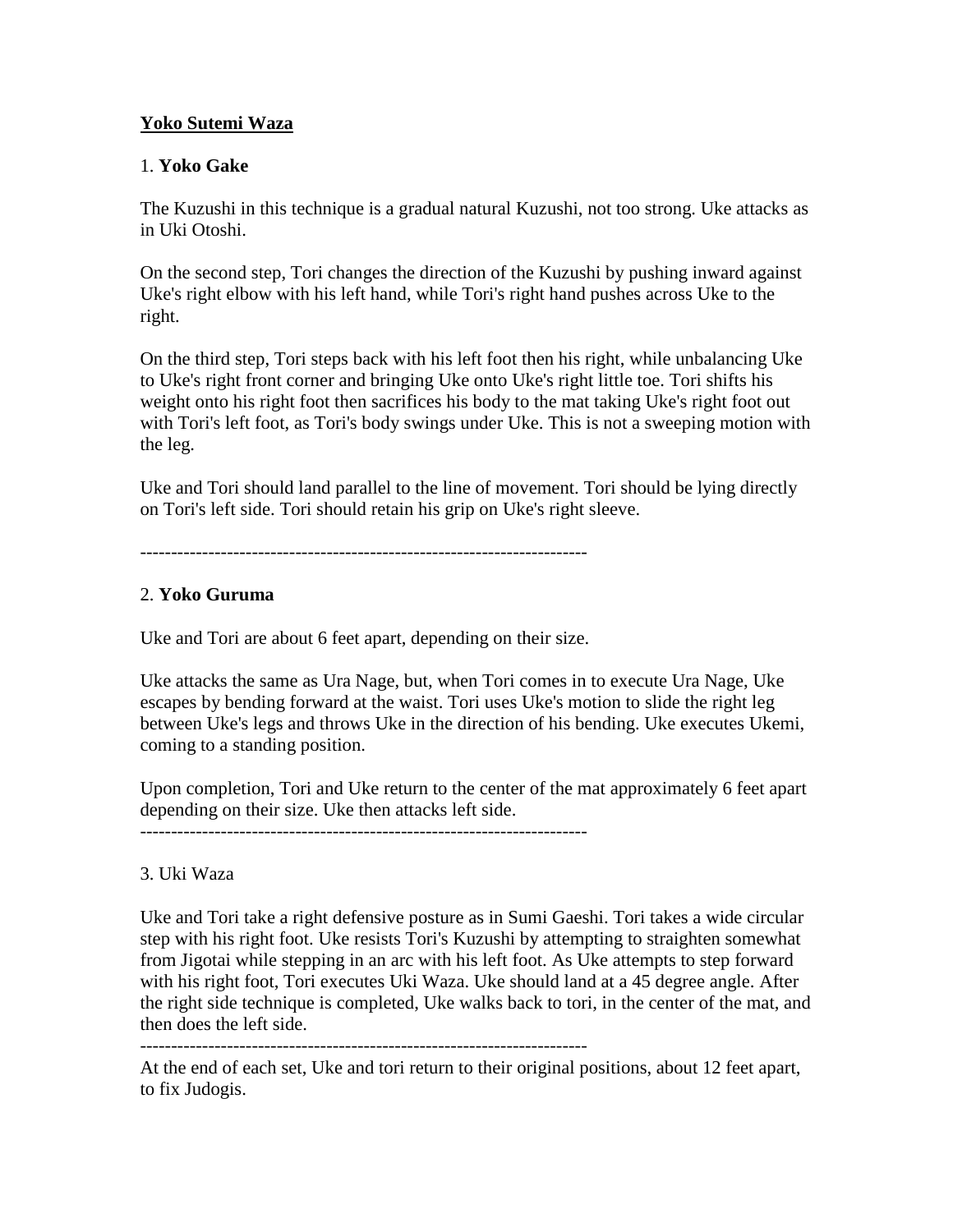#### **Finish**

Uke and Tori face each other, step back right foot then left, make a kneeling bow to each other, stand, turn to the judges, make a standing bow. You should finish where you started the Kata. When the bows are completed, the judging of this Kata is finished.

2. Katame-no-Kata

#### **Katame-No-Kata**

#### *Standardization of Katame-No-Kata for U.S. National Kata competition.*

Reprinted, in part, from the United States Judo, Inc. National Kata Committee document of the same name and from the book Judo Formal Techniques by Otaki and Draeger.

NOTE: This outline of Katame-No-Kata (forms of grappling) is meant only as a simplified study guide based on the U.S.J.I. National Kata Committee's standardization for Katame-no-Kata.

•An excellent source of reference for the study of Katame-No-Kata is the book Judo Formal Techniques by Tadao Otaki and Donn F. Draeger, published by the Charles E. Tuttle Co., Inc., Rutland, Vermont and Tokyo, Japan. •Another fine reference is the book Kodokan Judo by Jigaro Kano, published by Kodansha International/USA, LTD, Tokyo, Japan.

Beginning Movements Kesa Gatame Kata Gatame Kami Shiho Yoko Shiho Kuzuri Kami Shiho Kata Juji Jime Hadaka Jime Okuri Eri Jime Kata Ha Jime Gyaku Juji Jime Ude Garami Juji Gatame Ude Gatame Hiza Gatame Ashi Garami Closing Movements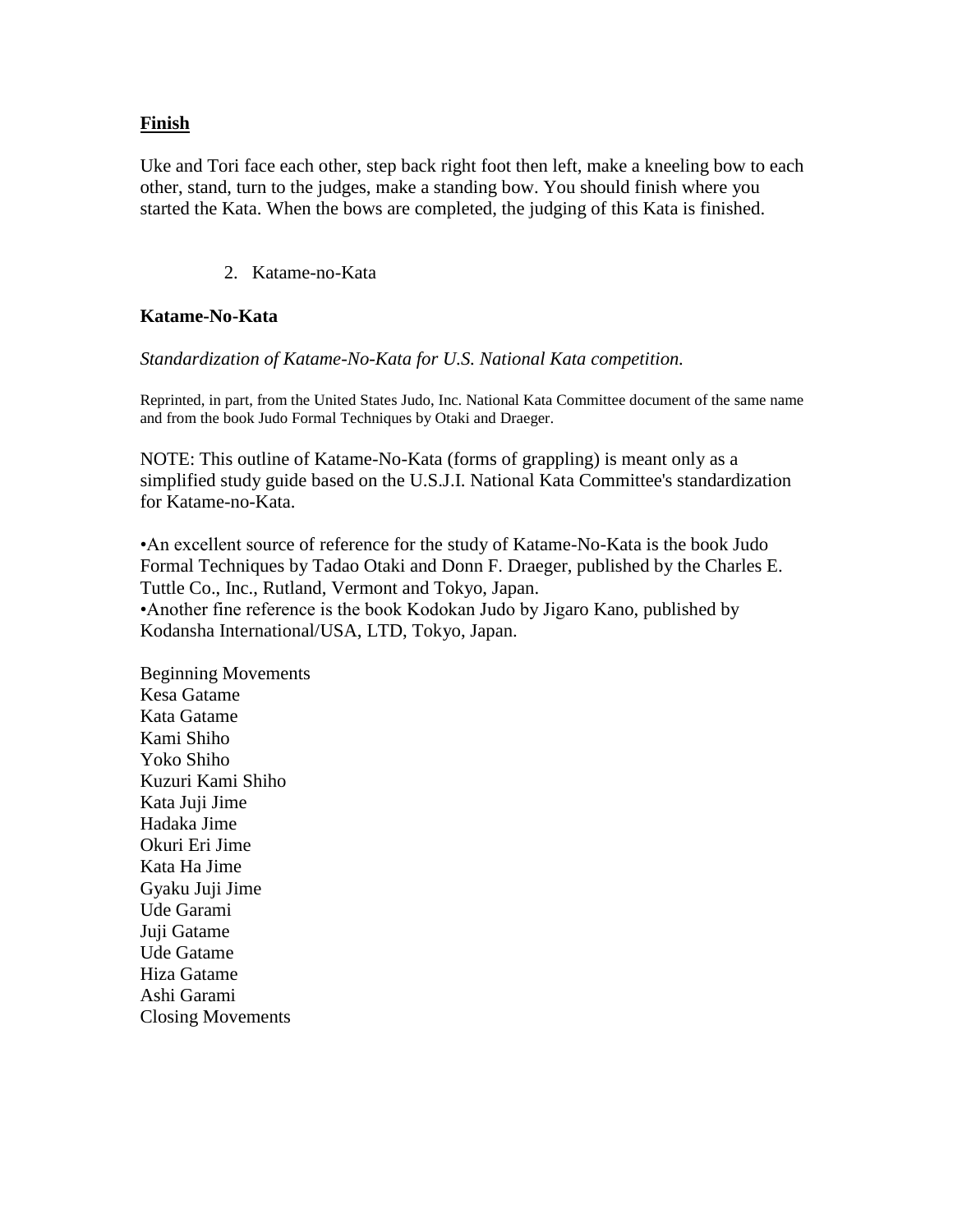#### **Beginning Movements**

Tori And Uke are 18 feet apart, facing the Kamiza (place of honor), with Tori on the left and Uke on the right side and begin by doing the following, simultaneously:

1.At a point just outside the red warning zone, Uke and Tori both perform Ritsurei (standing bow) to the competition area. Starting with the left foot then the right, they both walk, Ayumi Ashi, to the center of the competition area.

2.Uke and Tori both perform Ritsurei (standing bow) to the Kamiza in a closed posture (heels together and toes apart).

3.Uke and Tori turn toward each other. Dropping first to the left knee, then the right and then lowering their buttocks to their feet, into the Seiza position, they perform Zarei (kneeling bow).

4.Rising first to the right foot and then the left, Tori and Uke stand up in a closed posture and step forward, leading with the left foot then the right, and assume a Shizen Hontai (Fundamental Natural Posture).

5.Dropping to the left knee, both Uke and Tori assume an open Kyoshi No Kamae, or Kyoshi, (the open High Kneeling Posture with the thigh of the right leg at about a 45 degree angle, right foot should be forward).

6.Tori waits in open Kyoshi, and does not move, while Uke moves into a closed Kyoshi (right thigh forward, left knee and right foot spaced apart as in Shizen Hontai) and takes one Tsugi Ashi step forward and again assumes the open Kyoshi.

7.Uke places his right hand on the mat in front of his left knee and beside his right foot. Supporting himself on his left foot and right hand, Uke lowers himself to the mat, by sliding his right foot between his left foot and right hand, turning himself 180 degrees, coming to a sitting position. Uke then lowers himself to a lying position and raises his left knee and places his arms by his side.

### **Osae-Komi Waza**

### **Kesa Gatame**

1.Tori stands up, pivots in place 45 degrees to the right, and walks diagonally to the far position(5 feet from Uke's right side)(Toma), faces Uke, drops to his left knee and assumes the open Kyoshi.

2.Tori moves two Tsugi Ashi steps forward in closed Kyoshi and assumes the open Kyoshi at the Chikama (near position - about 1 1/2 feet from Uke).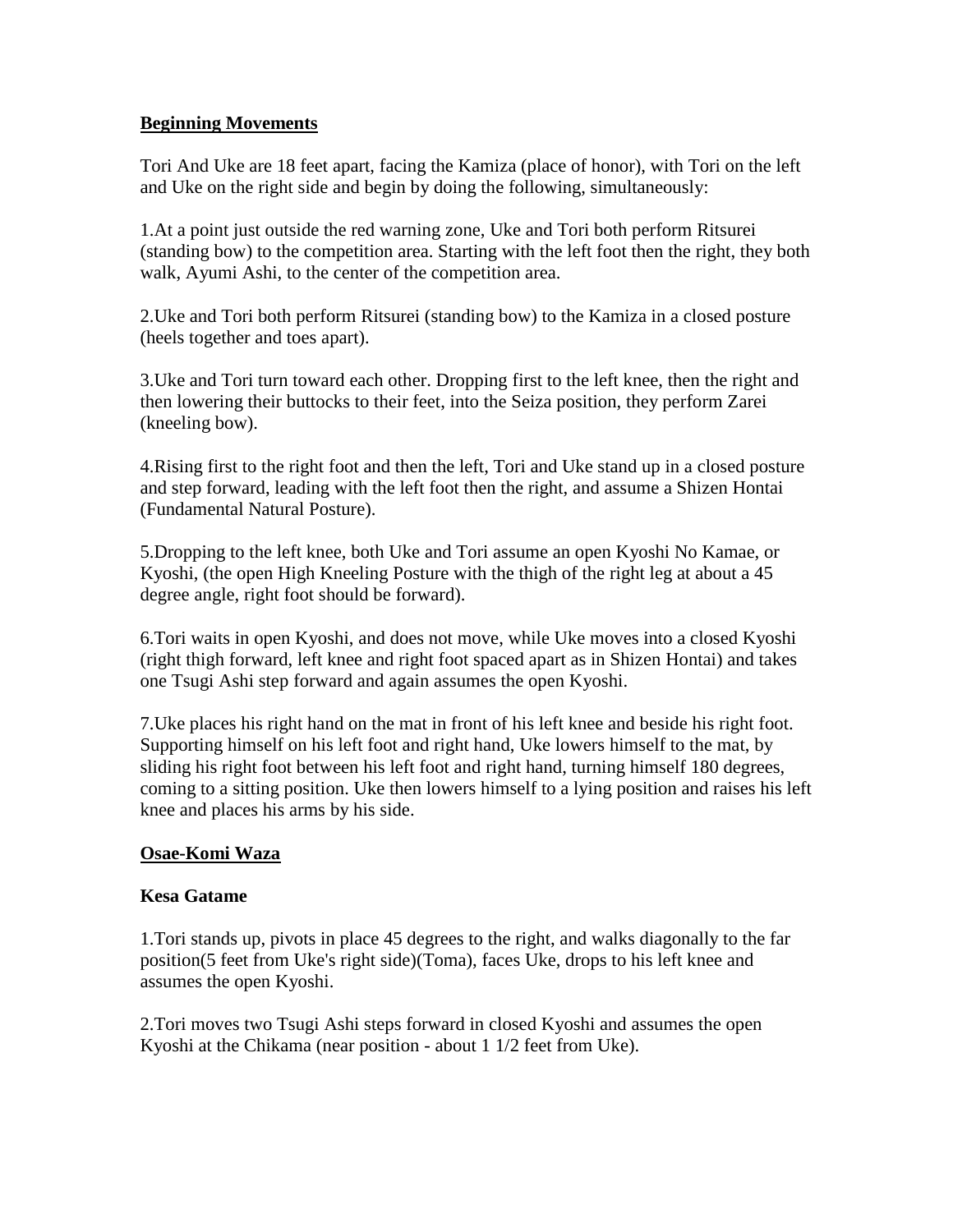3.Tori takes a short entry step toward Uke and, with the left hand palm up at Uke's elbow and the right hand palm down at Uke's wrist, Tori lifts Uke's right arm from the mat and pulls Uke's right hand under Tori's left armpit clamping the wrist against his own side with his mid upper arm.

4.Placing the right knee down and the left knee up, Tori lowers his upper body and places his right elbow on the mat against the side of Uke's upper right rib cage with the forearm and palm on the mat.

5.Supporting himself on his left foot and right forearm, Tori swings his right leg through the space between his own left foot and Uke's body and uses the leverage from this motion to lift Uke's upper body a bit and places his right thigh under Uke's right shoulder.

6.Tori applies and tightens the Kesa Gatame hold (Tori clamps Uke's right arm under his left armpit and Tori's right hand cups Uke's left shoulder to start, which signals Uke's 3 escape actions.

For Example:

1.Uke grabs Tori's belt and, as he bridges, tries to turn Tori over Uke's right shoulder.

2.Uke twists to the right, tries to put the right knee under Tori as he also pulls his right arm out of Tori's grip.

3.Uke grips Tori's belt, bridges, and tries to turn Tori over the left shoulder.

7.Uke signals defeat (Maitta), Tori disengages himself, coming up on the left knee and replacing Uke's arm on the mat. Tori retreats back the short entry step, and assumes the open Kyoshi at the near position. Tori takes 1 Tsugi Ashi step backward and assumes the open Kyoshi. Then Tori takes 1 Tsugi Ashi step forward and assumes the open Kyoshi.

NOTE: To signal Maitta (defeat), Uke taps Tori or the mat with the hand twice or the mat with either foot twice when the hands are not free.

### **Kata Gatame**

1.From the near position, Tori takes the short entry step forward.

2.Tori's hands are in different positions on Uke's right arm for this technique only. While picking up Uke's arm the left hand is palm down and the right hand is palm up.

3.Tori picks up Uke's right arm, presses it against the right side of Uke's face (for control), as Tori raises his left knee and lowers his right knee to the mat against Uke's body. Keeping pressure on Uke's right arm, with his left hand Tori encircles Uke's neck wih his right arm and places the right side of his neck against Uke's arm. Tori clasps his left hand, stretches his left leg out, and applies the Kata Gatame hold which signals Uke's 3 escape actions.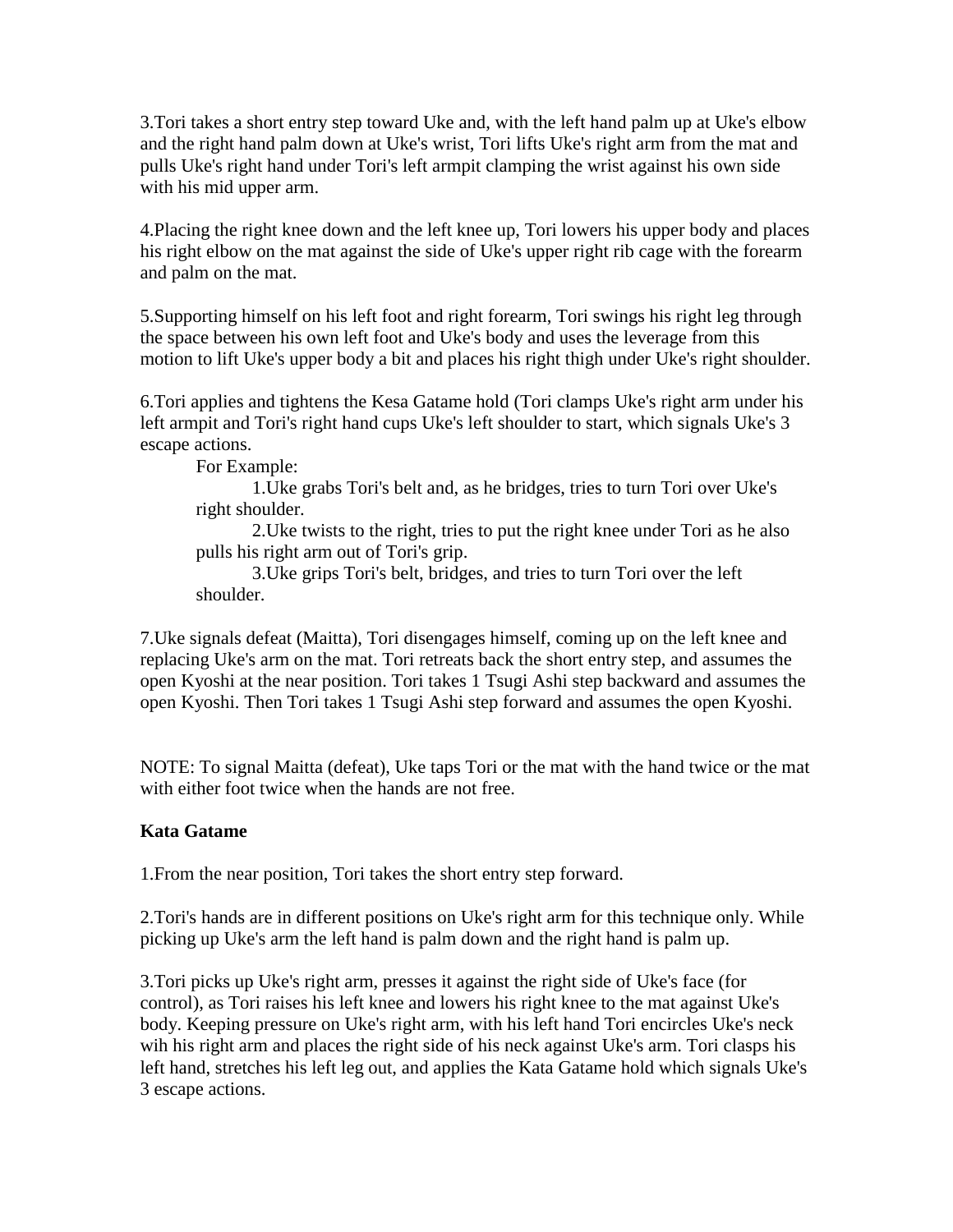For Example:

1.Uke places the palm of his left hand over his right fist, brings the clasped hand down against Uke's neck to create space.

2.Uke twists to the right and tries to put his right knee under Tori's hips.

3.Swings both legs up and over and tries a backward somersault over his left shoulder.

4.Uke signals defeat. Tori returns to the basic form and position, returns Uke's arm to his side. After putting his left knee down and right knee up, Tori moves back the short entry step to the near position and assumes the open Kyoshi.

5.Tori moves back 2 Tsugi Ashi steps in closed Kyoshi to the far position and assumes the open Kyoshi.

NOTE: To signal Maitta (defeat), Uke taps Tori or the mat with the hand twice or the mat with either foot twice when the hands are not free.

#### **Kami Shiho Gatame**

1.Tori stands, pivots 45 degrees to the left, and walks to the original position, facing Uke's head at the far position. Tori drops to his left knee, assumes the open Kyoshi and, after adjusting to the closed Kyoshi, moves forward 2 Tsugi Ashi steps and assumes the open Kyoshi at the near position.

2.Tori takes the short entry step forward, puts the right knee down, such that the knees are approximately even with Uke's ears. While bending forward, Tori reaches under Uke's arms, palms down, and, rotating his hands inward and upward, grips Uke's belt close to the mat. Tori pulls Uke in, clamps his elbows in and lowers his hips by spreading his knees with his insteps on the mat. Tori should have "live toes".

3.Uke tries 3 escaping movements.

For Example:

1.Uke tries to twist in the direction of the hand that he thrust under Tori's chin, in order to turn and come onto all fours.

2.Uke pushes both of Tori's shoulders and body back as he tries to bring both legs up and over to hook Tori's thighs to escape.

3.Uke bridges and turns to the right or left.

4.Uke signals defeat. Tori releases Uke, moving back a bit, raising his upper body and right knee. Tori moves back the short entry step and assumes the open Kyoshi at the near position. Tori moves back 2 Tsugi Ashi steps to the far position and assumes the open Kyoshi.

NOTE: To signal Maitta (defeat), Uke taps Tori or the mat with the hand twice or the mat with either foot twice when the hands are not free.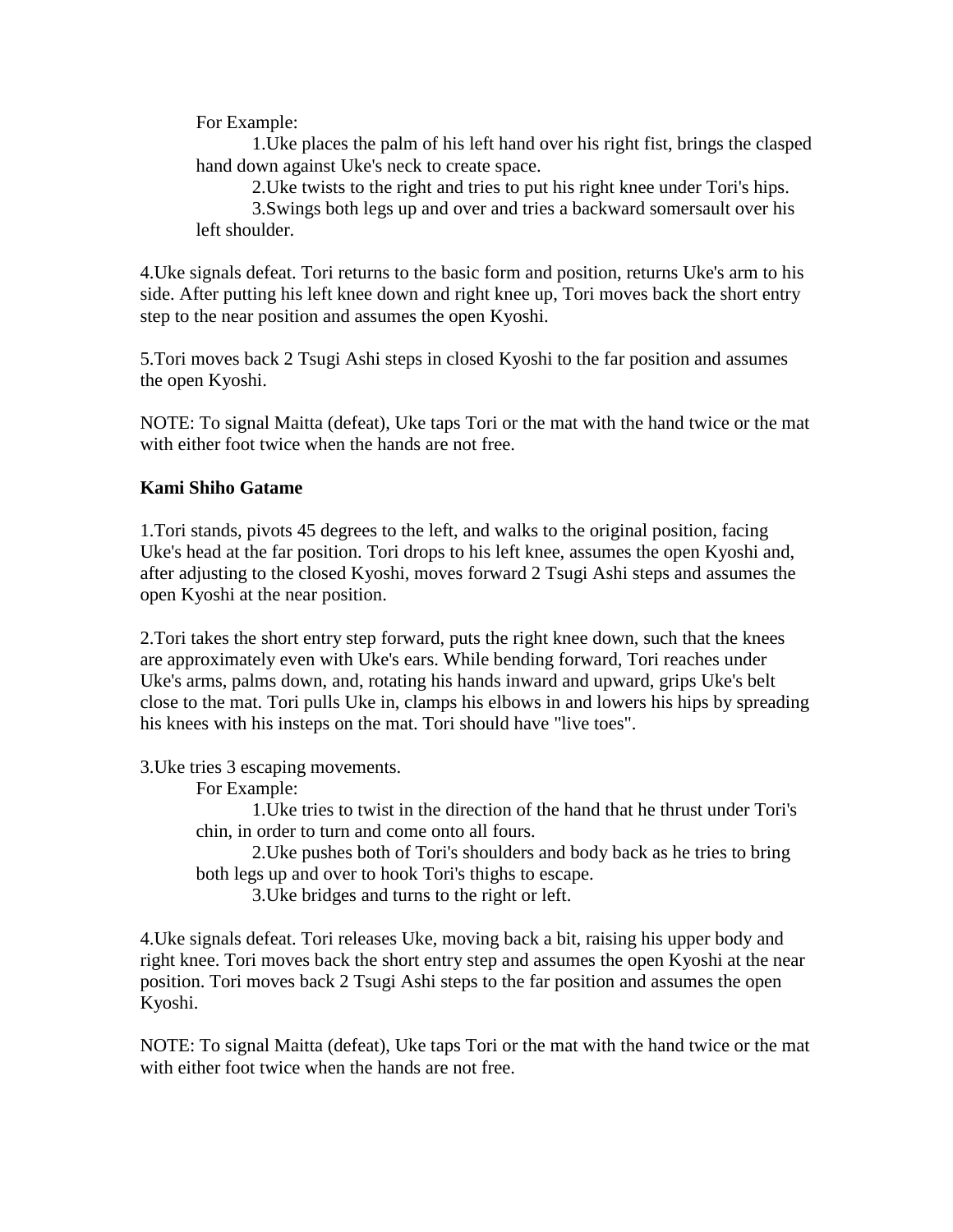#### **Yoko Shiho Gatame**

1.Tori stands, pivots 45 degrees to the right, and walks diagonally to the far position. Tori faces Uke, drops to his left knee and assumes the open Kyoshi. Tori advances 2 Tsugi Ashi steps to the near position and assumes the open Kyoshi.

2.Tori takes the short entry step, picks up Uke's arm (left hand palm up on Uke's elbow and right hand palm down on Uke's wrist) and places it 90 degrees from Uke near Tori's left leg. Tori puts his left knee against Uke's armpit and his right knee against Uke's hip and grasps Uke's belt with his left hand, thumb in, at Uke's left side. Tori runs his right arm between Uke's legs and under Uke's left leg and seizes the belt with his right hand, fed by the left hand. With his left hand Tori scoops up Uke's right shoulder, slides his left knee under the shoulder, puts his left arm around Uke's neck and grabs Uke's left collar with his left hand, thumb in.

3.Tori tightens the hold and lowers his hips with his insteps on the mat. Tori should have "live toes". Uke attempts 3 escaping movements.

For Example:

1.Attemps Kansetsu Waza on Tori's left elbow, pushes the left side of Tori's neck or head, and brings the left leg up and over his left hand.

2.Turns to the right and tries to put the right knee in and pull out the right shoulder.

3.Uke grabs Tori's belt with both hands (his right forearm against Tori's abdomen) at Tori's left side and tries to turn Tori's body over his left shoulder while bridging.

4.Uke signals defeat. Tori releases Uke with left knee on the mat and right knee up and, with left hand on the elbow and the right hand on the wrist, returns Uke's arm to the side. Tori moves back the short entry step to the near position and assumes the open Kyoshi.

5.Tori moves back 2 Tsugi Ashi steps to the far position and assumes the open Kyoshi.

NOTE: To signal Maitta (defeat), Uke taps Tori or the mat with the hand twice or the mat with either foot twice when the hands are not free.

### **Kuzuri Kami Shiho Gatame**

1.Tori stands, pivots 45 degrees to the left, and walks to the original position, facing Uke's head at the far position. Tori drops to his left knee, assumes the open Kyoshi and, after adjusting to the closed Kyoshi, moves forward 2 Tsugi Ashi steps and assumes the open Kyoshi at the near position.

2.Tori takes the short entry step, in a diagonal direction, toward Uke's right shoulder side. Tori picks up Uke's right arm with the left hand at the elbow and the right hand at the wrist. Tori guides Uke's arm under his own right armpit with his left hand (near Uke's elbow) and slides his right hand under Uke's right arm past the armpit to the back of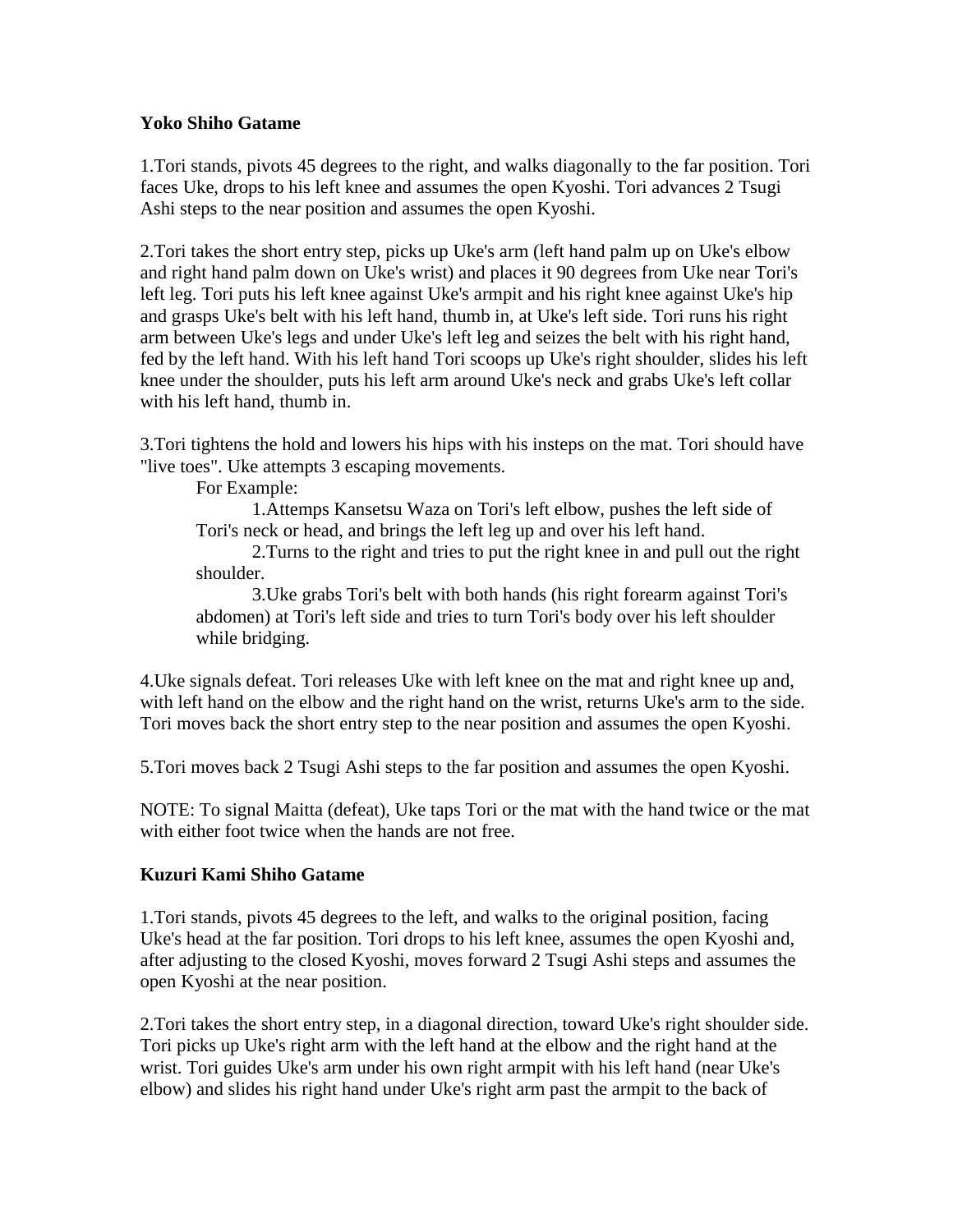Uke's collar. Tori grips Uke's collar with his palm up and the fingers inside the collar. Tori clamps Uke's right arm and drops his right knee to the mat as he slides his left hand under Uke's left shoulder and grips Uke's belt. Tori tightens the hold by lowering his hips and flattening his insteps on the mat. Tori should have "live toes". Uke attempts 3 escaping movements.

For Example:

1.Uke tries to slide down away from Tori, bridges, and twists to the right to pull his right arm out and thrust his left arm under Tori's chin.

2.Seizes Tori's belt with both hands, twists, bridges and tries to turn Tori over to Uke's left rear.

3.Uke pushes both of Tori's shoulders and body back as he tries to bring both legs up and over to hook Tori's thighs to escape.

3.Uke signals defeat. Tori releases the hold and slides both knees back a bit. Tori returns Uke's right arm to the mat alongside Uke as Tori raises his right knee. Tori moves back diagonally in the short entry step to the near position above Uke's head and assumes open Kyoshi. Tori moves back 2 Tsugi Ashi steps to the far position as Uke sits up and assumes the open Kyoshi, facing Tori, just as Tori is assuming the open Kyoshi. Both fix their Judogis, pause and Uke reclines (step 7 beginning movements) and assumes the lying-ready position to begin the next set.

NOTE: To signal Maitta (defeat), Uke taps Tori or the mat with the hand twice or the mat with either foot twice when the hands are not free.

### **Shime Waza**

### **Kata Juji Jime**

1.Tori stands, pivots 45 degrees to the right, and walks diagonally to the far position. Tori faces Uke, drops to his left knee and assumes the open Kyoshi. Tori advances 2 Tsugi Ashi steps to the near position and assumes the open Kyoshi.

2.Tori picks up Uke's right arm, (left hand palm up and right hand palm down) and places it on the mat alongside his left leg. Tori keeps his left hand on Uke's elbow as he moves his left knee in against Uke's body and grabs Uke's left lapel near the lower chest with his right hand. Opening the lapel outward, Tori places his left, thumb side, wrist against Uke's neck, over the carotid artery, and feeds the lapel over his fingers into his hand and grips the collar. Tori reaches across with his right hand, brushes Uke's left arm outward and up, to a position about 90 degrees from Uke's body, as Tori brings the right leg over to straddle Uke. Tori's right hand continues in a circular route around Uke's head. Placing the back of his hand, thumb up, against the right side of Uke's head, Tori pushes Uke's head to Uke's left, rolls the thumb side of his hand down toward Uke's collar taking his grip with the thumb inside. As Tori starts to apply the choke, he pulls Uke toward him and bends forward to place his head on the mat, bends his right hand away from Uke, and draws the left hand downward along the line of the neck to affect the choke.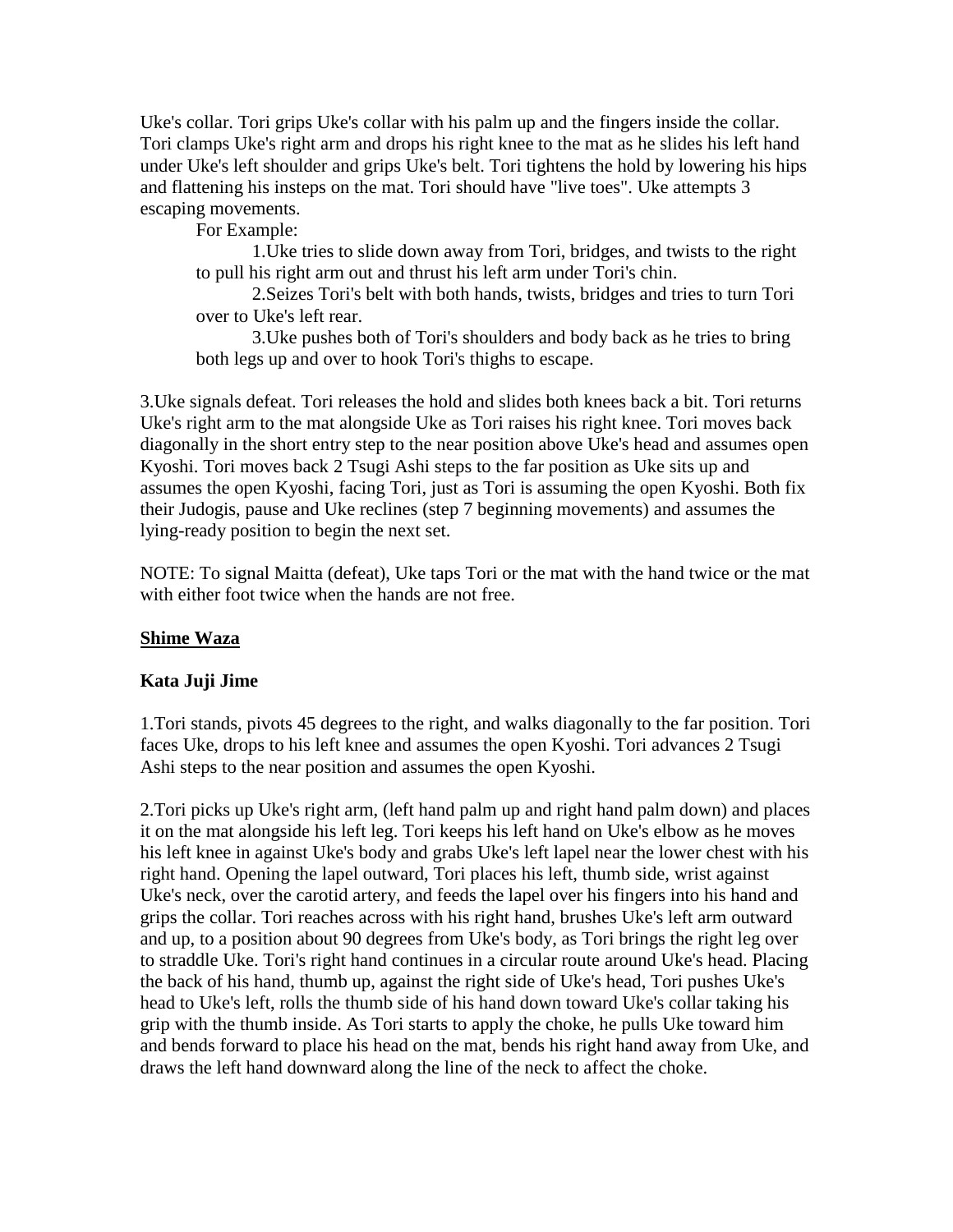3.Uke tries to escape by pressing or pushing Tori's arms, at the elbows, inward and bridging. Uke signals defeat by tapping either foot.

4.Tori disengages himself by removing the right hand grip, brushing Uke's left arm back to his side, while dismounting, and grabs Uke's left lapel with his right hand. Tori moves his left hand to Uke's elbow, then takes Uke's wrist in his right hand and places the arm back at Uke's side. Tori takes the short entry step back and assumes the open Kyoshi.

5.Tori moves back 2 Tsugi Ashi steps to the far position and assumes the open Kyoshi. Tori stands up, pivots 45 degrees to his left, and walks diagonally to the far position facing Uke's back. (NOTE: As Tori stands, Uke sits up into the sitting-ready position with the left leg bent and the sole of the left foot near the bent right knee joint.) Tori drops to the left knee and assumes the open Kyoshi, advances 2 Tsugi Ashi steps forward and assumes the open Kyoshi at the near position.

NOTE: To signal Maitta (defeat), Uke taps Tori or the mat with the hand twice or the mat with either foot twice when the hands are not free.

### **Hadaka Jime**

1.Tori takes the short entry step in, and places his left hand, palm up, over Uke's left shoulder and off-balances Uke slightly to the rear. Tori puts his right arm around Uke's neck, thumb side of the wrist against Uke's carotid artery. As he clasps his right hand in his left, Tori puts his right cheek against Uke's left cheek, draws his left leg back to break Uke's balance even more to the rear, and applies the choke.

2.Uke tries to escape using at least one method.

For Example:

1.Uke grabs Tori's right upper sleeve with both hands and tries to pull downward to relieve the choke.

2.Using both hands to pull Tori's right arm upward to get under the arm. 3.Tries to turn inside the choke by pulling Tori's upper sleeve to the right with both hands and, using his left foot, twisting his body to the right.

3.Uke signals defeat by tapping either foot. Tori returns Uke to the upright position, by moving forward a bit on the left knee, and releases Uke by unclasping his hands. Tori moves back the short entry step and assumes the open Kyoshi in the near position. Tori takes 1 Tsugi Ashi step backward and assumes the open Kyoshi. Then Tori takes 1 Tsugi Ashi step forward and assumes the open Kyoshi.

NOTE: To signal Maitta (defeat), Uke taps Tori or the mat with the hand twice or the mat with either foot twice when the hands are not free.

### **Okuri Eri Jime**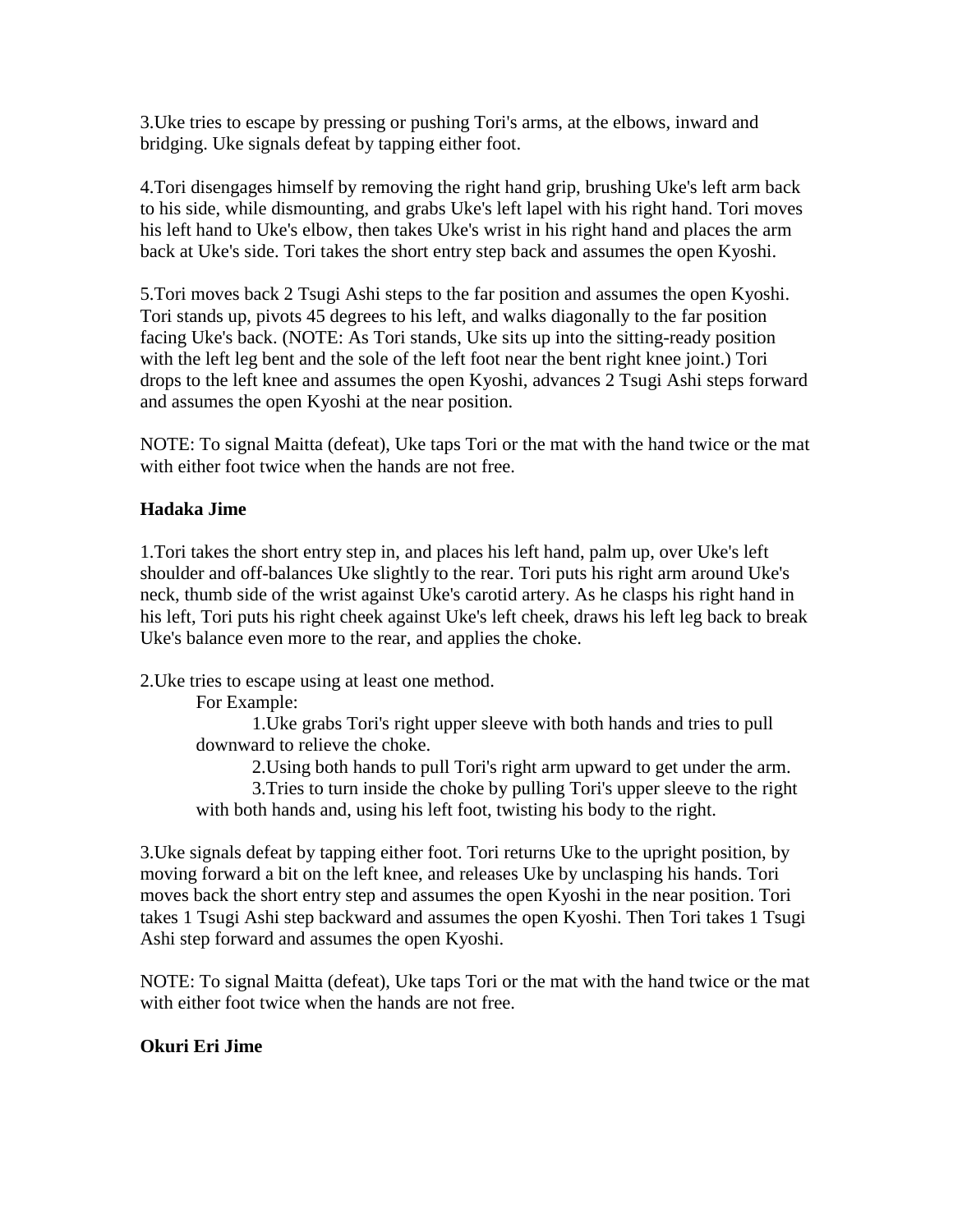1.Tori takes the short entry step in, slips his left hand under Uke's armpit, seizes the left lapel, opens it, and pulls it downward. Tori places his right arm over Uke's right shoulder and around the neck to place the thumb side of the right wrist against Uke's carotid artery. Using the left hand, Tori feeds the collar into his right hand. Tori grips with his right hand, thumb inside, releases the grip with his left hand and, with the left hand, grips Uke's right collar close to his own right wrist. Tori lowers himself to place his right cheek against Uke's left cheek, draws his left leg back to break Uke's balance to the rear, and applies the choke.

2.Uke tries to escape using at least one method.

For Example:

1.Uke pulls downward with both hands on Tori's right upper, outer sleeve and tries to regain his balance.

2.Uke tries to turn into the choke, pulling up and out with both hands, in order to twist, using the left foot, and get out under the arm.

3.Uke pulls his own left lapel downward to relieve the choke.

4.Uke signals defeat by tapping either foot. Tori returns Uke to the upright position, by moving forward a bit on the left knee, and releases Uke by unclasping his hands. Tori moves back the short entry step and assumes the open Kyoshi in the near position. Tori takes 1 Tsugi Ashi step backward and assumes the open Kyoshi. Then Tori takes 1 Tsugi Ashi step forward and assumes the open Kyoshi.

NOTE: To signal Maitta (defeat), Uke taps Tori or the mat with the hand twice or the mat with either foot twice when the hands are not free.

### **Kata Ha Jime**

1.Tori takes the short entry step in, slips his left hand under Uke's armpit, seizes the left lapel, opens it, and pulls it downward. Tori places his right arm over Uke's right shoulder and places the thumb side of the right wrist against Uke's carotid artery on the right side of Uke's neck and turns Uke's neck and head as a unit to the left to accept the left collar. Using the left hand, Tori feeds the collar into his right hand. Tori grips with his right hand releases the grip with his left hand and sweeps the left hand out in a circular path to the left, to Uke's elbow, then upward as Tori straightens his body upward. As Tori's hand rises to the height of Uke's head, he then thrusts his hand to the right behind Uke's neck, thrusting the Katana hand, palm down, beneath Tori's right arm and above Uke's shoulder. Simultaneously, Tori moves his right leg slightly to the right rear, to unbalance Uke, and applies the choke.

2.Uke tries to escape using at least one method.

For Example:

1.Uke grasps his own left wrist with his right hand and tries to force Tori's hand down and to the right as Uke tries to turn his body to the right using his left foot.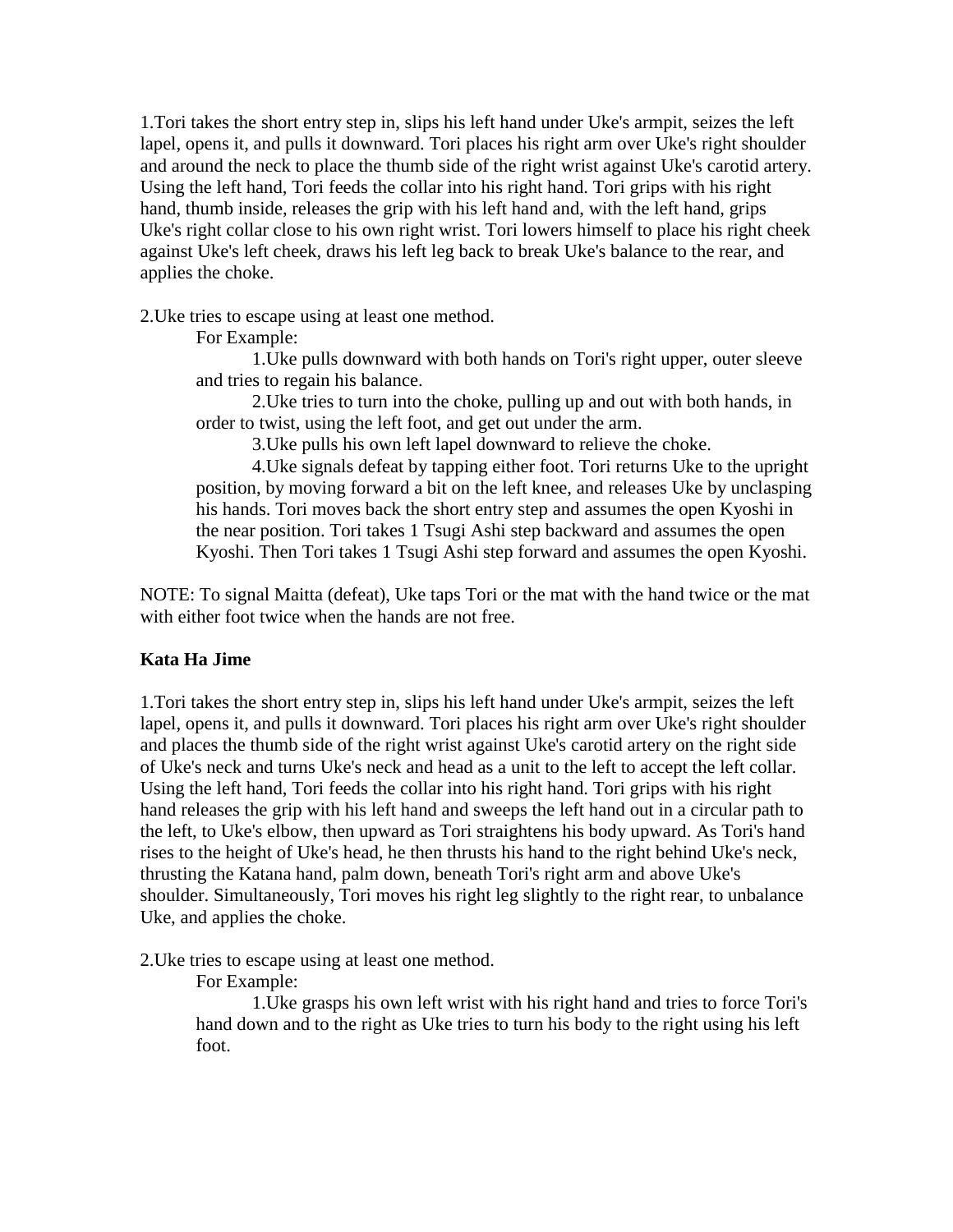3.Uke signals defeat by tapping either foot. Tori returns Uke to the upright position, by moving forward a bit on the right foot, and releases Uke. Tori moves back the short entry step and assumes the open Kyoshi in the near position. Tori takes 2 Tsugi Ashi steps backward and assumes the open Kyoshi.

NOTE: To signal Maitta (defeat), Uke taps Tori or the mat with the hand twice or the mat with either foot twice when the hands are not free.

# **Gyaku Juji Jime**

1.Tori stands, pivots 45 degrees to the right, and walks diagonally to the far position as Uke simultaneously reclines and assumes the lying-ready position. Tori faces Uke, drops to his left knee and assumes the open Kyoshi. Tori advances 2 Tsugi Ashi steps to the near position and assumes the open Kyoshi.

2.Tori takes the short entry step, picks up Uke's arm (left hand, palm up, on Uke's elbow and right hand, palm down, on Uke's wrist) and places it 90 degrees from Uke near Tori's left leg. Tori puts his left knee against Uke's armpit and, with his left hand on Uke's elbow reaches across Uke's body and grabs Uke's right collar in his right hand. Tori opens Uke's collar outward as he places his left, thumb-side, wrist against Uke's left side carotid artery and, with the right hand, feeds the collar over and into his left grip. Tori brushes Uke's left arm up and out to about a 90 degree angle while straddling Uke. (NOTE: Tori does not move his hand in the circular path he used in Kata Juji Jime.) Tori moves his right hand from Uke's left arm to a point above Uke's chest and then across toward Uke's right carotid, placing his right, thumb-side wrist against Uke's right side carotid artery. With his fingers inside Uke's collar, pointing directly behind Uke, Tori grips the collar, curls his wrists toward his own chest and applies the choke.

3.Uke tries to escape by pushing Tori's elbows, left hand pushes upward and the right hand pushes inward, and turning Tori to Tori's left. Tori rolls with the motion to the left side of his back, pulling Uke with both hands and, keeping Uke's neck close, continues the choke holding Uke's body between his feet.

4.Uke signals defeat by tapping either foot. Both roll back to the basic form. Tori releases the hold and, brushing back Uke's left arm with his right hand, dismounts by bringing the right leg over with Tori's left hand still gripping Uke's upper left lapel and grabs Uke's mid left lapel with the right hand. Releasing the grip on Uke's left collar, Tori moves back a bit, moves his left hand to Uke's right elbow and then his right hand to Uke's wrist. Tori places Uke's right arm back at his side, takes the short entry step back, and assumes the open Kyoshi.

5.Tori moves back 2 Tsugi Ashi steps to the far position and assumes the open Kyoshi. Tori stands up, pivots 45 degrees to his left, and walks diagonally to the far position as Uke sits up and assumes the open Kyoshi, facing Tori, just as Tori is assuming the open Kyoshi. Both fix their Judogis, pause and Uke reclines (step 7 beginning movements) and assumes the lying-ready position to begin the next set.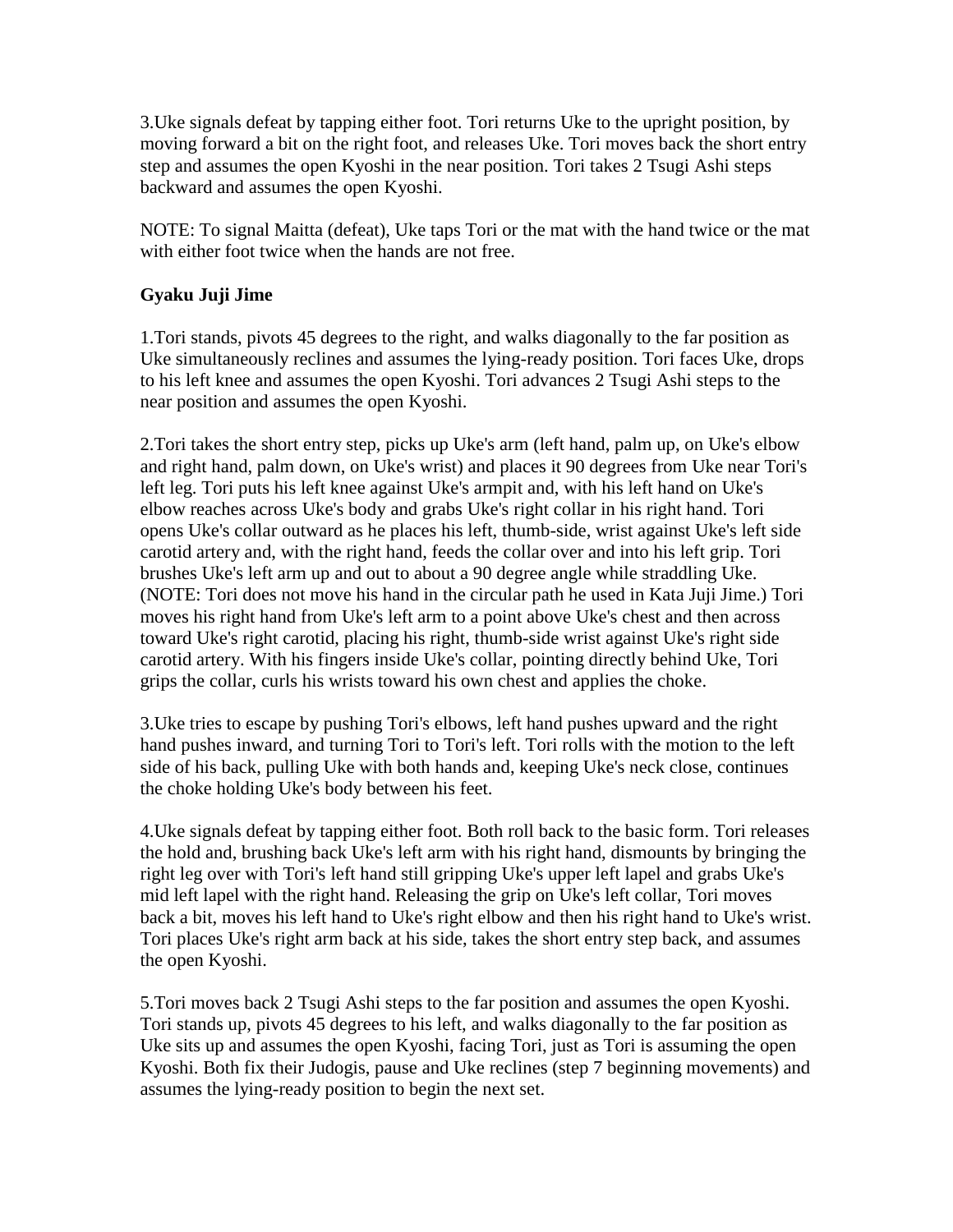NOTE: To signal Maitta (defeat), Uke taps Tori or the mat with the hand twice or the mat with either foot twice when the hands are not free.

# **Kansetsu Waza**

# **Ude Garami**

1.Tori stands, pivots 45 degrees to the right, and walks diagonally to the far position. Tori faces Uke, drops to his left knee and assumes the open Kyoshi. Tori advances 2 Tsugi Ashi steps to the near position and assumes the open Kyoshi. Tori takes the short entry step, picks up Uke's arm (and left hand, palm up, on Uke's elbow and right hand, palm down, on Uke's wrist) and places it 90 degrees from Uke near Tori's left leg.

2.Tori moves closer. Uke tries to grab Tori's right lapel with the left hand as Tori's left knee touches Uke's side. Tori wedges his right knee against Uke's body and, with the little finger side of his left wrist, deflects Uke's left wrist. Simultaneously, with the thumb side of his right wrist, Tori bends Uke's elbow and traps it against Uke's left side as Tori bends forward, into Kuzuri Yoko Shiho Gatame, bringing Uke's hand back onto the mat. Tori threads his right hand over his left wrist, grabs his left wrist and applies the Ude Garami joint lock.

3.Uke tries to escape using at least one method.

For Example:

1.Uke tries to bring his left arm inward and bridges onto his right side. 2.Uke bridges to his left and tries to grab his left wrist with his right hand in order to pull the hand toward the center of his chest to relieve the joint lock.

4.Unable to escape, Uke signals defeat. Tori releases the hold, places Uke's left arm by his side, moves back a bit and takes Uke's right arm, with left hand on the elbow and the right hand on the wrist, and moves it back to Uke's side. Tori takes the short entry step back to the near position and assumes the open Kyoshi. Tori takes 1 Tsugi Ashi step backward and assumes the open Kyoshi. Then Tori takes 1 Tsugi Ashi step forward and assumes the open Kyoshi.

NOTE: To signal Maitta (defeat), Uke taps Tori or the mat with the hand twice or the mat with either foot twice when the hands are not free.

### **Ude Hishigi Juji Gatame**

1.Tori takes the short entry step in to attack, but Uke tries to grab Tori's left lapel. Tori immediately grabs Uke's right wrist, first with the right hand then with the left hand below the right hand, pulling the arm upward and turning the back of Uke's hand toward Tori's own chest. Tori slides his right foot under Uke's right armpit, with the ankle against the armpit, and leans the right shin down onto Uke's chest to control Uke as he brings his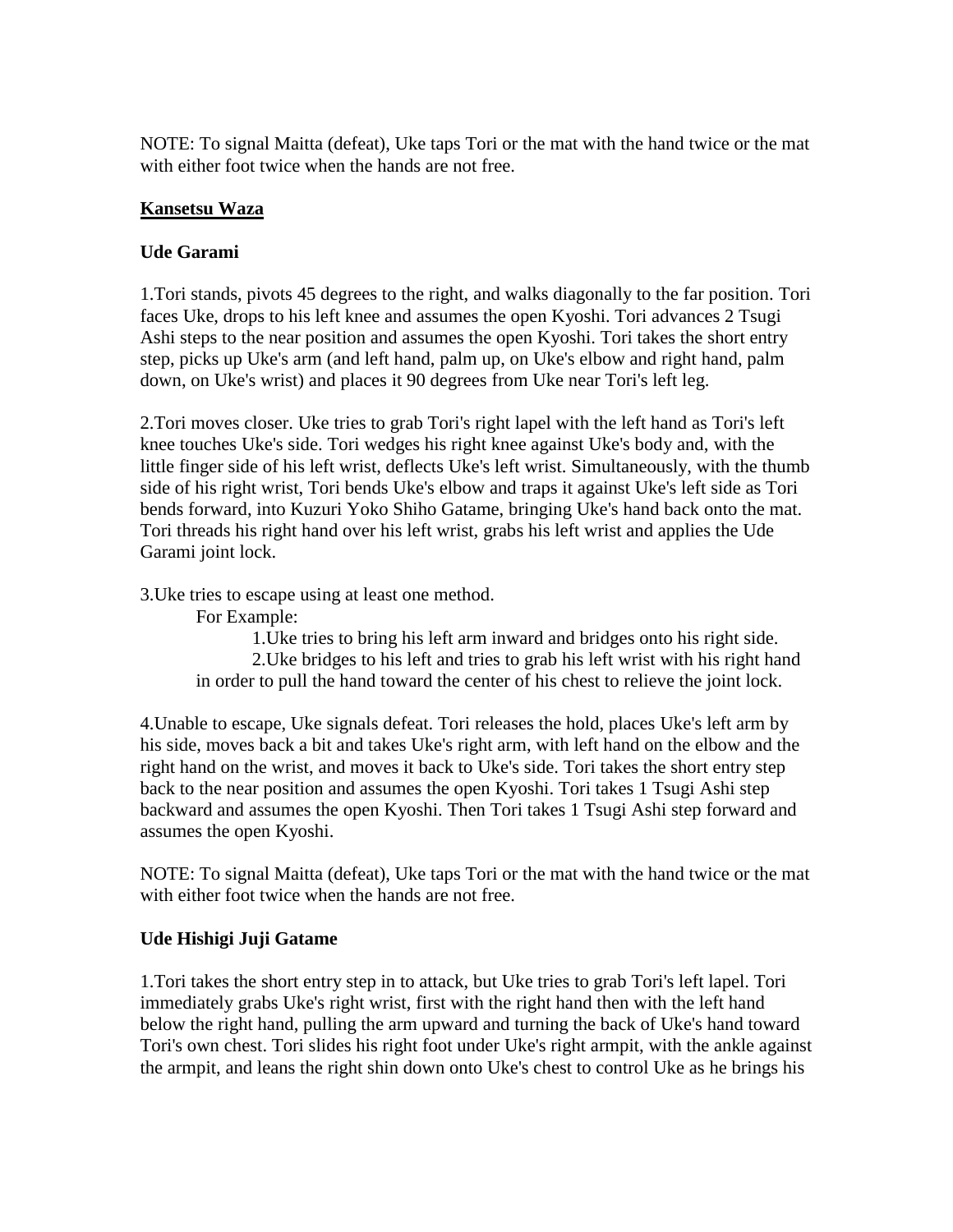left leg in a tight arc around Uke's head to the left side of Uke's neck, pinning Uke's neck and shoulder complex between his ankles.

2.Continuing to pull Uke's arm towards his own head, Tori sits down as close to his right heel as possible and, lying back, clamps his knees together tightly trapping Uke's right arm. Tori raises his hips and applies the joint technique by pulling Uke's hand in a diagonal direction to Tori's chest and to the right.

3.Uke tries to escape by using at least 1 method.

ForExample:

1.Uke bridges and twists to the right and tries to pull his right arm and shoulder out and down to the mat.

4.Unable to escape, Uke signals defeat. Pulling Uke's hand towards Tori's own head, Tori comes to a sitting position. Keeping his right hand grip on Uke's right wrist, Tori places his left hand on the mat just to the left of his own hip. Supporting his weight on this hand and his right foot, Tori slides his left foot, in an arc, from around Uke's head and moves it back to bring the left knee under his own hip. Tori moves back slightly, places Uke's right arm along Uke's side, moves back the short entry step to the near position and assumes the open Kyoshi. Tori takes 1 Tsugi Ashi step backward and assumes the open Kyoshi. Then Tori takes 1 Tsugi Ashi step forward and assumes the open Kyoshi.

NOTE: To signal Maitta (defeat), Uke taps Tori or the mat with the hand twice or the mat with either foot twice when the hands are not free.

### **Ude Hishigi Ude Gatame**

1.Tori takes the short entry step in, picks up Uke's arm (and left hand, palm up, on Uke's elbow and right hand, palm down, on Uke's wrist) and places it 90 degrees from Uke near Tori's left leg and moves in with his left knee against Uke's body. Uke attacks with his left arm to grab Tori's right lapel. Tori bends and lowers his body causing Uke to overshoot the lapel as Tori clamps Uke's left wrist between his right jaw and right shoulder. Tori places his right hand on Uke's left elbow joint then places his left hand over his right as Tori wedges his right shin against Uke's midsection.

2.Tori straightens up a bit, to stretch out Uke's arm, and brings Uke's trapped arm in an upward scooping motion as Tori twists slightly to the left to apply the arm lock.

3.Uke tries to escape by at least 1 method.

For Example:

1.Uke tries to pull his left arm downward by moving in toward Tori and twisting to the left.

4.Unable to escape, Uke signals defeat. Tori places Uke's left arm along Uke's side and moves back slightly. With left hand on the elbow and the right hand on the wrist, Tori picks up Uke's right arm and places it along Uke's side, moves back the short entry step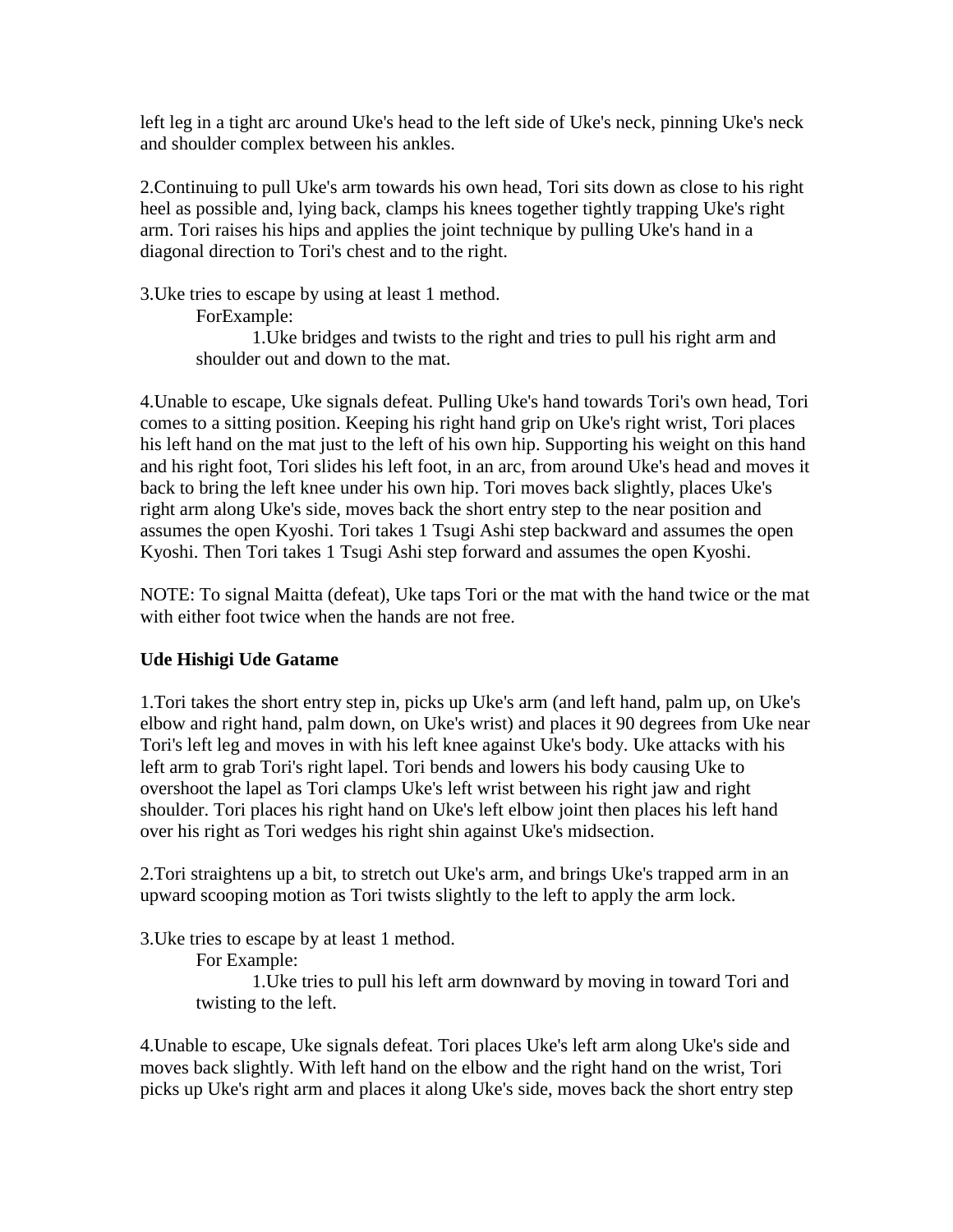to the near position and assumes the open Kyoshi. Tori takes 2 Tsugi Ashi steps backward to the far position and assumes the open Kyoshi.

NOTE: To signal Maitta (defeat), Uke taps Tori or the mat with the hand twice or the mat with either foot twice when the hands are not free.

# **Ude Hishigi Hiza Gatame**

1.Tori stands up, pivots 45 degrees to his left, and walks diagonally to the far position as Uke sits up and assumes the open Kyoshi, facing Tori, just as Tori is assuming the open Kyoshi. Tori moves 2 Tsugi Ashi steps forward to the near position and assumes the open Kyoshi. Both Uke and Tori move forward a bit taking a right standard grip.

2.Tori puts his left arm under Uke's right arm reaching up and over it, gathering it up under Tori's left arm, and clamping Uke's right wrist under Tori's armpit while cupping Uke's arm a little above the elbow. Tori moves his left foot in near Uke's right foot, breaking Uke's balance to the left front corner. Tori places his right foot on Uke's upper thigh area, near the pelvis, and going back on the right side of his back, Tori maintains the right hand grip and left hand cupping the elbow. Tori brings the left leg up to a position where the left foot is on Uke's hip near the belt line and the left knee is over Tori's own left hand, still cupped over Uke's elbow. Tori may have to push his own hips away from Uke in order to adjust his body position to allow his knee to be over the elbow. Tori applies the arm lock by pushing, with his left knee, downward against Uke's arm, twisting, pulling in with the right hand and pushing Uke's left leg out and up with the right foot.

3.Uke tries to escape by at least 1 method.

For Example:

1.Uke tries to move toward Tori and force his right arm past Tori to negate the arm lock.

4.Unable to escape, Uke signals defeat. Tori releases the arm lock and both Tori and Uke disengage themselves to about 1 1/2 ft. apart in the near position and both assume the open Kyoshi at the same time.

NOTE: To signal Maitta (defeat), Uke taps Tori or the mat with the hand twice or the mat with either foot twice when the hands are not free.

### **Ashi Garami**

1.Both Uke and Tori stand simultaneously. Both then take a half step forward into a right Shizentai and take a right standard grip at the same time.

2.Tori Unbalances Uke forward, puts his left foot in between Uke's feet, and attempts Tomoe Nage. Uke steps forward with his right foot, near Tori's left armpit, and tries to pull Tori up off of the mat.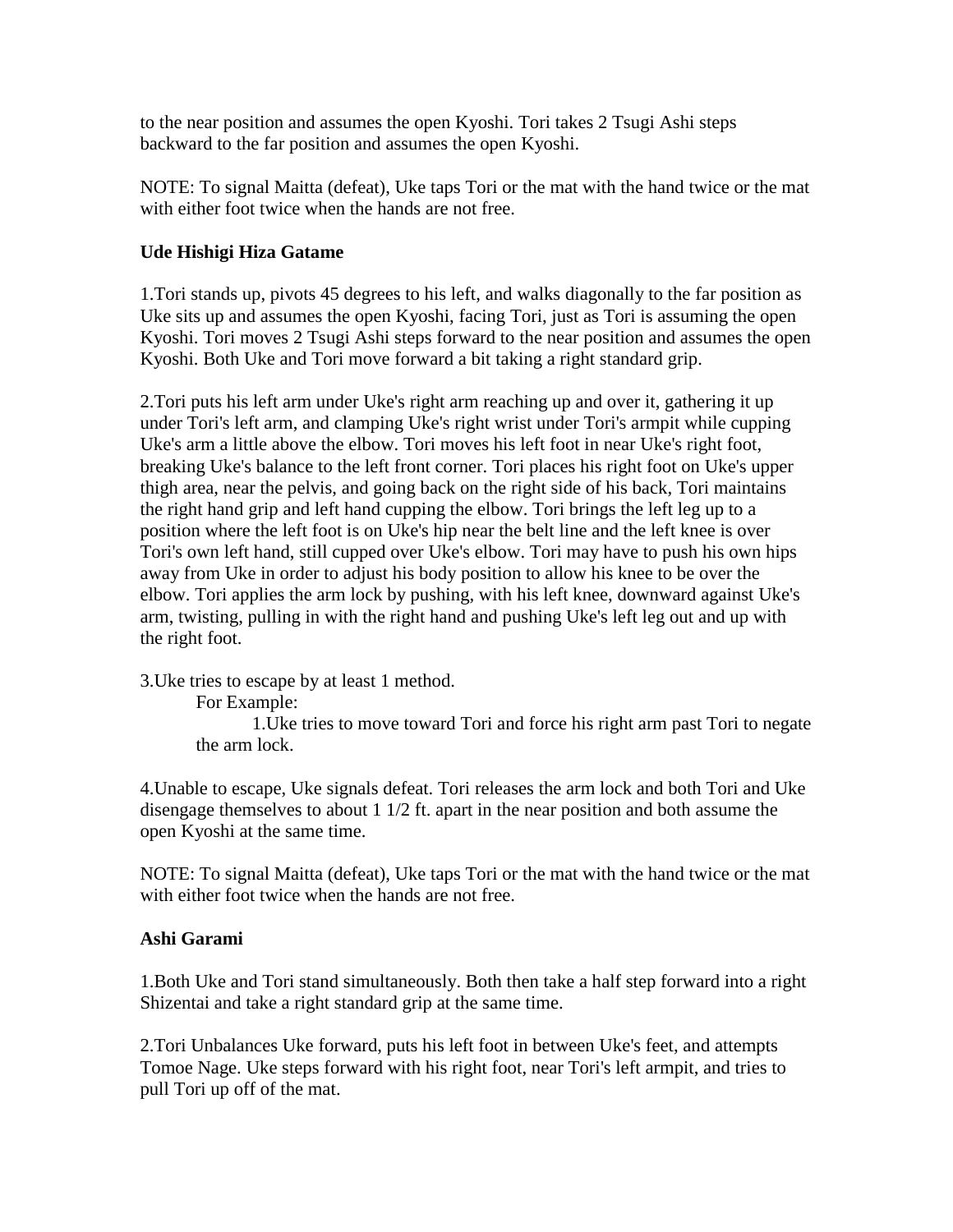3.Tori goes with Uke's force and uses it to slide under Uke deeper. Tori changes his right foot to Uke's left inside knee (front and inner middle left thigh) and pushes Uke's left leg back and outward to Uke's left rear corner. Tori twists his hips to the right and brings his left leg out to the side then up and over Uke's right leg to thrust the left foot across Uke's abdomin. As Uke, off balanced, falls forward to the mat, Tori applies the lock by twisting more to the right, straightening the left leg and pulling with both hands.

4.Uke tries to escape by at least 1 method.

For Example:

1.Uke tries to turn to the left to allow him to bend his right leg and tries to withdraw it.

5.Unable to escape, Uke signals defeat. Tori releases the lock and both Tori and Uke disengage themselves, with Tori getting up about 3 ft. away, and both assume the open Kyoshi.

6.Uke maintains the open Kyoshi as Tori takes 2 Tsugi Ashi steps back and assumes the open Kyoshi.

7.As Tori maintains the open Kyoshi, Uke takes 1 Tsugi Ashi step back and assumes the open Kyoshi. Tori and Uke both fix their Judogi.

NOTE: To signal Maitta (defeat), Uke taps Tori or the mat with the hand twice or the mat with either foot twice when the hands are not free.

### **Closing Movements**

1.Tori and Uke, simultaneously, move to a closed Kyoshi and then stand in a Shizen Hontai facing each other.

2.Both take one step back, first the right foot then the left, into a closed posture, heels together and toes apart.

3.Both Uke and Tori drop to the left knee then the right knee and then sit on their feet to assume the Seiza position. Both pause for a second then perform the Zarei (kneeling bow). After the bow, Uke and Tori should pause in Seiza for a second before continuing.

4.Tori and Uke stand up, heels together and toes apart, and turn to face the Kamiza.

5.Tori and Uke both perform the Ritsurei (standing bow) to the Kamiza then, starting with the right foot then the left, walk backwards, Ayumi Ashi, to a point just outside the red warning zone and bow to the competition area. This concludes the Kata.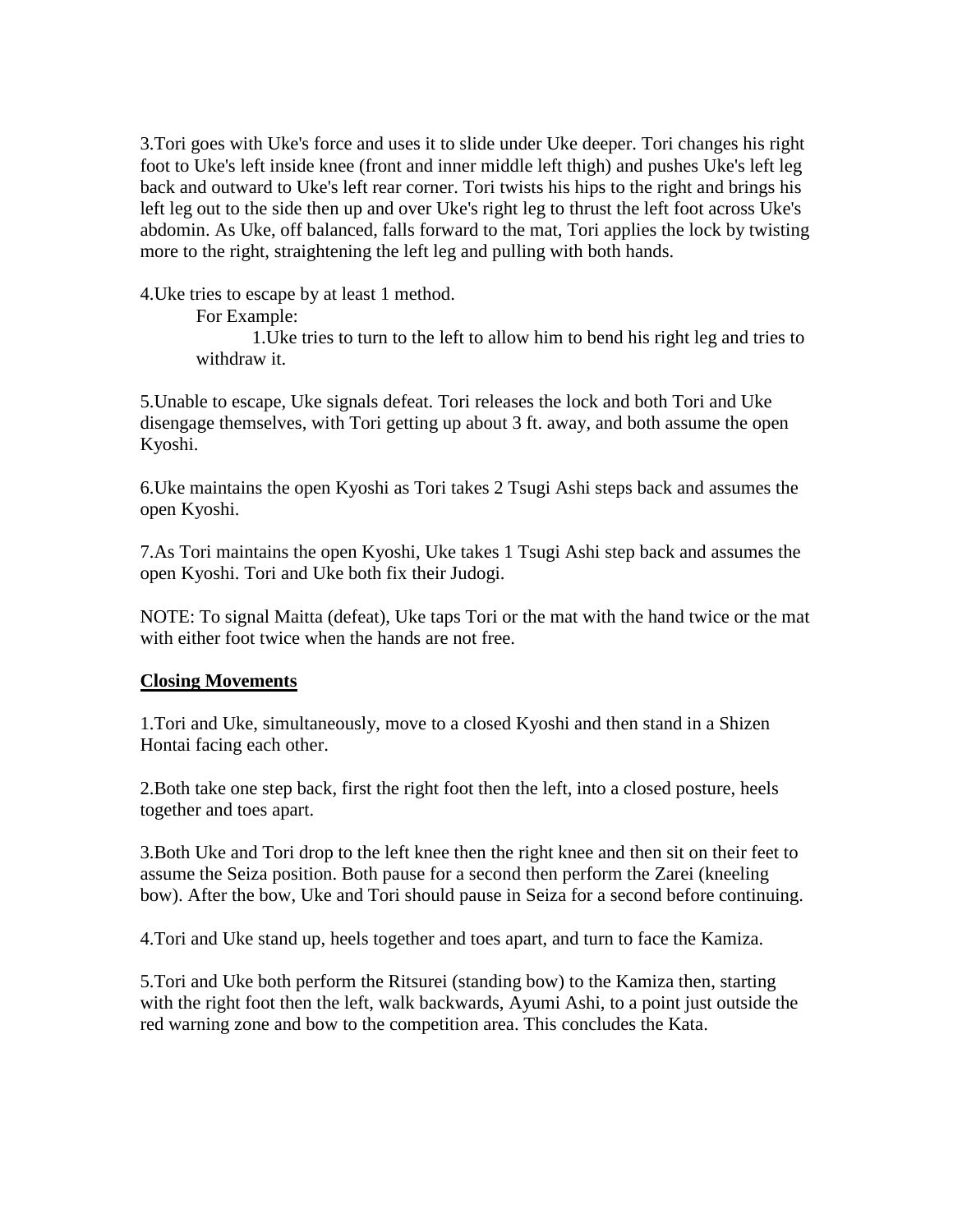#### VIII. Certification Program Standards

A. Referee Certification Program

#### **OJI REFEREE CERTIFICATION PROGRAM**

#### **OBJECTIVE (Purpose)**

Quality refereeing is extremely important to the growth of Judo, the development of individual Judoka, and the acceptance of our sport by the public. Referees have the responsibility to insure competitive judo is conducted according to the rules of competition, providing a relatively safe and fair environment for Judoka to test their skills against their opponents. Referees (and judges) are part of a team of tournament officials (which also includes timers, scorers, recorders, medics, etc.) who provide the structure for all competition.

Referees should be fair, unbiased, consistent, know the rules, and do the best job they can in each and every match, employing their full attention and maximum ability at all times while on the mat. Good referees try to learn from each new experience encountered while officiating.

The purpose of the OJI Referee Certification Program is to provide a framework which will provide standards, clinics, critiques, testing, and certification of referees in order to improve the quality of our referees. The program should encourage new people to become officials as well as provide an atmosphere and procedure for currently active officials to improve. This program is intended to feed qualified Ohio referees into the national referee testing program.

#### **APPROACH (Procedure)**

All certification testing is to be done by National ("N") or higher Referees. The procedures outlined in this document are to be followed for certification testing and the results are to be sent to the OJI Referee Certification Committee Chairman for processing and issuance of all applicable certificates.

Special Referee Clinics shall be held to prepare candidates for testing which may be done at such clinics or at designated tournaments. Feedback should be given to all candidates who are evaluated.

There are four independent sections of the test and each section must be passed in order to be certified. Section 1 is a written test (50 questions).

Section 2 is a demonstration score which is obtained by evaluating a minimum of 12 matches as referee and 12 matches as judge, subtracting 2 points for each minor error, 5 points for each procedural error, and 10 points for each major error. Minor errors are those which have no influence on the outcome of the match (e.g. hand signals not held long enough, positioning/distance/posture/etc and other appearance type mistakes). Procedural errors may confuse the match but generally do not change the outcome of the match (e.g. giving the wrong signals, not calling matte/sore made/etc correctly, changing calls incorrectly, etc). Major errors are those which have significant probability of changing the outcome of a match (e.g. calling matte at the wrong time, calling incorrect scores [off by 2 levels or consistently off by 1 level], etc.).

If there are not enough matches to provide each candidate with the 24 evaluation matches a normalized score may be calculated and used to suffice this section of the test as long as the candidate has been observed in at least 6 matches as referee and 6 matches as judge and had been evaluated informally at a previous shiai. For example, if a candidate had been observed previously and at a testing event was provided an opportunity to referee only 9 matches and judge only 9 matches, his evaluation could be handled as follows: Suppose in 9 matches as referee 15 points were deducted for various errors and in the 9 matches as judge 6 points were deducted. This score would be normalized by multiplying the deduction points by the ratio oof matches actually evaluated to the required 12 for refereeing and 12 for judging. (Normalized Score = 100-  $[15(12/9)+6(12/9)]=72$ .

Section 3 consists of evaluating specific criteria for referees during their testing matches and obtaining a typical score in each category, then averaging all category scores into one overall average score.

Section 4 is an overall subjective evaluation by the examiner(s) as to whether or not the candidate meets the standards for that certification level according to the criteria listed in the summary table.

Testing fees shall be collected and fowarded to the OJI with the testing report as follows:

a) \$10 shall be collected prior to giving the examination.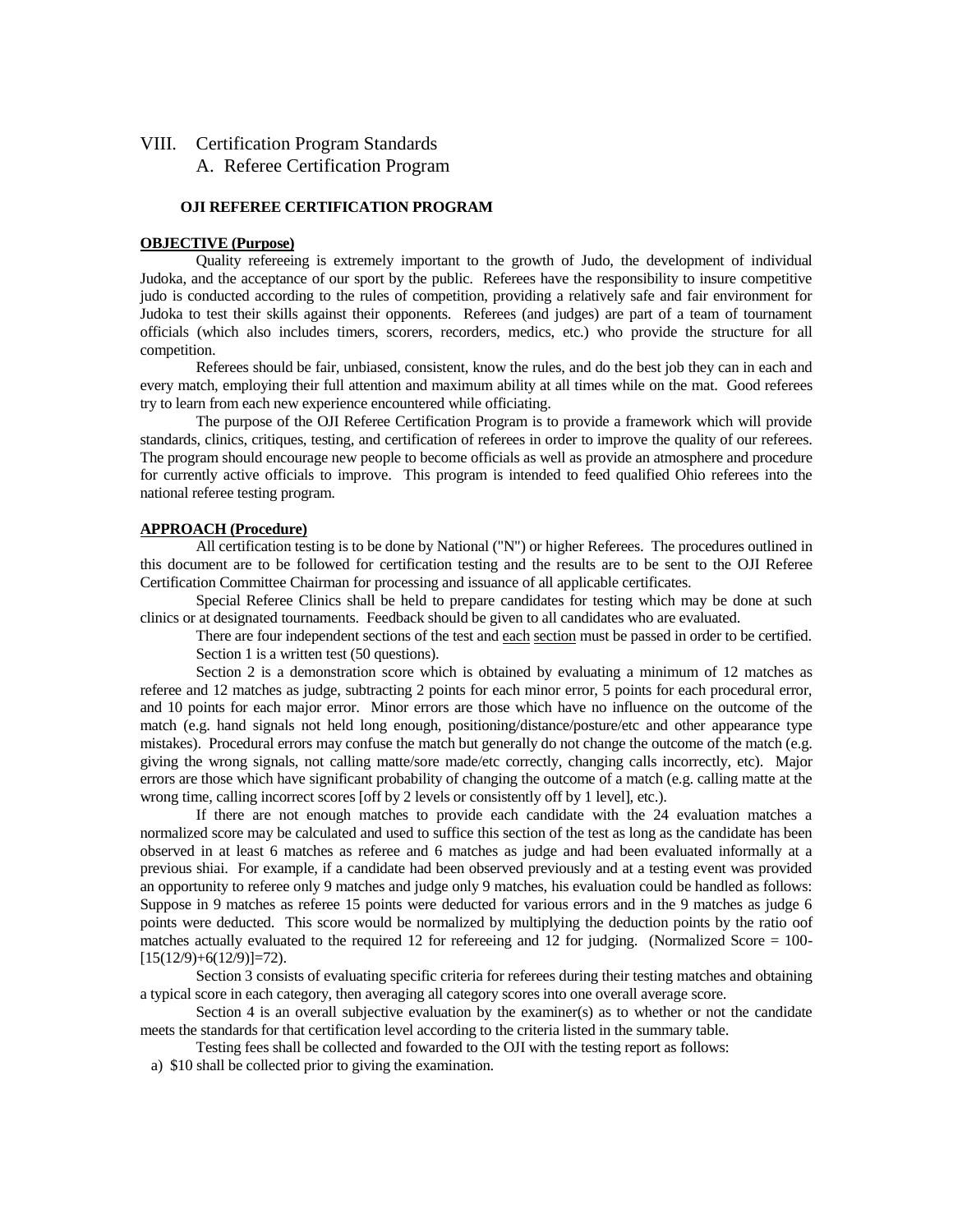NOTE: If a candidate fails one section of the exam (written or demo)) he/she will be able to retake that portion only during the following 3 months if arrangements can be made with the examining official(s). Otherwise the entire test must be retaken and all fees repaid.

The testing official(s) shall make a written report to the Chairman of the OJI RCC, who will in turn file such report with the OJI Standards & Certification Program Director. The report shall include a list of candidates, summary of results, a cpy of each candidate's written test, and all evaluation forms. A copy of all documentation concerning out-of-state candidates who pass the OJI test will be sent to that candidate's State Governing Body for their review and action. A certificate will still be given by OJI.

Certification will be valid for a period of 2 years. Before the end of the two year period recertification should be accomplished. Recertification requirements shall be the same as the original certification requirements for that level.

| <b>Summary</b>                | Local                     | Regional 1                | Regional 2                   | Regional 3               |
|-------------------------------|---------------------------|---------------------------|------------------------------|--------------------------|
| Certification<br>prerequisite | None                      | None                      | $R-1$                        | $R-2$                    |
| Eval. event<br>(minimum)      | Interclub<br><b>SHIAI</b> | Interclub<br><b>SHIAI</b> | <b>State</b><br><b>SHIAI</b> | Regional<br><b>SHIAI</b> |
| Testing officials<br>required | $1 N-1$<br>or higher      | $1 N-1$<br>or higher      | $1 N-1$<br>or higher         | $2 N-1$ 's<br>or higher  |
| Recertification               | 2 years                   | 2 years                   | 2 years                      | 2 years                  |
| <b>Written Score</b>          | 70%                       | 75%                       | 80%                          | 85%                      |
| Demo Score                    | 60%                       | 70%                       | 75%                          | 80%                      |
| Eval average $(0-5)$          | 2.5                       | 2.9                       | 3.2                          | 3.5                      |
| Overall eval                  | Y                         | Y                         | Y                            | Y                        |

#### **OJI REFEREE CERTIFICATION REQUIREMENTS**

#### NOTE: Performance Criteria for Overall Evaluation (Y/N)

LOCAL - Reasonably controls the match, knows the terminology, knows the signals, has a fair understanding of the scores and penalties. Occasionally may make a major error. Sometimes makes minor errors and procedure errors.

REGIONAL-1 - Fully controls matches, has reasonably good understanding of scores, penalties, and procedures. Does not make major errors. Occasionally makes minor errors and procedural errors.

REGIONAL-2 - Fully controls matches, has good understanding of scores, penalties, and procedures. Usually handles difficult situations correctly. Does not make major errors and seldom makes procedural errors. Occasionally makes minor errors.

REGIONAL-3 - Has a very good understanding of scores, penalties, procedures, and the application of matte. Projects image of total confidence/competence, procedurally strong, sharp. Almost ready for national referee certification.

#### B. Timers/Scorers/etc. Certification Program

#### **OJI MAT OFFICIALS CERTIFICATION PROGRAM**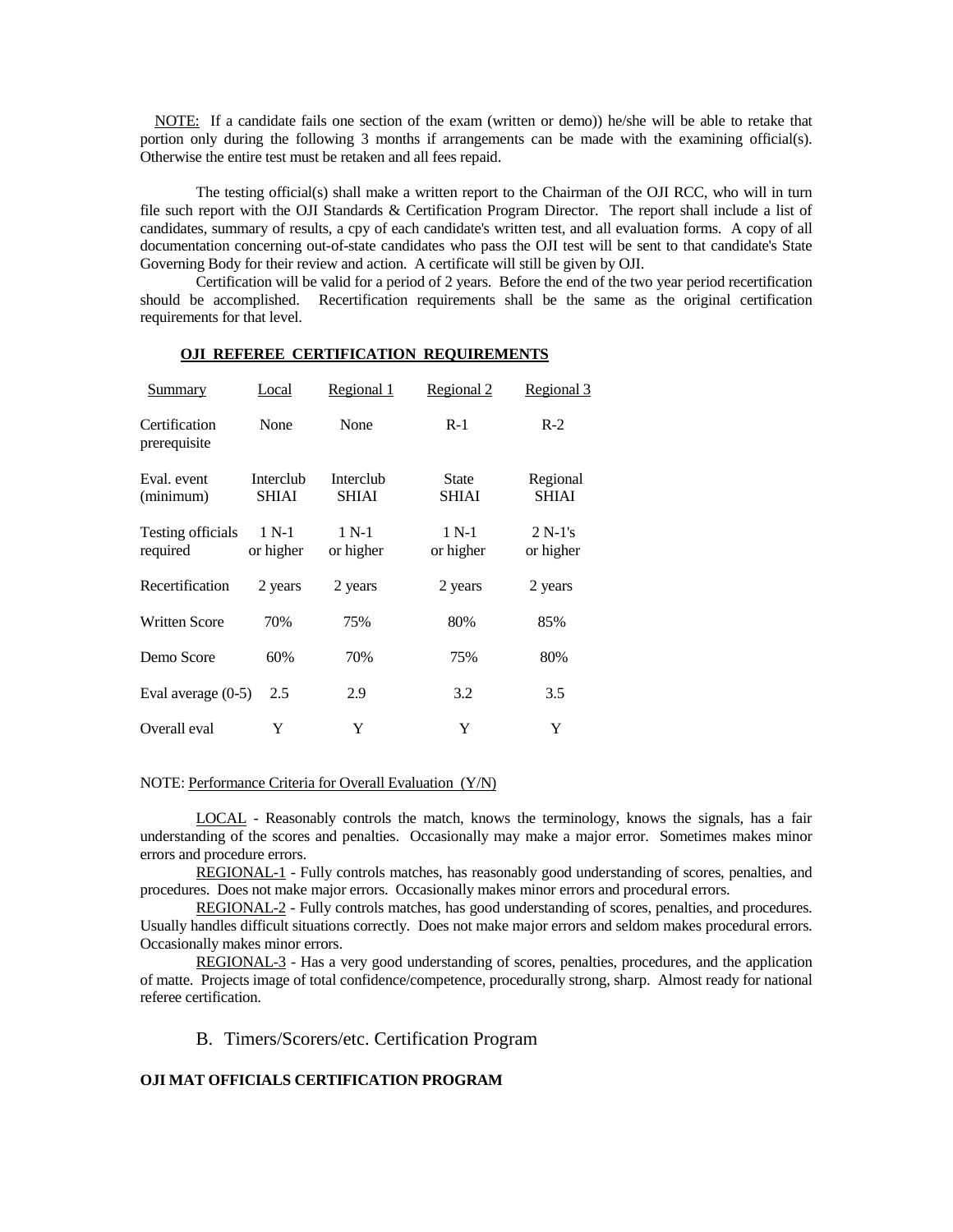PURPOSE: The intent of the OJI Officials Certification Program is to provide a pool of qualified mat officials, including timers and scorers. The program will include various qualification levels to encourage continual study and growth while rewarding multiple levels of achievement. All participants in the OJI Mat Officials Certification Program must be members of the OJI.

#### CERTIFICATIONS:

TIMERS - There will be two levels of certification for timers in the OJI:

 a. Apprentice Timers will be required to pass a written test (70% correct) and an evaluation of performance at any shiai. They must be observed during a minimum of 15 matches by any OJI certified Head Timer/Scorer.

 b. OJI Timers must pass a written test (80% correct) and a practical evaluation every two years. They must time or score at any two state championships, or five invitational shiais, during the two year period. Testing/evaluation is to be done by any OJI certified Head Timer/Scorer.

SCORERS - There will also be two levels of certification for scorers in the OJI:

 a. Specialty Scorers will be qualified in a specific scoring system (any scoring system used at OJI sanctioned events) - (i.e. Scorer-Double Elimination, Scorer-Repechage, etc.). Each Specialty Scorer must pass a written exam (80% correct) and be evaluated at a competition using the scoring system he/she is specializing in.

 b. General Scorers will be required to pass a written test (80% correct) covering all commonly used scoring systems and be evaluated at any tournament where he/she can be observed during a minimum of 20 matches. Any OJI certified Head Timer/Scorer may certify scorers. General Scorers must score at a minimum of five shiais during each two year certification period.

HEAD TIMER/SCORER - All OJI Head Timers/Scorers will pass a written exam (80% correct) and be evaluated by at least 2 other OJI certified Head Timers/Scorers at any State Championships while serving as Head Timer/Scorer. The certification period shall be two (2) years. Head Timer/Scorer qualifications shall include capability of performing as an OJI Timer, OJI General Scorer, conducting draws/pairings and coordinating all timers and scorers at any given shiai. Each Head Timer/Scorer must give at least one timers/scorers clinic (lasting 2 hours or more) each year.

#### FEE SCHEDULE

| <b>CERTIFICATION</b> | WRITTEN | DEMO | <b>CERTIF.</b> | <b>TOTAL</b> |
|----------------------|---------|------|----------------|--------------|
| Timer (Apprentice)   | 1.00    | 1.00 | 3.00           | 5.00         |
| Timer (OJI)          | 1.00    | 1.00 | 3.00           | 5.00         |
| Scorer (Specialty)   | 1.00    | 1.00 | 3.00           | 5.00         |
| Scorer (General)     | 2.00    | 2.00 | 3.00           | 7.00         |
| Head Timer/Scorer    | 2.00    | 3.00 | 5.00           | 10.00        |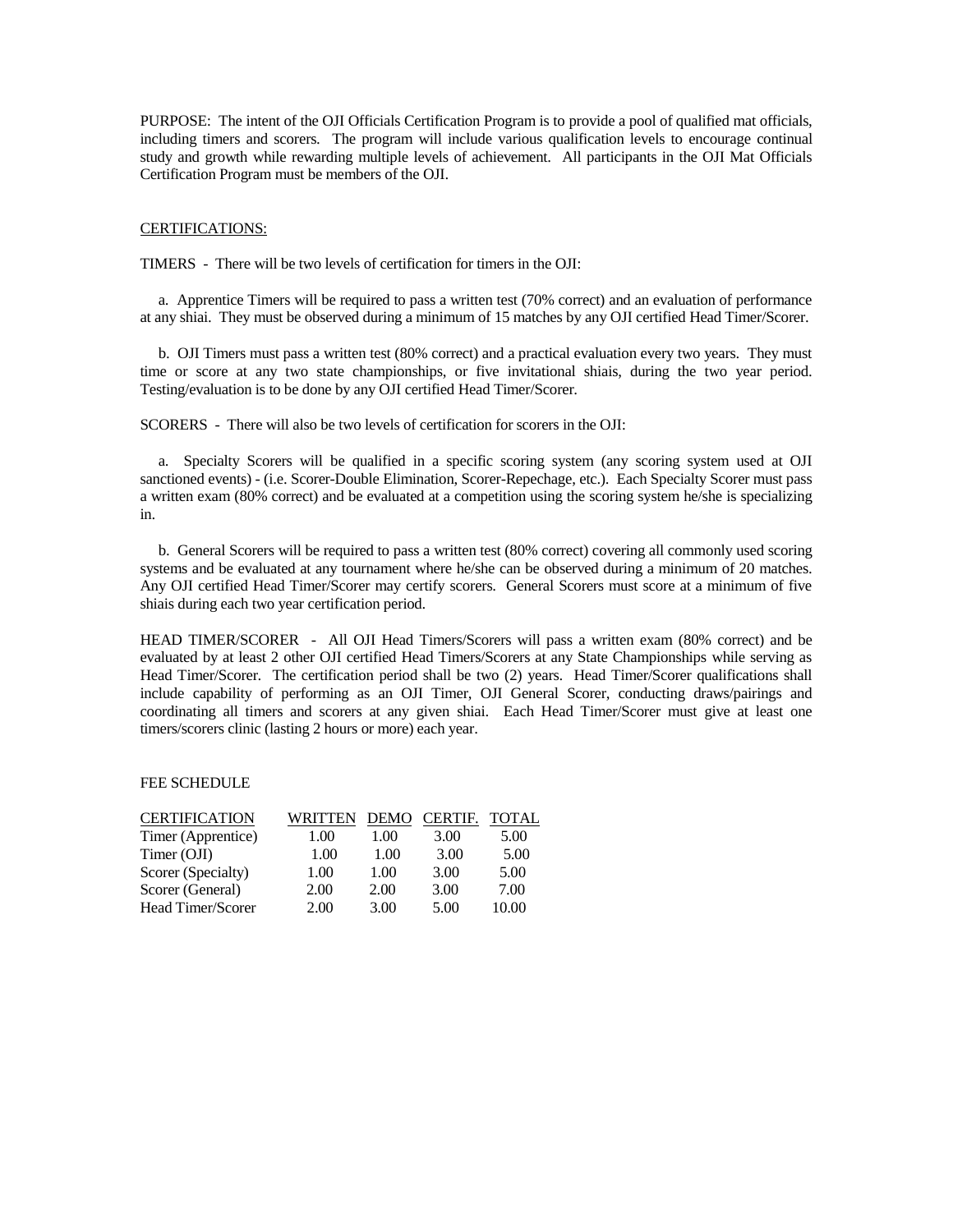C. Kata Judge Certification Program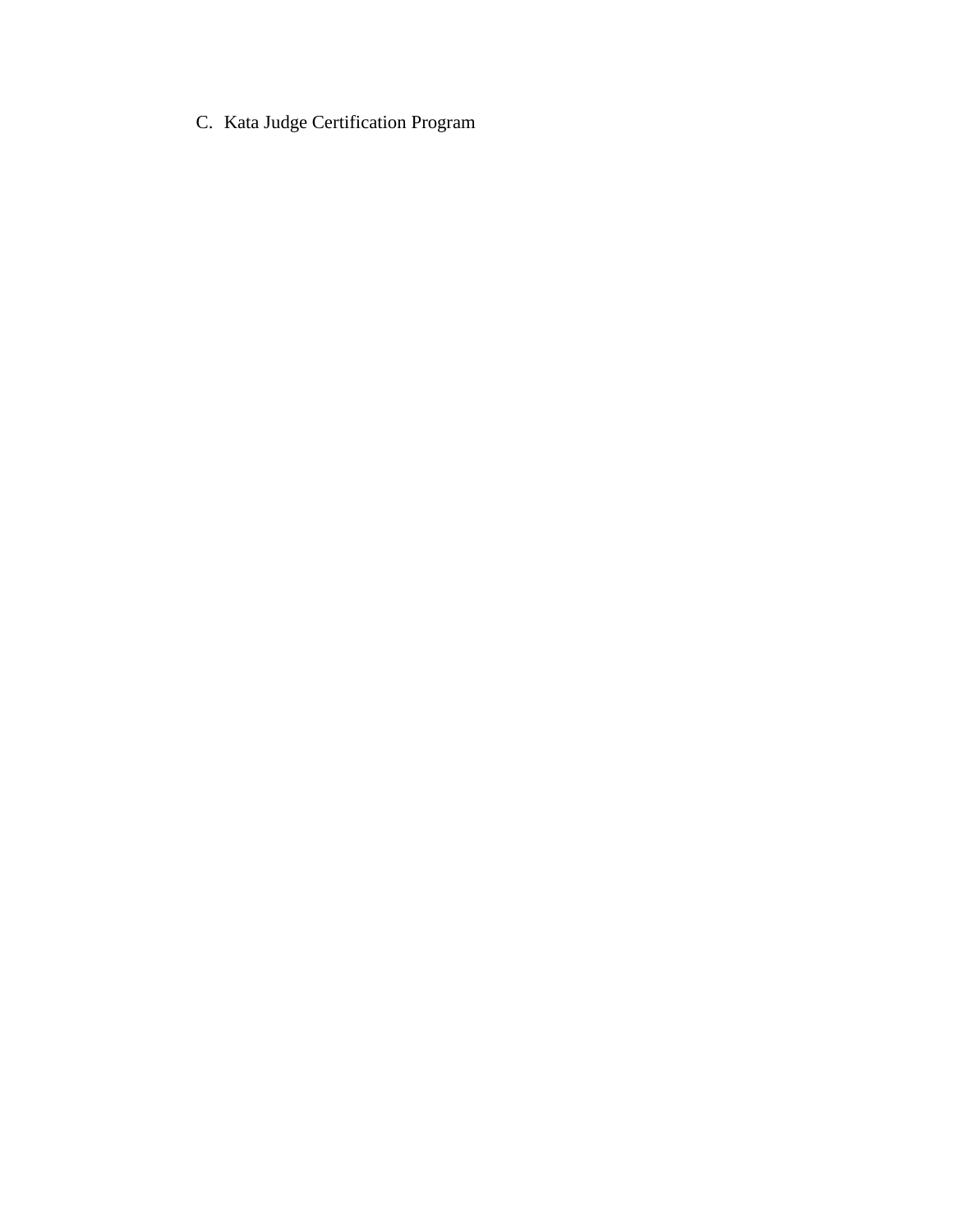D. Teachers Institute Certification Program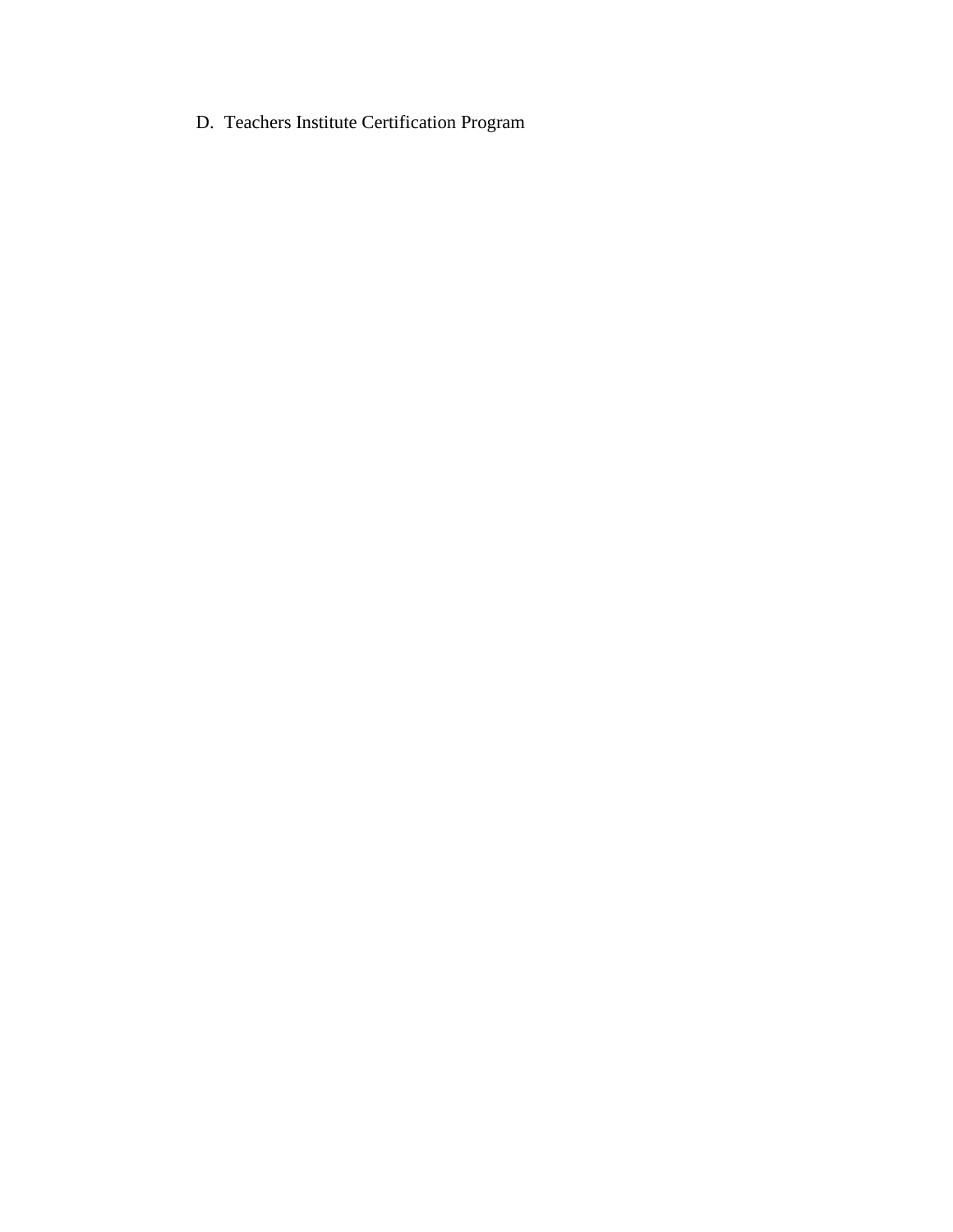E. Coach Certification Program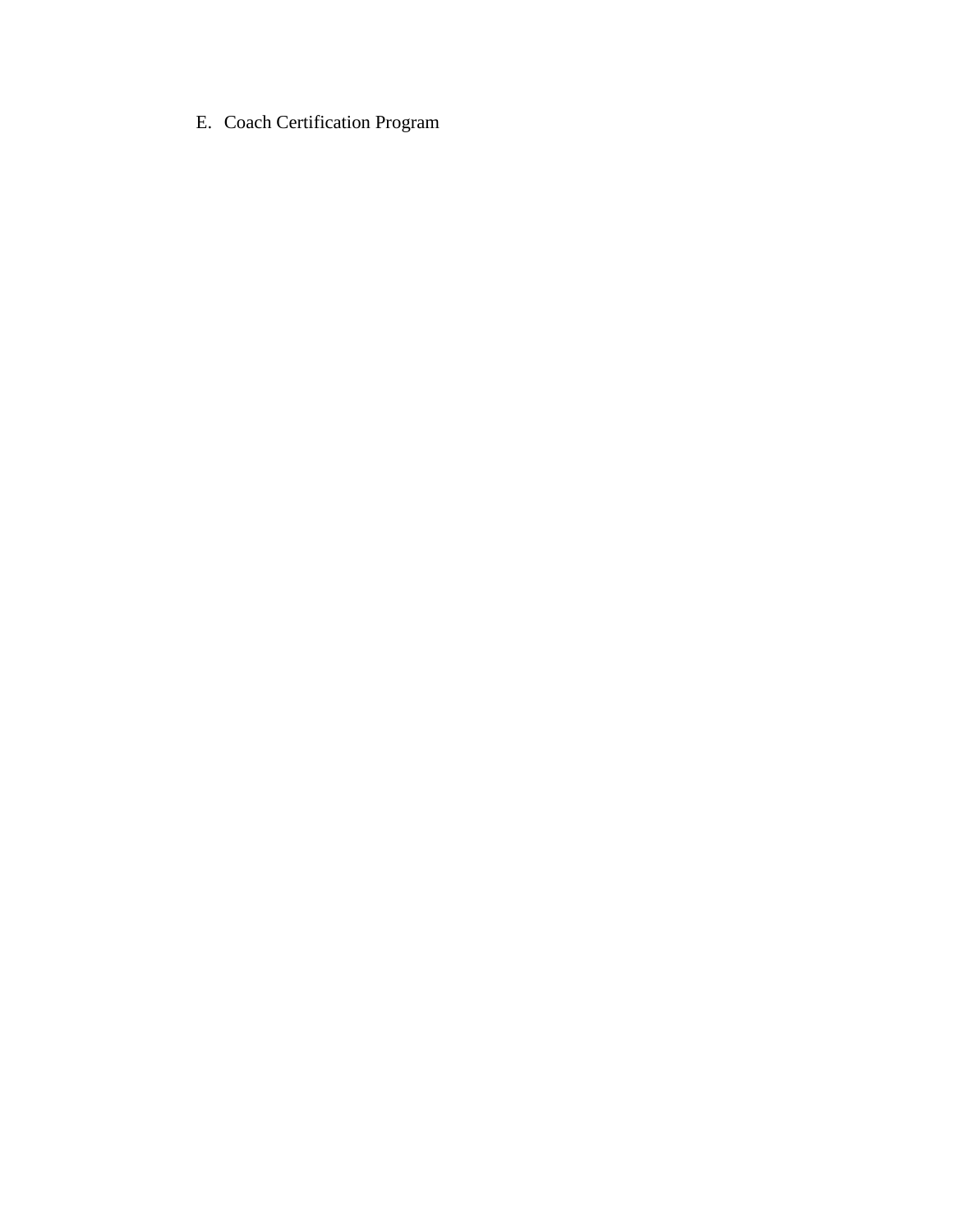IX. Complaint & Discipline Procedures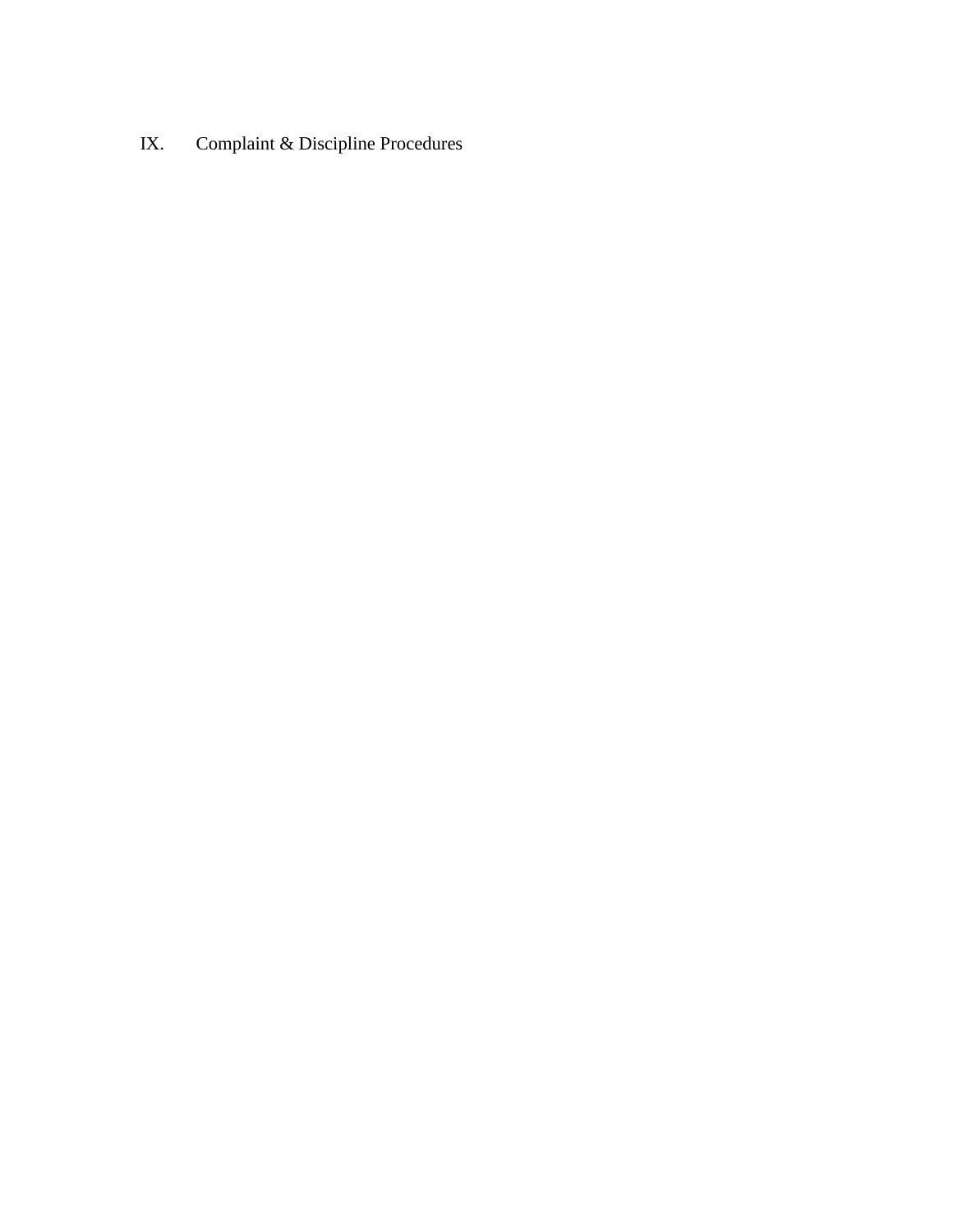X. Miscellaneous Standards A. Sports Medicine Program Standards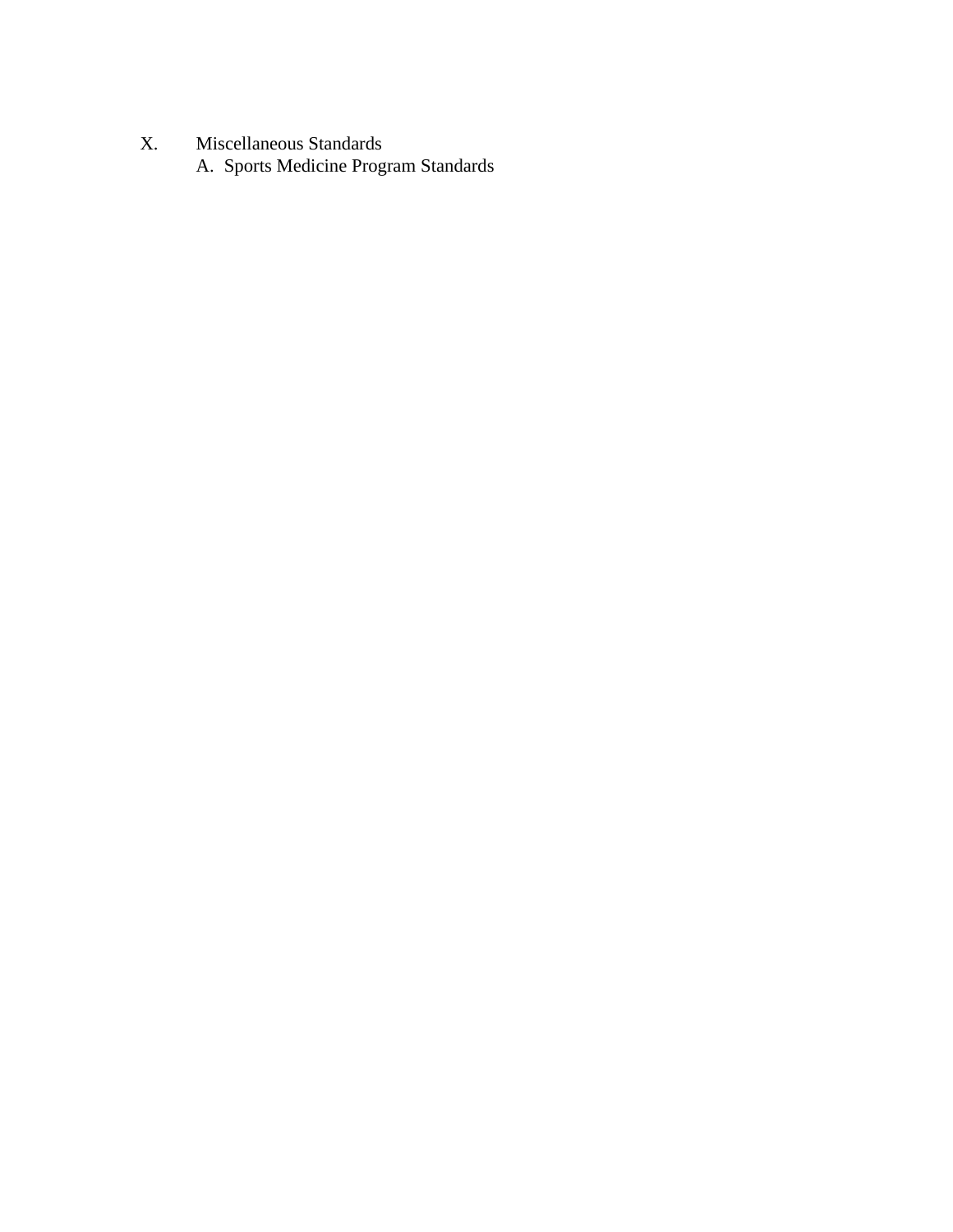#### B. Mat Rental Procedures

# Mat Rental - 2019

- 1. Mats/Equipment must be transported by the renter or upon agreement pay all transportation costs (under separate agreement).
- 2. If they desire to use their own Truck/Trailer to haul the mats, it must be approved by OJI
- 3. Mats and any other equipment must be RETURNED undamaged and in a timely manner. If mats or any other equipment is damaged, the renter is responsible to replace the mats or other equipment
- 4. Deposit must be made when reserving the mats and/or other equipment and balance paid according to the agreement
- 5. Only MAT TAPE (Decker or equivalent) is to be used on the Mat. You must provide your own Mat Tape or arrange (when reserving mats) to buy from OJI

#### This Rental Agreement ONLY includes items requested on the Equipment Rental List

#### Rental Fees:

Ohio Judo Inc. Clubs (Must hold a Current Club Charter with Ohio Judo) 1 Mat Area – \$100.00 per day (multiple day discounts available) 2 Mat Areas – \$175.00 per day (multiple day discounts available) Mat Tape (5 rolls needed per mat area) - \$7.50 per roll

#### Trailer - \$75

PA System - \$20 Electronic Scoreboards - \$20/mat area Manual Scoreboards - no fee

#### All Other Clubs

1 Mat Area - \$125.00 per day (multiple day discounts available) 2 Mat Areas - \$200.00 per day (multiple day discounts available) Mat Tape (5 rolls needed per mat area) - \$7.50 per roll Trailer - \$75 (plus surcharge depending on distance)

#### PA System - \$30

#### Electronic Scoreboards - \$30/mat area

\$100.00 Deposit is required to reserve mats/equipment. Deposit will be returned when mats/equipment are returned in good condition and checked in by OJI

| Send Request to: Russ Scherer |                         | president@ohiojudo.org | 937-427-5836 |
|-------------------------------|-------------------------|------------------------|--------------|
|                               | 510 Silvercrest Terrace |                        |              |
|                               | Dayton, Ohio 45440      |                        |              |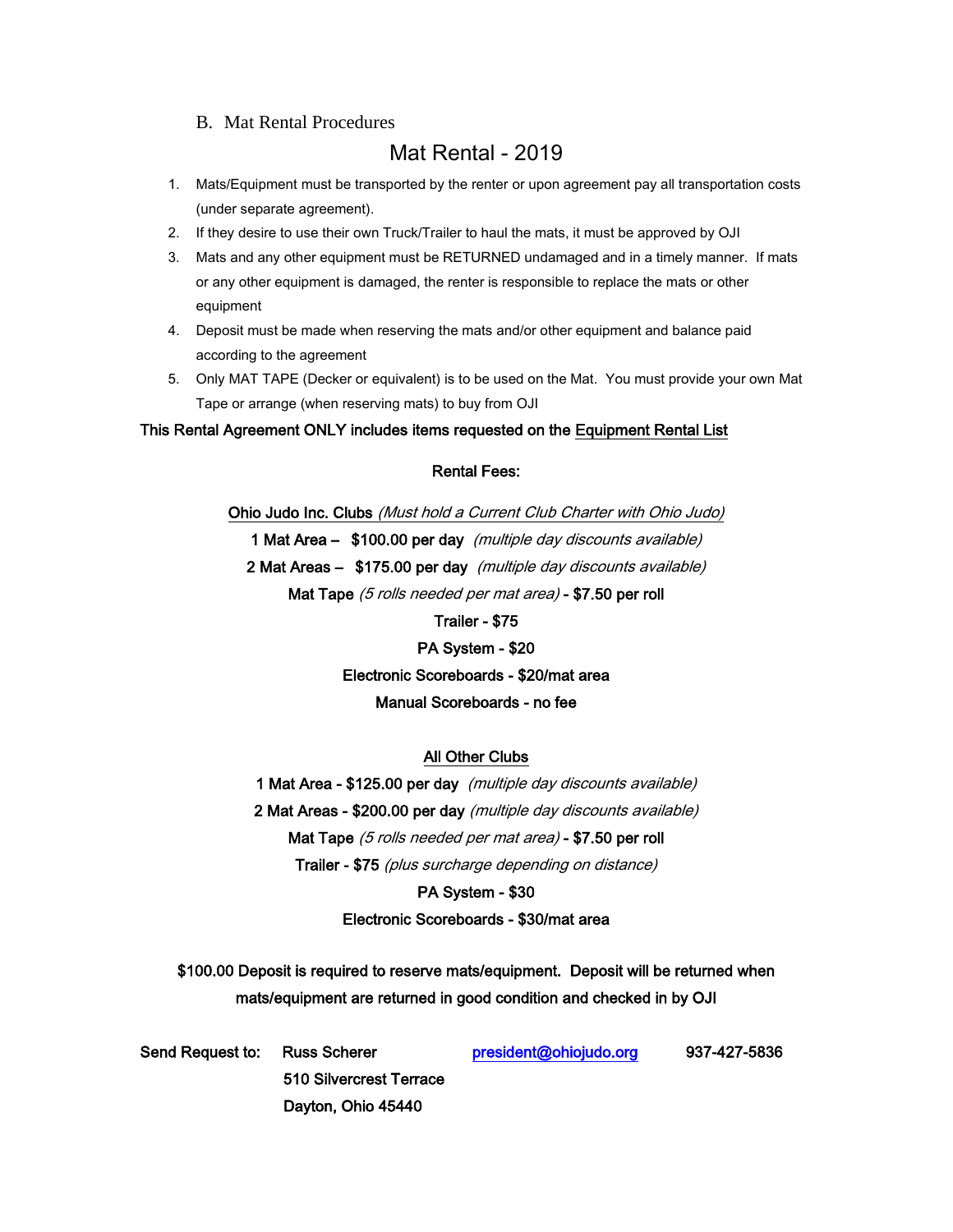# **Ohio Judo, Inc. Mats & Equipment Rental Agreement**

Ohio Judo, Inc. ("Lessor") herby rents to \_\_\_\_\_\_\_\_\_\_\_\_\_\_\_\_\_\_\_\_\_\_\_\_\_\_\_\_\_\_\_\_\_\_\_\_\_\_\_\_\_\_\_(Name), ("Renter") the Mats/Other Equipment described on the attached Equipment Rental List. Renter in turn agrees to comply fully with the terms and conditions of this Agreement, as specified further herein. The parties acknowledge that the Mats/Other Equipment rented hereunder are intended for Renter's use at (Name of Event)

1. Renter acknowledges and agrees that the Mats/Other Equipment are in good condition and are appropriate for Renter's intended use, unless the Renter notifies Lessor to the contrary within one (1) hour after inspecting the Mats/Other Equipment per the inspection schedule on the Equipment Rental List. Renter agrees to return all Mats/Other Equipment to Lessor in the same condition as when received by Renter, except for normal wear and tear, at the location, date and time specified on the Equipment Rental List.

2. RENTER FURTHER EXPRESSLY AGREES TO ASSUME FULL AND COMPLETE RESPONSIBILITY AND LIABILITY FOR ANY AND ALL DAMAGES TO THE MATS/OTHER EQUIPMENT AND LOSS OF USE OF THE MATS/OTHER EQUIPMENT WHICH OCCURS WHILE SUCH MATS/OTHER EQUIPMENT ARE IN USE BY OR IN THE POSSESSION OF THE RENTER, INCLUDING BUT NOT LIMITED TO REPLACEMENT AND REPAIR COSTS, AND TO HOLD LESSOR HARMLESS IN CONNECTION WITH ANY SUCH DAMAGES AND LOSS OF USE, INCLUDING BUT NOT LIMITED TO REPLACEMENT AND REPAIR COSTS.

3. Renter agrees that in the event of loss or damage to the Mats/Other Equipment while such Mats/Other Equipment in its possession pursuant to this Agreement, whether or not Renter causes such loss or damage, Renter shall be responsible for and shall pay to Lessor (on demand) the amount of loss or damage as applicable, including but not limited to the loss of use of the Mats/Other Equipment except as otherwise provided by law. The cost of the loss of use of the Mats/Other Equipment will be based on the replacement cost of the Mats/Other Equipment.

4. Items covered by this agreement are listed on the attached Equipment Rental List, hereby incorporated in this agreement.

5. THIS AGREEMENT IS FOR THE FOLLOWING DATES:

6. THE COST OF THE RENTAL IS:

7. THE RENTER HEREBY ACKNOWLEDGES THAT HE/SHE HAS READ AND UNDERSTANDS THIS AGREEMENT IN ITS ENTIRETY.

**THE RENTER FURTHER AGREES TO COMPLY WITH AND BE BOUND BY ALL TERMS AND CONDITIONS OF THIS AGREEMENT.**

| <b>RENTER</b>                                                                   |
|---------------------------------------------------------------------------------|
|                                                                                 |
|                                                                                 |
| <b>LESSOR</b>                                                                   |
|                                                                                 |
|                                                                                 |
| Please return form to: Russ Scherer 510 Silvercrest Terrace, Dayton, Ohio 45440 |

**[president@ohiojudo.org](mailto:president@ohiojudo.org) 937-427-5836**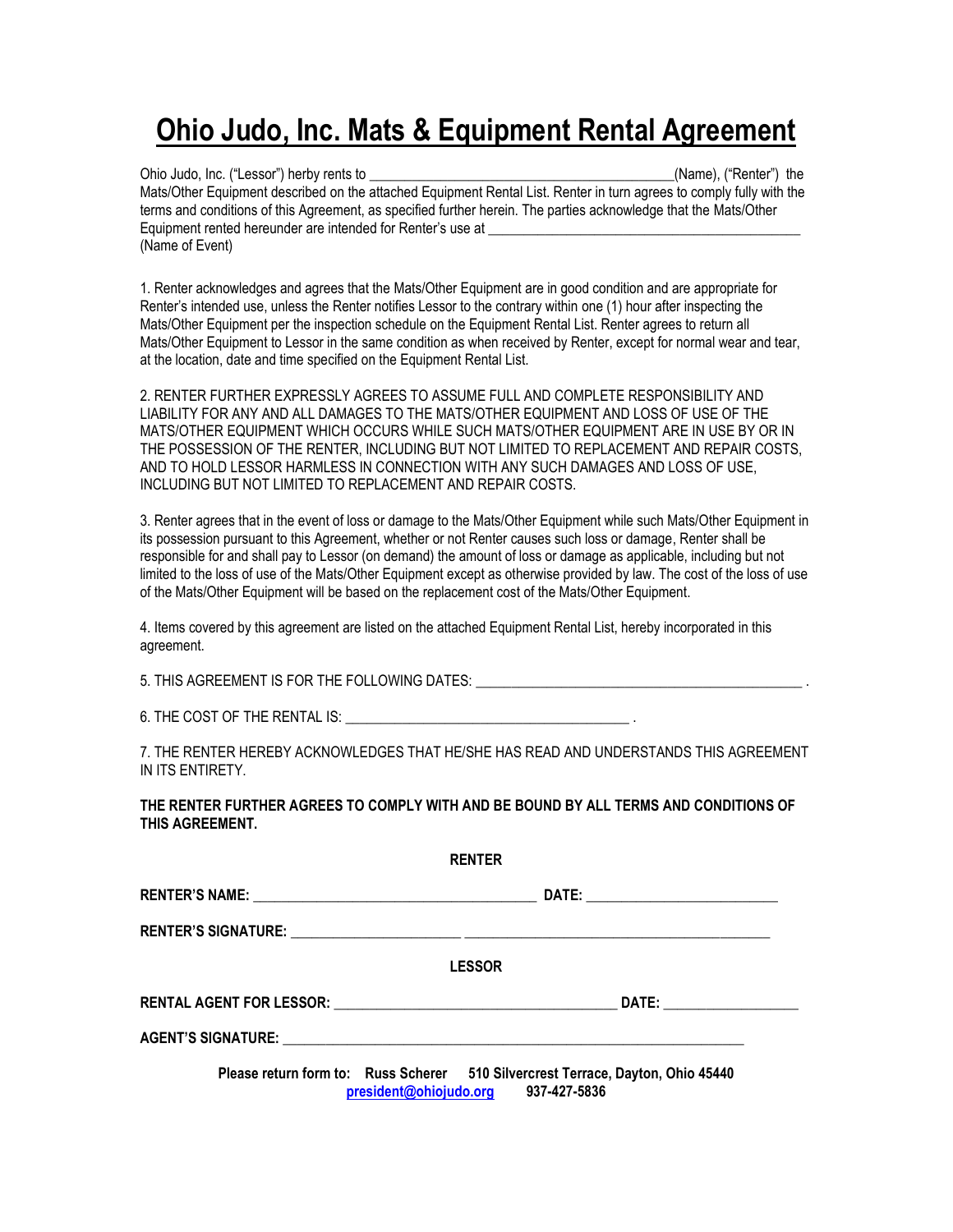# **Equipment Rental List**

| <b>Rented? Nomenclature</b> |       | <b>Quantity</b>  | <b>Inspection at</b> |                                                                                                                       | <b>Notes</b>                                                                                                          | Cost |
|-----------------------------|-------|------------------|----------------------|-----------------------------------------------------------------------------------------------------------------------|-----------------------------------------------------------------------------------------------------------------------|------|
| Mat Areas                   |       |                  | Set Up & Tear Down   |                                                                                                                       |                                                                                                                       |      |
| Mat Tape                    | Rolls |                  |                      |                                                                                                                       | <u> Albanya di Barat di Barat di Barat di Barat di Barat di Barat di Barat di Barat di Barat di Barat di Barat di</u> |      |
| Trailer                     |       |                  | Pick Up & Return     | <u> 1989 - Johann Harry Harry Harry Harry Harry Harry Harry Harry Harry Harry Harry Harry Harry Harry Harry Harry</u> |                                                                                                                       |      |
| PA System                   |       | Pick Up & Return |                      |                                                                                                                       |                                                                                                                       |      |
| Electronic<br>Scoreboards   |       |                  |                      |                                                                                                                       |                                                                                                                       |      |
| Manual<br>Scoreboards       |       | Pick Up & Return |                      |                                                                                                                       |                                                                                                                       |      |
| <b>CARE Systems</b>         |       |                  | Set Up & Tear Down   |                                                                                                                       |                                                                                                                       |      |
| Misc, (List)                |       |                  |                      |                                                                                                                       |                                                                                                                       |      |
|                             |       | Pick Up & Return |                      |                                                                                                                       |                                                                                                                       |      |
|                             |       | Pick Up & Return |                      |                                                                                                                       |                                                                                                                       |      |
|                             |       | Pick Up & Return |                      |                                                                                                                       |                                                                                                                       |      |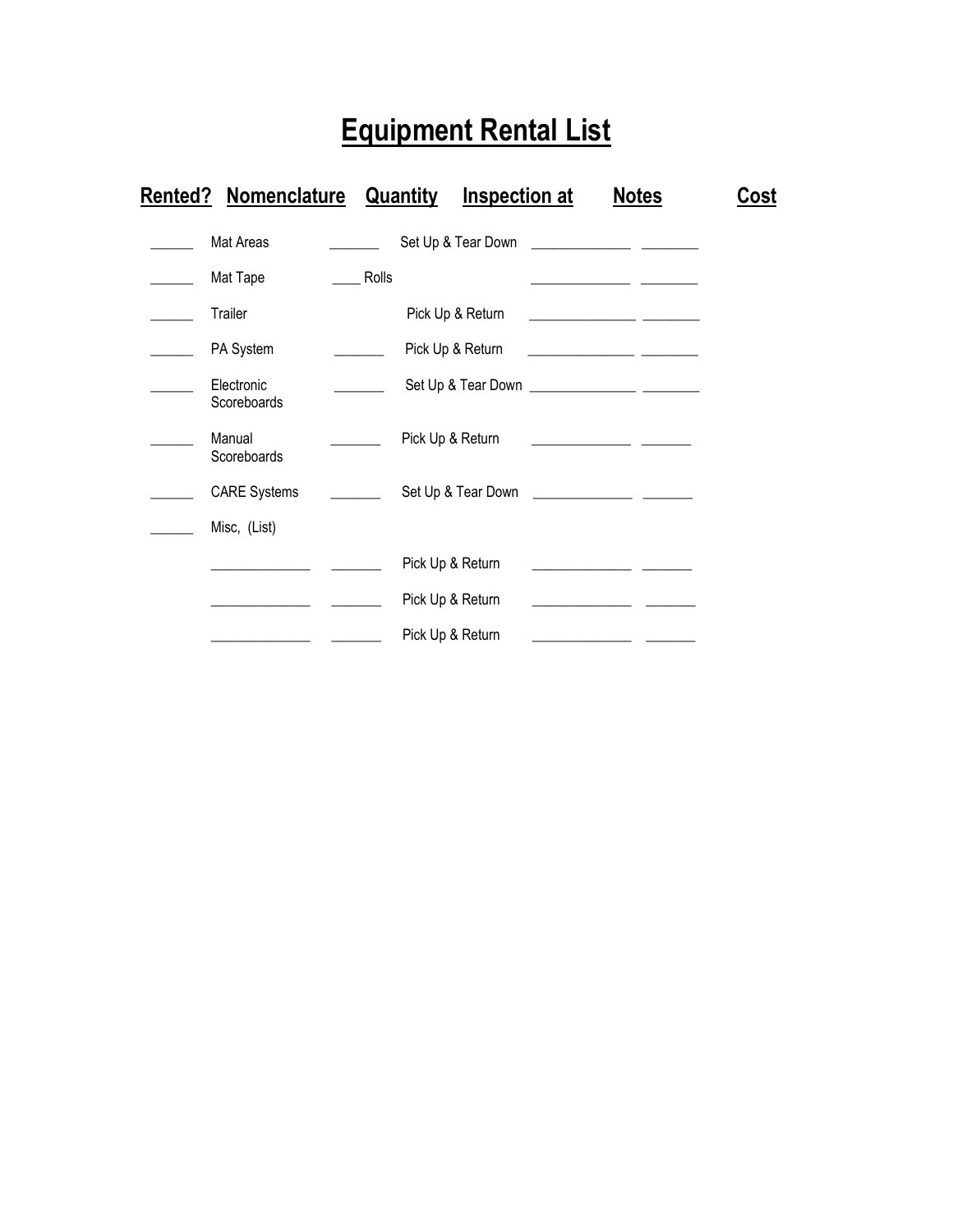#### C. OJI State Team Program Standards

#### JUNIOR AND SENIOR TEAM PROGRAM

#### I. SELECTION CRITERIA

#### A. Team

- 1. The Junior and Senior State Judo Championships will be held as early as possible each year in the month of January or February (preferably no later than the third weekend).
	- a. Juniors will be conducted by age and weight
		- 1) Age as of January lst of the current year
		- 2) See Attachment 1 for weight divisions
	- b. Seniors will be conducted by weight according to current USA Judo weight divisions to be contested at the current year's Senior National Championships.
- 2. Each year qualifying tournaments will be reviewed for quality and participation to see if they will be used the following year as "point tournaments". There will be three events each year for points. Each event must use the same divisions as established for the team as indicated above.
- 3. The current three events will be:

SENIORS JUNIORS Rock & Roll Classic (Fall) Rock & Roll Classic (Fall) Flag City Invitational (Fall) Flag City Invitational (Fall)

State Senior Champs (Winter) State Junior Championships (Winter)

Points will be awarded to current OJI members as follows: lst Place (10 points); 2nd

- Place (5 points); 3rd Place (3 points); TEAM Workouts [max. 12 points/year] (1 point). Points will be retained for approximately 1 year, until the next occurrence of the qualifying event. Senior Points will only count in the division in which they are obtained. The Senior with the most points in that division will be the team member. The second highest will be the team alternate. Junior Points will be recorded according to Division with that players total points (the division being considered and all divisions below combined) recorded in parentheses. The players will be listed in order of their points in that one division. A ladder challenge will be allowed by anyone with higher total points than the top player to determine team member and alternate.
	- 4. Points will be awarded to current OJI members as follows: lst Place (10 points); 2nd Place (5 points); 3rd Place (3 points); TEAM Workouts [max. 12 points/year] (1 point). Points will be retained for approximately 1 year, until the next occurrence of the qualifying event. Senior Points will only count in the division in which they are obtained. The Senior with the most points in that division will be the team member. The second highest will be the team alternate. Junior Points will be recorded according to Division with that players total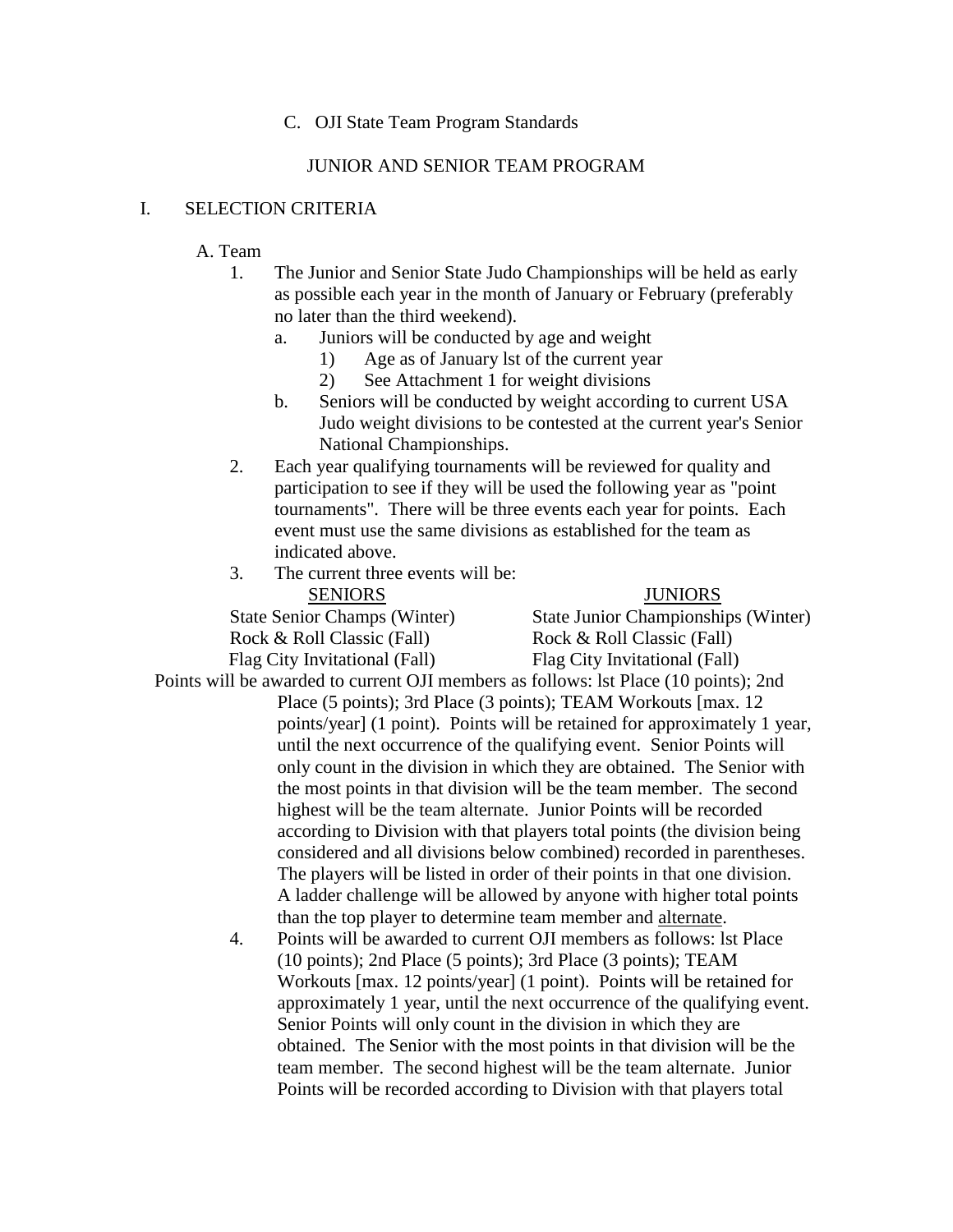points (the division being considered and all divisions below combined) recorded in parentheses. The players will be listed in order of their points in that one division. A ladder challenge will be allowed by anyone with higher total points than the top player to determine team member and alternate.

5. The Director of Development shall maintain a current and accurate listing of all points obtained by all OJI members. A report will be published Quarterly (1 week after each point tournament and Sept. lst) [approximately Jan 20, May 20, Sept 1 and Nov 1]. These records may alternatively be kept on the OJI web site. Records to be kept and reported include: (example)

#### Division - M172

| Name            |        | SR State Rock & Roll Flag City |               | Workouts       | Total |
|-----------------|--------|--------------------------------|---------------|----------------|-------|
|                 | (2003) | (2003)                         | (2003)        | 1/31;2/20;3/15 |       |
| 1. J.Smith      | 10     |                                | 10            | 1; 0; 1; etc   | 22    |
| 2. T. White     | $\sim$ | 10.                            | $\mathcal{D}$ | 1; 1; 0; etc   | 19    |
| $3. M.O'Neal$ 0 |        | $\mathcal{L}$                  | 5             | 1; 1; 1; etc   | 10    |

#### B. Coaches

- 1. There will be a State Coaching Staff, consisting of four regional coaches and a head coach/coordinator as a minimum. The coaching staff evaluates all new potential coaches who meet the coaching criteria. At least 3 members of the coaching staff will watch the candidate conduct a workout in such a way to evaluate the candidate's suitability for the program. Those who pass such an evaluation may be used as assistant coaches in the program until significant activity in this program is accomplished and a reevaluation moves the coach onto the State Coaching Staff.
- 2. The current State Coaching Staff is composed of:
	- Head Coach/Coordinator
	- North/East
	- North/West
	- South/East
	- South/West
- 3. The State Coaching Staff shall recommend all future Regional Coaches and Head Coaches to the OJI Board of Directors through the Director of Development, for approval.
- 4. The State Coaching Staff shall review the progress of the program and remove a coach for just cause.
- C. Manager
	- 1. Each trip taken as part of this program shall have a manager assigned by the Director of Development. If a seperate manager is not appointed the chief coach for that trip shall assume the manager's responsibilities.
	- 2. The Manager's responsibilities include:
		- a. Validation and distribution of: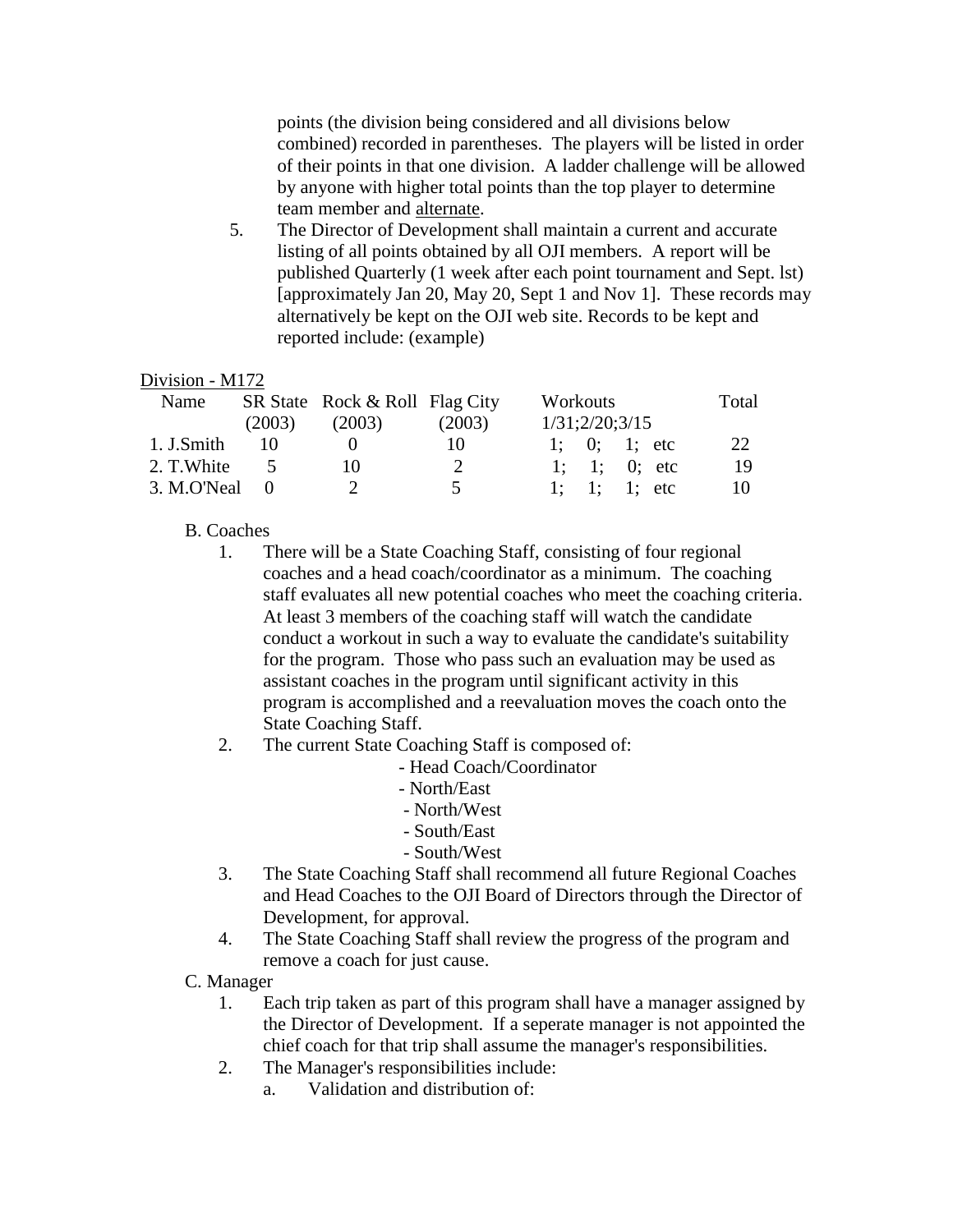- 1) Schedule of planned activities
- 2) Requirements to be met by all team members
- 3) List of team participants
- b. Coordination of travel, lodging, etc.
- c. Financial accountability for trip
- d. Completing Manager's report

3. A pool of qualified managers shall be maintained by the Director of Development.

- D. Chaperones
	- 1. Chaperones shall be responsible for the actions of all team members while participating in any program activity, including travel (to and from any activity).
	- 2. Medical personnel shall be encouraged to be chaperones.
	- 3. Chaperones shall be selected by the Director of

Development using the following priority:

- a. Director of Development
- b. Number of players on the team (Coaches)
- c. Parents of team members
- d. Others
- II. ELIGIBILITY
	- A. Team
		- 1. Must be a registered OJI member in good standing prior to the start of any point tournament or team workout to obtain points in that event. Must be a member of OJI prior to any trips/special activities of the team.
		- 2. The Primary and Alternate Team members must attend 2/3 of all scheduled workouts unless special arrangements are made for that individual due to conditions beyond the participant's control. All such special arrangements shall be approved by the State Coaching Staff prior to the trip. Failure of any team member to maintain a 2/3 attendance record shall disqualify him/her as a member until their attendance rises again to 2/3 of the workouts.
			- a. Scheduled workouts will be conducted in regions if there are qualified coaches available to conduct the workouts. In the event there are no qualified coaches available to conduct the workouts, Team members must attend the statewide workouts.
			- b. Periodic state-wide workouts will be conducted by the State Coaching Staff. Any team member who misses two state workouts in a row (unexcused) will be dropped from the team until the team member has participated in two state workouts in a row and meets all other criteria.

3. All Team members must sign the Code of Conduct and adhere to the Code of Conduct and other rules established by OJI or the coaches.

a. Failure to comply with the Code of Conduct or rules established by OJI or the coaches will result in disciplinary action.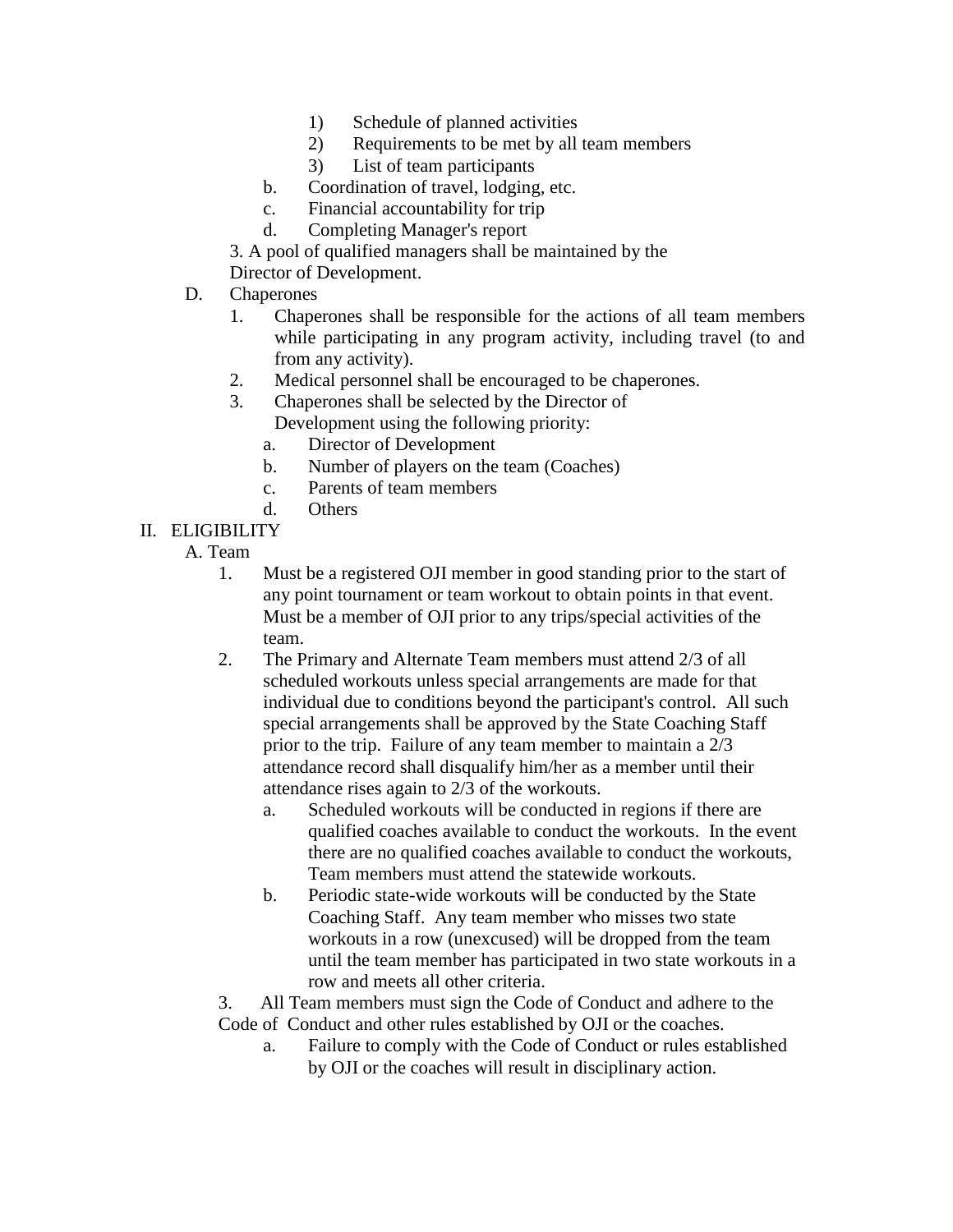- 1) The chief coach of the activity shall take whatever disciplinary steps are necessary when engaged in the Team function and then follow the procedure in step 2 below for major disciplinary action.
- 2) The chain of command for determining disciplinary action shall be:
	- a) The Coach will evaluate the situation and shall recommend disciplinary action to the Director of Development
	- b) The Director of Development will evaluate the situation and give his/her recommendation, along with the coach's recommendation to the Board of Directors or Executive Committee for action.
	- c) Stated procedures of the OJI Bylaws shall be followed by the Board of Directors or Executive Committee to include a hearing and appeal rights.
- 4. Each Team member must be medically qualified to participate in Team events.
- 5. Team members must travel and stay with the Team unless other arrangements are made by the team manager for that activity.
- B. Coaches recommend the following:
	- 1. Must be at least a Nidan in Judo as registered with the OJI.
	- 2. Must be at least 25 years of age.
	- 3. Must be certified as a Coach or Teacher by one of the following:
		- a. USA Judo Program
		- b. Other certification programs that are reviewed and approved by the Executive Committee after careful study by the Standards & Certification Committee.
	- 4. Must be an OJI member in good standing.
	- 5. Must sign and adhere to the Coach's Code of Conduct and any rules established by the OJI.

# RESPONSIBILITIES

# III. RESPONSIBILITIES

- A. Team
	- 1. Four weeks prior to the event each Team member must commit to participation in that event. If commitment is not obtained at that time, an alternate may be selected.
	- 2. Two weeks before each Team competition, each Team member must inform the Coaching Staff, who will assure that the Head Coach or his/her designate is informed, the weight division in which they will be competing. (This requirement may be waived for specific events at the discretion of the coaching staff).
- B. Coaches
	- 1. Cannot compete nor referee in any tournament or function in which serving as a Coach for the team.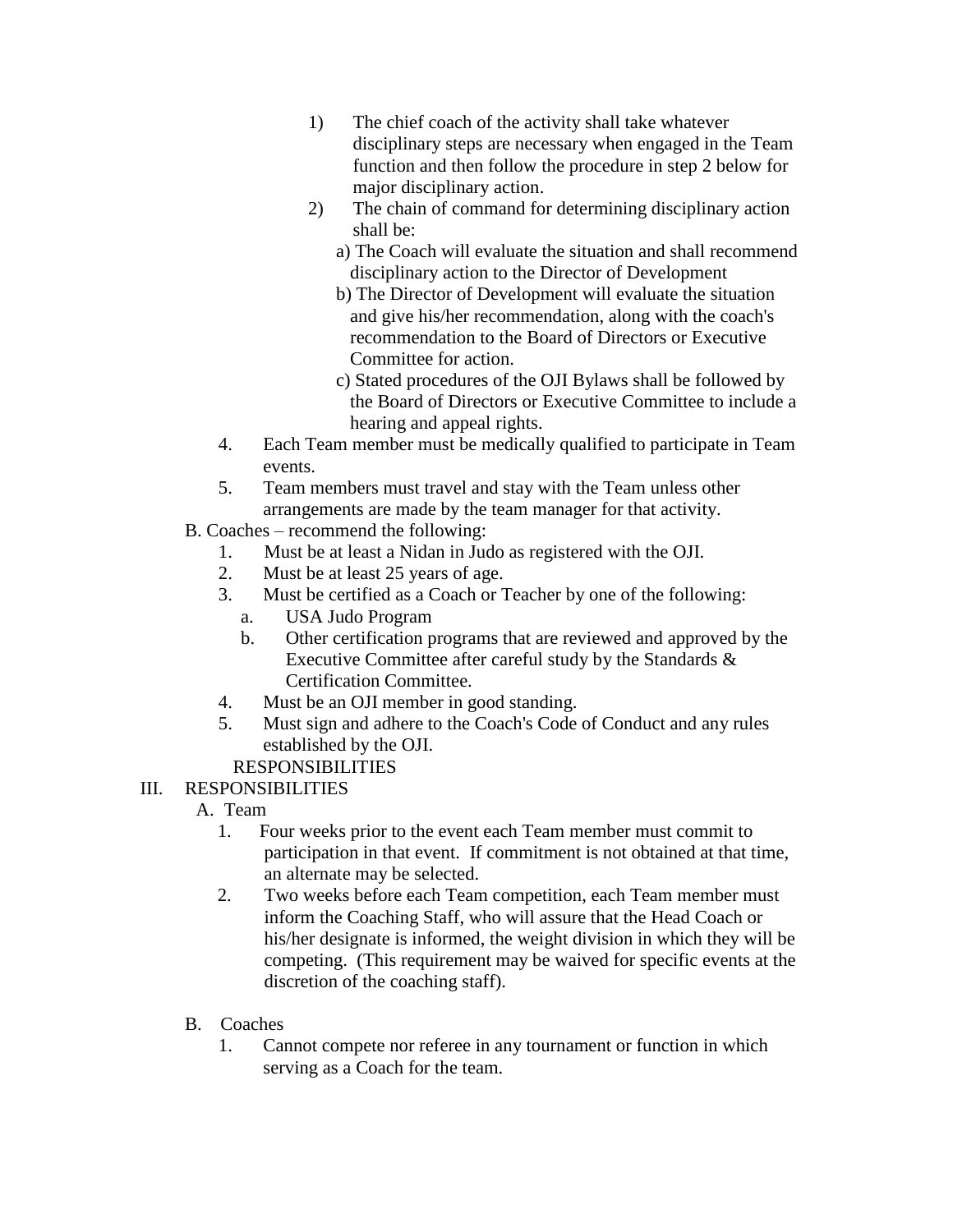- 2. Ensures that Team members do not try to lose too much weight to make weight division.
- 3. Sets and enforces rules for all Team functions.
- 4. Must know the whereabouts of all members at Team functions through the chaperones.
- 5. Must make every reasonable effort to provide equal servicing to all Team members at each team function.
- 6. Must attend all required meetings affecting the Team at Team functions including attending weigh-ins and being on time for warm ups and the start of the tournament.
- 7. Provide leadership.
- 8. The Chief Coach for each event is the Chief of Delegation and administers final authority in all matters during Team functions.
- 9. The Chief Coach delegates responsibilities to Assistant Coaches and chaperones and ensures that duties are carried out properly by the Assistant Coaches and chaperones.
- 10. The Chief Coach provides an official Technical report of the event (forms to be provided by OJI) within 2 weeks after the event to the Director of Development.
- 11. The Chief Coach will also act as Manager for the activity unless a seperate manager is appointed by the Director of Development.
- C. Manager
	- 1. Arranges all transportation and lodging for the Team and Staff.
	- 2. Handles all finances for the activity.
	- 3. Handles all other matters assigned by the Chief Coach.
	- 4. Provides an official financial report, with supporting documentation (receipts, etc.) to the Director of Development within two weeks following the event. (forms to be provided by OJI)
	- 5. Sign and adhere to the Code of Conduct.
- D. Chaperones
	- 1. Provide guidance to Team members
	- 2. Carry out the directions of the Chief Coach
	- 3. Know the whereabouts of all Team members in their charge.
	- 4. Sign and adhere to the Code of Conduct.
	- 5. Provide written feedback to the Director of Development on their impression of all event activities.

### IV. CONTINUITY OF THE PROGRAM

- A. Board of Directors
	- 1. The Board of Directors will continuously monitor the program and make changes as felt necessary.
	- 2. The Board of Directors, through the recommendation of the Director of Development, shall select a State Coaching Staff including a Head Coach and four Regional Coaches. The selection will be made at the meeting following the election (or appointment) of each Director of Development and the term